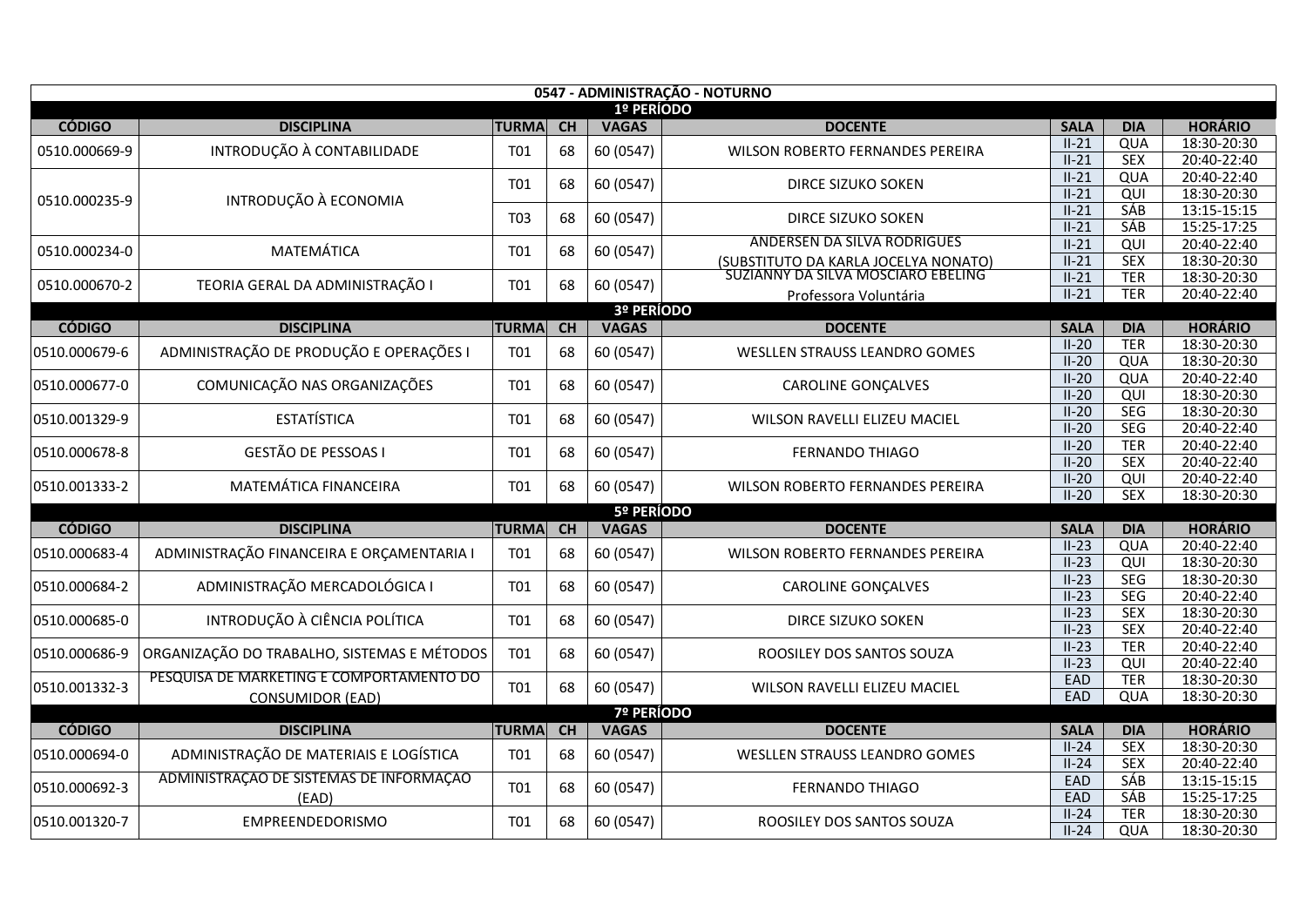| 0510.001326-1           | PESQUISA OPERACIONAL                | T01              | 68              | 60 (0547)                    | RENATO CÂMARA VICTÓRIO DE ALMEIDA JÚNIOR                                                                       | $II-24$            | <b>TER</b> | 20:40-22:40                   |  |  |  |
|-------------------------|-------------------------------------|------------------|-----------------|------------------------------|----------------------------------------------------------------------------------------------------------------|--------------------|------------|-------------------------------|--|--|--|
|                         |                                     |                  |                 |                              |                                                                                                                | $II-24$            | QUI        | 20:40-22:40                   |  |  |  |
|                         |                                     |                  |                 | <b>DISCIPLINAS OPTATIVAS</b> |                                                                                                                |                    |            |                               |  |  |  |
| <b>CÓDIGO</b>           | <b>DISCIPLINA</b>                   | <b>TURMA</b>     | <b>CH</b>       | <b>VAGAS</b>                 | <b>DOCENTE</b>                                                                                                 | <b>SALA</b>        | <b>DIA</b> | <b>HORÁRIO</b><br>20:40-22:40 |  |  |  |
| 0510.001310-9           | GESTÃO DE NOVOS NEGÓCIOS            | T01              | 68              | 60 (0547)                    | ROOSILEY DOS SANTOS SOUZA                                                                                      | $II-24$<br>$II-24$ | QUA<br>QUI | 18:30-20:30                   |  |  |  |
| 0510.001327-0           | GOVERNANÇA CORPORATIVA (EAD)        | <b>T01</b>       | 34              | $\sqrt{60(0547)}$            | <b>CAROLINE GONÇALVES</b>                                                                                      | EAD                | <b>SÁB</b> | 09:25-11:25                   |  |  |  |
|                         |                                     |                  |                 |                              | 0552 - CIÊNCIAS BIOLÓGICAS - VESPERTINO                                                                        |                    |            |                               |  |  |  |
| 1º PERÍODO              |                                     |                  |                 |                              |                                                                                                                |                    |            |                               |  |  |  |
| <b>CÓDIGO</b>           | <b>DISCIPLINA</b>                   | <b>TURMA</b>     | CH              | <b>VAGAS</b>                 | <b>DOCENTE</b>                                                                                                 | <b>SALA</b>        | <b>DIA</b> | <b>HORÁRIO</b>                |  |  |  |
|                         |                                     | T <sub>01</sub>  | 51              | $35($ ING)                   | <b>MARIVAINE DA SILVA BRAISIL</b>                                                                              | $I-04$             | <b>SEG</b> | 15:25-18:25                   |  |  |  |
| 0510.001019-9           | <b>BIOLOGIA CELULAR</b>             | P01              | 17              | 17 (ING)                     | MARIVAINE DA SILVA BRAISIL                                                                                     | H <sub>04</sub>    | QUA        | 13:15-14:15                   |  |  |  |
|                         |                                     | P02              | 17              | 18 (ING)                     | MARIVAINE DA SILVA BRAISIL                                                                                     | H04                | QUA        | 14:15-15:15                   |  |  |  |
|                         |                                     |                  |                 |                              | Professora Substituta Maurenn Elias Botelho (SUBST. DO<br>MURILO OLIVEIRA MACHADO) - (17/03/2021 - 15/05/2021) | $I-02$             | QUA        | 13:15-15:15                   |  |  |  |
| FÍSICA<br>0510.000094-1 |                                     | T01              | 51              | 45 (CBIO)                    | Professora Substituta Maurenn Elias Botelho (SUBST. DO<br>MURILO OLIVEIRA MACHADO) - (17/03/2021 - 15/05/2021) | $I-02$             | <b>SEX</b> | 13:15-15:15                   |  |  |  |
|                         |                                     |                  |                 |                              | Professora Substituta Maurenn Elias Botelho (SUBST. DO<br>MURILO OLIVEIRA MACHADO) - 17/03/2021 a 01/05/2021   | $I-02$             | SÁB        | 09:25-11:25                   |  |  |  |
|                         |                                     |                  |                 |                              | Professora Substituta Maurenn Elias Botelho (SUBST. DO<br>MURILO OLIVEIRA MACHADO) - 08/05/21                  | $I-02$             | SÁB        | 09:25-10:25                   |  |  |  |
|                         |                                     | T <sub>01</sub>  | 34              | 35(ING)                      | WILLIAM MARCOS DA SILVA                                                                                        | $I-04$             | <b>TER</b> | 13:15-15:15                   |  |  |  |
| 0510.000095-0           | <b>INVERTEBRADOS I</b>              | P01              | 17              | 17 (ING)                     | WILLIAM MARCOS DA SILVA                                                                                        | H04                | QUI        | 15:25-16:25                   |  |  |  |
|                         |                                     | P <sub>02</sub>  | 17              | 18 (ING)                     | WILLIAM MARCOS DA SILVA                                                                                        | H <sub>04</sub>    | QUI        | 16:25-17:25                   |  |  |  |
|                         |                                     | <b>T01</b>       | $\overline{34}$ | 35 (ING)                     | MARIA ANA FARINACCIO                                                                                           | $H-105$            | SEG        | 13:15-15:15                   |  |  |  |
| 0510.000096-8           | MORFOLOGIA VEGETAL                  | P <sub>01</sub>  | 17              | 17 (ING)                     | MARIA ANA FARINACCIO                                                                                           | $H-01$             | <b>TER</b> | 15:25-16:25                   |  |  |  |
|                         |                                     | P <sub>02</sub>  | 17              | 18 (ING)                     | MARIA ANA FARINACCIO                                                                                           | $H-01$             | <b>TER</b> | 16:25-17:25                   |  |  |  |
| 0510.001018-0           | PRÁTICA DE ENSINO I: TECNOLOGIAS DA | $\overline{101}$ | $\overline{51}$ | 35 (ING)                     | ROBERTA AZEREDO MURTA DA FONSECA                                                                               | $I-02$             | QUA        | 15:25-18:25                   |  |  |  |
|                         |                                     | <b>T01</b>       | 34              | $35($ ING)                   | HEMYRIAN MAYCKHE TRAZZI DE OLIVEIRA                                                                            | $I-05$             | QUI        | 13:15-15:15                   |  |  |  |
| 0510.000097-6           | QUÍMICA I                           | P01              | 17              | 17(ING)                      | HEMYRIAN MAYCKHE TRAZZI DE OLIVEIRA                                                                            | $H-01$             | SEX        | 16:25-17:25                   |  |  |  |
|                         |                                     | P02              | 17              | 18(ING)                      | HEMYRIAN MAYCKHE TRAZZI DE OLIVEIRA                                                                            | $H-01$             | <b>SEX</b> | 17:25-18:25                   |  |  |  |
|                         |                                     |                  |                 | 3º PERÍODO                   |                                                                                                                |                    |            |                               |  |  |  |
| <b>CÓDIGO</b>           | <b>DISCIPLINA</b>                   | <b>TURMA</b>     | CH              | <b>VAGAS</b>                 | <b>DOCENTE</b>                                                                                                 | <b>SALA</b>        | <b>DIA</b> | <b>HORÁRIO</b>                |  |  |  |
|                         |                                     | <b>T01</b>       | 34              | 40(G)                        | VANESSA DE CARVALHO HARTMAN                                                                                    | $I-04$             | SEG        | 13:15-15:15                   |  |  |  |
| 0510.000104-2           | BIOLOGIA E TAXONOMIA DE CRIPTÓGAMAS | P01              | 17              | 20 (G) 10                    | VANESSA DE CARVALHO HARTMAN                                                                                    | H <sub>04</sub>    | SEG        | 15:25-16:25                   |  |  |  |
|                         |                                     | P <sub>02</sub>  | 17              | 20(6)                        | VANESSA DE CARVALHO HARTMAN                                                                                    | H <sub>04</sub>    | SEG        | 16:25-17:25                   |  |  |  |
| 0510.000105-0           | <b>BIOQUÍMICA I</b>                 | <b>T01</b>       | 51              | 35 $(G)$ 10                  | HEMYRIAN MAYCKHE TRAZZI DE OLIVEIRA                                                                            | $I-04$             | <b>TER</b> | 15:25-18:25                   |  |  |  |
|                         |                                     | <b>T01</b>       | 34              | 40(G)                        | ROBERTA AZEREDO MURTA DA FONSECA                                                                               | $I-04$             | QUI        | 16:25-18:25                   |  |  |  |
| 0510.000106-9           |                                     |                  |                 | 20 (G) 10                    |                                                                                                                | H01                | <b>TER</b> | 13:15-14:15                   |  |  |  |
|                         | <b>CORDADOS I</b>                   | P01              | 17              |                              | ROBERTA AZEREDO MURTA DA FONSECA                                                                               |                    |            |                               |  |  |  |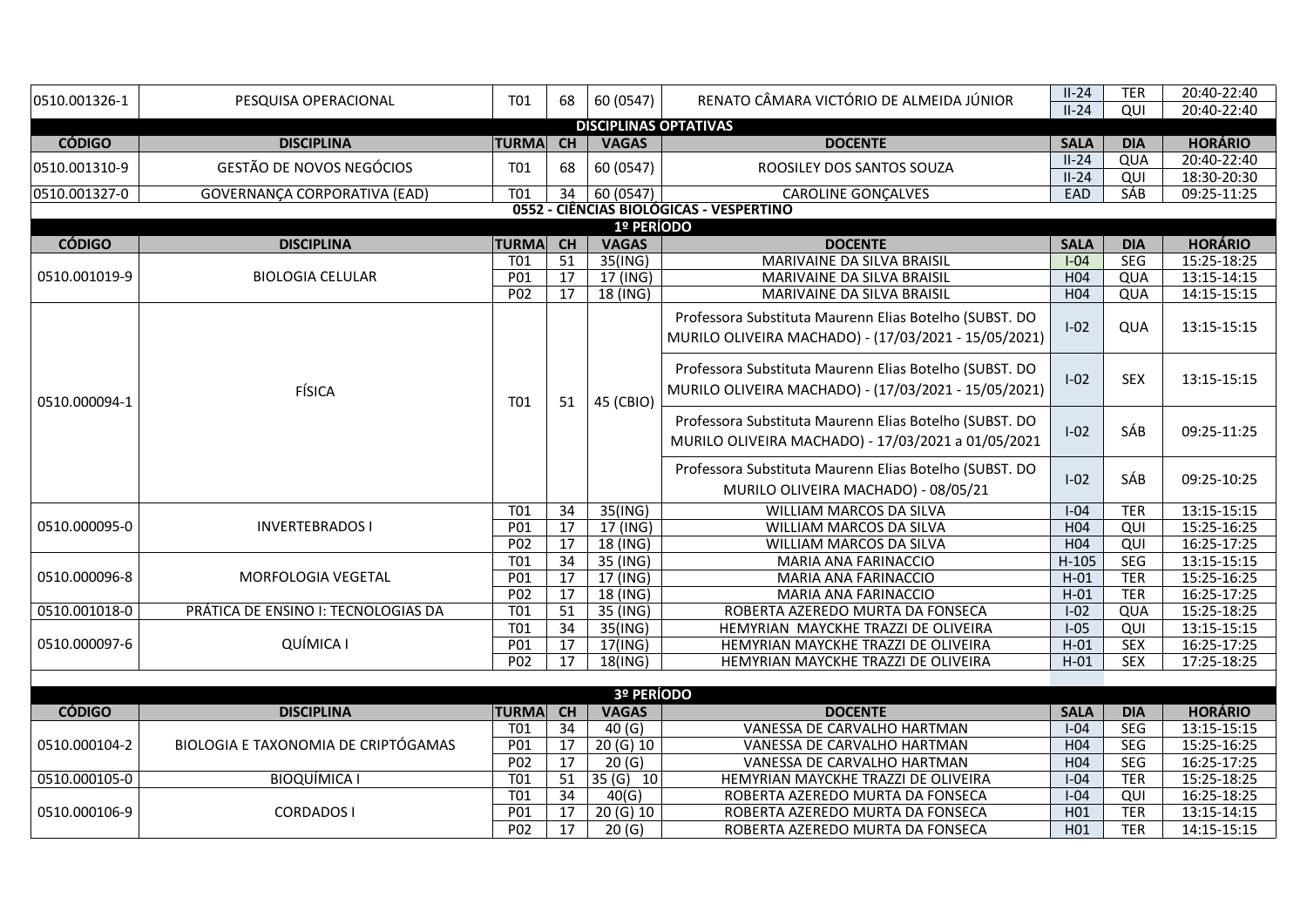| 0510.000113-1 | <b>ECOLOGIA I</b>                         | <b>T01</b>       | 51              | $35(G)$ 10              | JANAÍNA GUERNICA DA SILVA                             | $I-04$             | QUA             | 13:15-15:15                |  |  |  |  |  |
|---------------|-------------------------------------------|------------------|-----------------|-------------------------|-------------------------------------------------------|--------------------|-----------------|----------------------------|--|--|--|--|--|
|               |                                           |                  |                 | (VL)                    |                                                       | $I-04$             | QUA             | 15:25-16:25                |  |  |  |  |  |
| 0510.000102-6 | INTRODUÇÃO À METODOLOGIA CIENTÍFICA       | <b>T01</b>       | 34              | 35(G)                   | LUCÍ HELENA ZANATA                                    | $I-04$             | QUA             | 16:25-18:25                |  |  |  |  |  |
| 0510.000998-4 | POLÍTICAS EDUCACIONAIS                    | <b>T01</b>       | 51              | 40 (CBIO)               | ANDRELIZA CRISTINA DE SOUZA                           | $I-04$             | QUI             | 13:15-15:15                |  |  |  |  |  |
|               |                                           |                  |                 |                         |                                                       | $I-04$             | $\overline{Q}$  | 15:25-16:25                |  |  |  |  |  |
| 0510.001001-8 | PRÁTICA DE ENSINO III: AULAS PRÁTICAS II  | T <sub>01</sub>  | $\overline{51}$ | 35(6)                   | VANESSA DE CAVALHO HARTMAN                            | $I-04$             | <b>SEX</b>      | 15:25-18:25                |  |  |  |  |  |
|               |                                           |                  |                 | 5º PERÍODO              |                                                       |                    |                 |                            |  |  |  |  |  |
| <b>CÓDIGO</b> | <b>DISCIPLINA</b>                         | <b>TURMA</b>     | <b>CH</b>       | <b>VAGAS</b>            | <b>DOCENTE</b>                                        | <b>SALA</b>        | <b>DIA</b>      | <b>HORÁRIO</b>             |  |  |  |  |  |
| 0510.001002-7 | ESTÁGIO OBRIGATÓRIO EM CIÊNCIAS FÍSICAS E | P01              | 103             | 10(G)                   | LUCÍ HELENA ZANATA                                    | $I-05$             | <b>SEG</b>      | 15:25-17:25                |  |  |  |  |  |
|               | <b>BIOLÓGICAS I</b>                       | P <sub>02</sub>  | $\frac{103}{ }$ | 10(6)                   | HEMYRIAN MAYCKHE TRAZZI DE OLIVEIRA                   | $I-05$             | QUA             | 16:25-18:25                |  |  |  |  |  |
| 0510.001011-6 | FUNDAMENTOS DE DIDÁTICA                   | <b>T01</b>       | 51              | 40 (CBIO)               | PATRICIA TEIXEIRA TAVANO                              | $I-05$             | QUA             | 13:15-15:15                |  |  |  |  |  |
|               |                                           |                  |                 |                         |                                                       | $I-05$             | QUA             | 15:25-16:25                |  |  |  |  |  |
|               |                                           | <b>T01</b>       | 34              | $35(G)$ 10              | ALINE MACKERT DOS SANTOS                              | $I-05$             | <b>SEG</b>      | 13:15-15:15                |  |  |  |  |  |
| 0510.000112-3 | <b>GENÉTICA II</b>                        | P <sub>01</sub>  | $\overline{17}$ | 17(6)10                 | ALINE MACKERT DOS SANTOS                              | H <sub>04</sub>    | <b>TER</b>      | 13:15-14:15                |  |  |  |  |  |
|               |                                           | P02              | 17              | 18                      | ALINE MACKERT DOS SANTOS                              | H04                | <b>TER</b>      | 14:15-15:15                |  |  |  |  |  |
|               |                                           | T01              | $\overline{34}$ | $\overline{35}$         | LUCÍ HELENA ZANATA                                    | $I-05$             | QUI             | 13:15-15:15                |  |  |  |  |  |
| 0510.000997-5 | HISTOLOGIA E EMBRIOLOGIA                  | P <sub>01</sub>  | $\overline{34}$ | $\overline{17}$         | LUCÍ HELENA ZANATA                                    | H <sub>04</sub>    | <b>SEX</b>      | 13:15-15:15                |  |  |  |  |  |
|               |                                           | P <sub>02</sub>  | 34              | 18                      | LUCÍ HELENA ZANATA                                    | H <sub>04</sub>    | <b>SEX</b>      | 15:25-17:25                |  |  |  |  |  |
| 0510.001016-1 | PRÁTICA DE ENSINO V: TÓPICOS ESPECIAIS    | T <sub>01</sub>  | $\overline{51}$ | $\overline{35}$         | AMANDA DE MATOS PEREIRA MANO                          | $I-05$             | <b>TER</b>      | 15:25-18:25                |  |  |  |  |  |
|               |                                           | T01              | $\overline{34}$ | 35(6)                   | MARIA ANA FARINACCIO                                  | $I-05$             | QUI             | 13:15-15:15                |  |  |  |  |  |
| 0510.000114-0 |                                           | P <sub>01</sub>  | 17              | 17                      | MARIA ANA FARINACCIO                                  | H01                | QUI             | 15:25-16:25                |  |  |  |  |  |
|               | SISTEMÁTICA DE FANERÓGAMAS                | P <sub>02</sub>  | $\overline{17}$ | $\overline{18}$         | MARIA ANA FARINACCIO                                  | H <sub>01</sub>    | $\overline{Q}$  | 16:25-17:25                |  |  |  |  |  |
|               | 7º PERÍODO                                |                  |                 |                         |                                                       |                    |                 |                            |  |  |  |  |  |
|               |                                           |                  |                 |                         |                                                       |                    |                 |                            |  |  |  |  |  |
| <b>CÓDIGO</b> | <b>DISCIPLINA</b>                         | <b>TURMA</b>     | CH              | <b>VAGAS</b>            | <b>DOCENTE</b>                                        | <b>SALA</b>        | <b>DIA</b>      | <b>HORÁRIO</b>             |  |  |  |  |  |
| 0510.000056-9 | <b>BIOGEOGRAFIA</b>                       | T01              | 51              | 35(6)                   | VANESSA CARVALHO HARTMAN                              | $I-01$             | QUI             | 15:25-18:25                |  |  |  |  |  |
| 0510.000126-3 | BIOLOGIA MOLECULAR E BIOTECNOLOGIA        | $\overline{101}$ | $\overline{34}$ | 35(6)                   | MARIVAINE DA SILVA BRASIL                             | $I-01$             | <b>SEX</b>      | 13:15-15:15                |  |  |  |  |  |
|               |                                           | T01              | 103             | 10(G)                   | JANAÍNA GUERNICA DA SILVA                             | $I-01$             | <b>SEG</b>      | 13:15-15:15                |  |  |  |  |  |
| 0510.000128-0 | ESTÁGIO OBRIGATÓRIO EM BIOLOGIA I         | $\overline{102}$ | $\frac{103}{2}$ | 10(6)                   | JANAÍNA GUERNICA DA SILVA                             | $I-01$             | $\overline{Q}$  | 13:15-15:15                |  |  |  |  |  |
| 0510.000993-9 | FISIOLOGIA ANIMAL COMPARADA               | $\overline{101}$ | 34              | 35(6)                   | ROBERTA AZEREDO MURTA DA FONSECA                      | $I-01$             | <b>SEX</b>      | 15:25-17:25                |  |  |  |  |  |
| 0510.001003-6 | PRÁTICA DE ENSINO VII: MATERIAL DIDÁTICO  | T01              | $\overline{51}$ | $\overline{35(6)}$      | AMANDA DE MATOS PEREIRA MANO                          | $I-01$             | <b>SEG</b>      | 15:25-18:25                |  |  |  |  |  |
|               |                                           |                  |                 | <b>TURMAS ESPECIAIS</b> |                                                       |                    |                 |                            |  |  |  |  |  |
| <b>CÓDIGO</b> | <b>DISCIPLINA</b>                         | <b>TURMA</b>     | <b>CH</b>       | <b>VAGAS</b>            | <b>DOCENTE</b>                                        | <b>SALA</b>        | <b>DIA</b>      | <b>HORÁRIO</b>             |  |  |  |  |  |
|               |                                           | T01              | 103             | 20                      | MARIVAINE DA SILVA BRASIL                             | $I-01$             | SÁB             | 13:15-15:15                |  |  |  |  |  |
| 0510.000133-6 | ESTÁGIO OBRIGATÓRIO EM BIOLOGIA II        | T <sub>02</sub>  | 103             | $\overline{10}$         | JANAÍNA GUERNICA DA SILVA                             | $H-105$            | <b>SEG</b>      | 15:25-17:25                |  |  |  |  |  |
|               |                                           |                  |                 |                         | 0548 - CIÊNCIAS CONTÁBEIS - NOTURNO                   |                    |                 |                            |  |  |  |  |  |
|               |                                           |                  |                 | 1º PERÍODO              |                                                       |                    |                 |                            |  |  |  |  |  |
| <b>CÓDIGO</b> | <b>DISCIPLINA</b>                         | <b>TURMA</b>     | CH              | <b>VAGAS</b>            | <b>DOCENTE</b>                                        | <b>SALA</b>        | <b>DIA</b>      | <b>HORÁRIO</b>             |  |  |  |  |  |
|               |                                           |                  |                 |                         |                                                       | $II-01$            | <b>TER</b>      | 18:30-20:30                |  |  |  |  |  |
| 0510.000233-2 | ADMINISTRAÇÃO                             | <b>T01</b>       | 68              | 55(0548)                | SILVANA DUARTE                                        | $II-01$            | <b>SEX</b>      | 18:30-20:30                |  |  |  |  |  |
|               |                                           |                  |                 |                         |                                                       | $II-01$            | $\overline{QU}$ | 18:30-20:30                |  |  |  |  |  |
| 0510.000232-4 | CONTABILIDADE INTRODUTÓRIA                | T <sub>02</sub>  | 68              | 55(0548)                | MARTA DE SOUZA FERNANDES                              | $II-01$            | QUA             | 20:40-22:40                |  |  |  |  |  |
|               |                                           |                  |                 |                         | Professor Ygor De Siqueira Mendes Mendonça (PROFESSOR | $II-01$            | <b>SEG</b>      | 18:30-20:30                |  |  |  |  |  |
| 0510.000236-7 | INSTITUIÇÕES DE DIREITO PÚBLICO E PRIVADO | <b>T01</b>       | 68              | 55 (0548)               | SUBSTITUTO DA ADRIANA ORMOND)                         | $II-01$            | SEG             | 20:40-22:40                |  |  |  |  |  |
| 0510.000235-9 | INTRODUÇÃO À ECONOMIA                     | T <sub>02</sub>  | 68              | 55 (0548)               | DIRCE SIZUKO SOKEN                                    | $II-01$<br>$II-01$ | QUA<br>QUI      | 18:30-20:30<br>20:40-22:40 |  |  |  |  |  |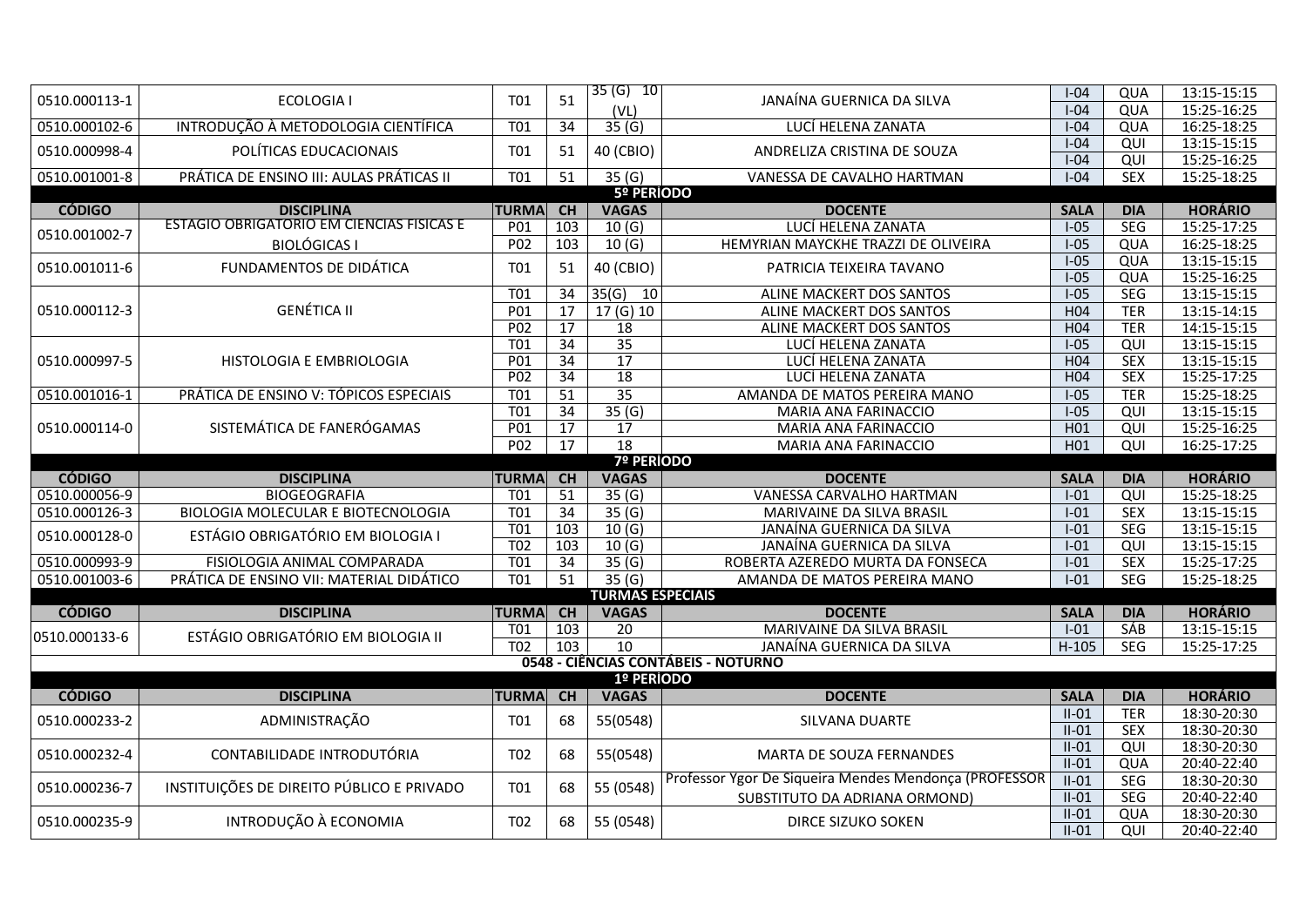| 0510.000234-0 | MATEMÁTICA                               | T <sub>02</sub> | 68              | 55 (0548)         | ANDERSEN DA SILVA RODRIGUES           | $II-01$                  | <b>TER</b>               | 20:40-22:40                   |
|---------------|------------------------------------------|-----------------|-----------------|-------------------|---------------------------------------|--------------------------|--------------------------|-------------------------------|
|               |                                          |                 |                 |                   | (SUBSTITUTO DA KARLA JOCELYA NONATO)  | $II-01$                  | <b>SEX</b>               | 20:40-22:40                   |
|               |                                          |                 |                 | 3º PERÍODO        |                                       |                          |                          |                               |
| <b>CÓDIGO</b> | <b>DISCIPLINA</b>                        | <b>TURMA</b>    | CH              | <b>VAGAS</b>      | <b>DOCENTE</b>                        | <b>SALA</b>              | <b>DIA</b>               | <b>HORÁRIO</b>                |
| 0510.000242-1 | <b>CONTABILIDADE DE CUSTOS</b>           | T <sub>02</sub> | 68              | 50(0548)          | JORGE DE SOUZA PINTO                  | $II-02$                  | $\overline{Q}$           | 18:30-20:30                   |
|               |                                          |                 |                 |                   |                                       | $II-02$                  | QUI                      | 20:40-22:40                   |
| 0510.000245-6 | CONTABILIDADE E ORÇAMENTO GOVERNAMENTAL  | T01             | 68              | 50(0548)          | EDUARDO FERRUFINO GUZMAN              | $II-02$                  | <b>SEX</b>               | 18:30-20:30                   |
|               |                                          |                 |                 |                   |                                       | $II-02$                  | <b>SEX</b>               | 20:40-22:40                   |
|               |                                          |                 |                 |                   |                                       | $II-02$                  | <b>SEG</b>               | 18:30-20:30                   |
| 0510.000241-3 | CONTABILIDADE SOCIETÁRIA I               | <b>T01</b>      | 68              | 50(0548)          | ADHAM NAJEH ABDEL HAMID MOHD MUSTAFÁ  | $II-02$                  | <b>SEG</b>               | 20:40-22:40                   |
|               |                                          |                 |                 |                   | (substituto do Prof. EDISON DI FABIO) | $II-02$                  | <b>SÁB</b>               | 07:15-09:15                   |
|               |                                          |                 |                 |                   |                                       | $II-02$                  | <b>SÁB</b>               | 09:25-12:25                   |
| 0510.000513-7 | <b>INFERÊNCIA ESTATÍSTICA</b>            | T01             | 68              | 50 (0548)         | ELISABETH REGINA TOLEDO               | $II-02$                  | <b>TER</b>               | 18:30-20:30                   |
|               |                                          |                 |                 | 5(MAT)            |                                       | $II-02$                  | <b>TER</b>               | 20:40-22:40                   |
| 0510.000243-0 | PRÁTICAS CONTÁBEIS                       | P02             | 68              | 50(0548)          | VALÉRIA PERON DE SOUZA PINTO          | $II-02$                  | QUA                      | 18:30-20:30                   |
|               |                                          |                 |                 |                   |                                       | $II-02$                  | QUA                      | 20:40-22:40                   |
|               |                                          |                 |                 | 5º PERÍODO        |                                       |                          |                          |                               |
| <b>CÓDIGO</b> | <b>DISCIPLINA</b>                        | <b>TURMA</b>    | <b>CH</b>       | <b>VAGAS</b>      | <b>DOCENTE</b>                        | <b>SALA</b>              | <b>DIA</b><br><b>SEG</b> | <b>HORÁRIO</b><br>18:30-20:30 |
| 0510.000252-9 | CONTABILIDADE AVANÇADA I                 | T01             | 68              | 50(0548)          | EDUARDO FERRUFINO GUZMAN              | $II-05$<br>$II-05$       | SEG                      | 20:40-22:40                   |
|               |                                          |                 |                 |                   |                                       | $II-05$                  | <b>TER</b>               | 18:30-20:30                   |
|               |                                          |                 |                 |                   | ADHAM NAJEH ABDEL HAMID MOHD MUSTAFÁ  | $II-05$                  | <b>TER</b>               | 20:40-22:40                   |
| 0510.000254-5 | CONTABILIDADE RURAL E AGRIBUSINESS       | T01             | 68              | 50(0548)          | (substituto do Prof. EDISON DI FABIO) | $II-05$                  | SÁB                      | 13:15-15:15                   |
|               |                                          |                 |                 |                   |                                       | $II-05$                  | SÁB                      | 15:25-18:25                   |
| 0510.000253-7 | ÉTICA PROFISSIONAL CONTÁBIL              | T01             | 34              | 50(0548)          | ITZHAK SIMAO DAVID KAVESKI            | $II-05$                  | QUI                      | 18:30-20:30                   |
|               |                                          |                 |                 |                   |                                       | $II-05$                  | <b>SEX</b>               | 18:30-20:30                   |
| 0510.000251-0 | <b>GESTÃO FINANCEIRA</b>                 | T01             | 68              | 50(0548)          | ROBERTO RIBEIRO                       | $II-05$                  | <b>SEX</b>               | 20:40-22:40                   |
| 0510.000256-1 | PRÁTICA DE PESQUISA EM CONTABILIDADE E   | P <sub>01</sub> | $\overline{34}$ | 50(0548)          | SILVANA DUARTE                        | $II-05$                  | $\overline{Q}$           | 20:40-22:40                   |
| 0510.000255-3 | PRÁTICAS TRABALHISTAS                    | P <sub>01</sub> | $\overline{34}$ | 50(0548)          | MARTA DE SOUZA FERNANDES              | $II-05$                  | QUA                      | 18:30-20:30                   |
|               |                                          |                 |                 | <b>7º PERÍODO</b> |                                       |                          |                          |                               |
| <b>CÓDIGO</b> | <b>DISCIPLINA</b>                        | <b>TURMA</b>    | CH              | <b>VAGAS</b>      | <b>DOCENTE</b>                        | <b>SALA</b>              | <b>DIA</b>               | <b>HORÁRIO</b>                |
| 0510.000268-5 | CONTABILIDADE APLICADA A ENTIDADES DO 3º | T01             | 34              | 50(0548)          | MARTA DE SOUZA FERNANDES              | $II-04$                  | QUI                      | 20:40-22:40                   |
|               |                                          |                 |                 |                   |                                       | $II-04$                  | <b>SEX</b>               | 18:30-20:30                   |
| 0510.000264-2 | CONTROLADORIA E GESTÃO AMBIENTAL         | T01             | 68              | 50(0548)          | JORGE DE SOUZA PINTO                  | $II-04$                  | <b>SEX</b>               | 20:40-22:40                   |
| 0510.000947-7 | <b>ESTÁGIO OBRIGATÓRIO II</b>            | T01             | 34              | 50(0548)          | ITZHAK SIMAO DAVID KAVESKI            |                          | <b>TER</b>               | 20:40-22:40                   |
| 0510.000279-0 | <b>MERCADO DE CAPITAIS</b>               | <b>T01</b>      | $\overline{34}$ | 50(0548)          | ITZHAK SIMAO DAVID KAVESKI            | $II-04$                  | <b>TER</b>               | 18:30-20:30                   |
| 0510.000262-6 | PERÍCIA CONTÁBIL E ARBITRAGEM            | <b>T01</b>      | 68              | 50(0548)          | ROBERTO RIBEIRO                       | $II-04$                  | <b>SEG</b>               | 18:30-20:30                   |
|               |                                          |                 |                 |                   |                                       | $II-04$                  | <b>SEG</b>               | 20:40-22:40                   |
|               |                                          | P01             | 34              | 5(0548)           | SILVANA DUARTE                        |                          | <b>SÁB</b>               | 07:15-09:15                   |
|               |                                          | PO2             | $\overline{34}$ | 5(0548)           | <b>SILVANA DUARTE</b>                 | $\overline{\phantom{a}}$ | <b>SÁB</b>               | 09:25-11:25                   |
|               |                                          | P <sub>03</sub> | 34              | 5(0548)           | ITZHAK SIMAO DAVID KAVESKI            | $\blacksquare$           | SÁB                      | 13:15-15:15                   |
| 0510.000281-2 | TRABALHO DE CONCLUSÃO DE CURSO I         | P04             | 34              | 5(0548)           | ITZHAK SIMAO DAVID KAVESKI            | $\overline{a}$           | <b>SÁB</b>               | 15:25-17:25                   |
|               |                                          | P <sub>05</sub> | $\overline{34}$ | 5(0548)           | JORGE DE SOUZA PINTO                  | $\blacksquare$           | <b>SÁB</b>               | 15:25-17:25                   |
|               |                                          | P06             | 34              | 5(0548)           | ROBERTO RIBEIRO                       |                          | <b>SÁB</b>               | 09:25-11:25                   |
|               |                                          | P <sub>07</sub> | $\overline{34}$ | 5(0548)           | EDUARDO FERRUFINO GUZMAN              |                          | <b>SÁB</b>               | 13:15-15:15                   |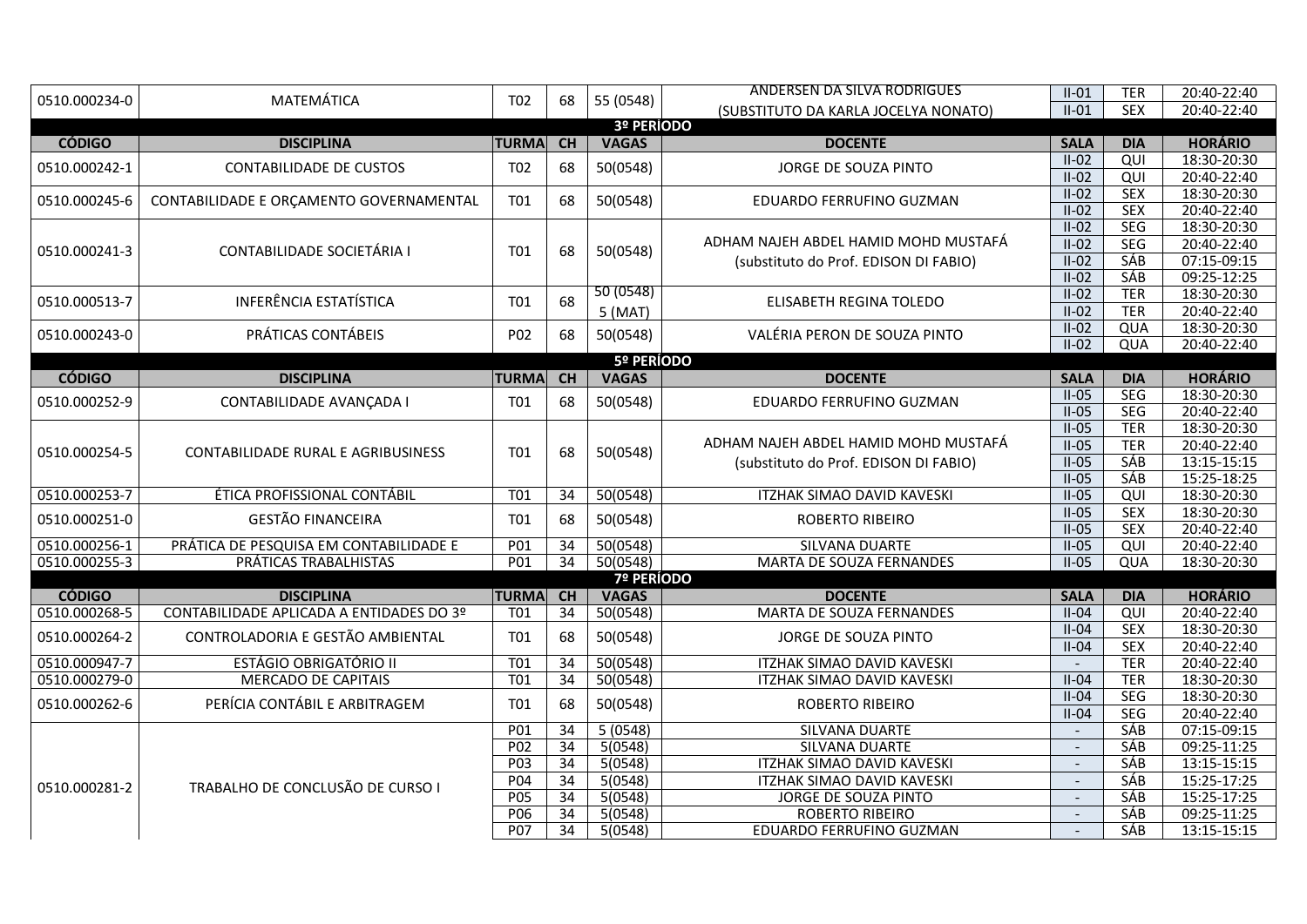|                                |                                                              | P <sub>08</sub>  | $\overline{34}$ | 5(0548)                                       | MARTA DE SOUZA FERNANDES                        |                    | SÁB               | 15:25-17:25                |
|--------------------------------|--------------------------------------------------------------|------------------|-----------------|-----------------------------------------------|-------------------------------------------------|--------------------|-------------------|----------------------------|
|                                |                                                              |                  |                 | <b>DISCIPLINAS OPTATIVAS</b>                  |                                                 |                    |                   |                            |
| <b>CÓDIGO</b>                  | <b>DISCIPLINA</b>                                            | <b>TURMA</b>     | <b>CH</b>       | <b>VAGAS</b>                                  | <b>DOCENTE</b>                                  | <b>SALA</b>        | <b>DIA</b>        | <b>HORÁRIO</b>             |
|                                | 0510.000353-3 EMINÁRIO DE CONTABILIDADE, FINANÇAS E NEGÓCIOS | <b>T01</b>       | 68              | 40(0548)                                      | ELISABETH REGINA TOLEDO                         | $II-04$            | QUA               | 18:30-20:30                |
|                                |                                                              |                  |                 |                                               |                                                 | $II-04$            | QUA               | 20:40-22:40                |
| 0510.000361-4                  | TÓPICOS ESPECIAIS EM MARKETING I                             | T01              | 68              | 50(0548)                                      | SILVANA DUARTE                                  | $II-04$            | <b>TER</b>        | 20:40-22:40                |
|                                |                                                              |                  |                 |                                               |                                                 | $II-04$            | QUI               | 18:30-20:30                |
|                                |                                                              |                  |                 | <b>TURMAS ESPECIAIS</b>                       |                                                 |                    |                   |                            |
| <b>CÓDIGO</b>                  | <b>DISCIPLINA</b>                                            | <b>TURMA</b>     | <b>CH</b>       | <b>VAGAS</b>                                  | <b>DOCENTE</b>                                  | <b>SALA</b>        | <b>DIA</b>        | <b>HORÁRIO</b>             |
| 5100002995                     | ATIVIDADES COMPLEMENTARES                                    | T01              | 195             | 30(0548)                                      | VALÉRIA PERON DE SOUZA PINTO                    |                    | <b>SÁB</b>        | 07:15-09:15                |
|                                |                                                              | P <sub>01</sub>  | $\overline{34}$ | 5(0548)                                       | <b>SILVANA DUARTE</b>                           | $\blacksquare$     | <b>SÁB</b>        | $13:15-15:15$              |
| 0510.000285-5                  | TRABALHO DE CONCLUSÃO DE CURSO II                            | P <sub>02</sub>  | 34              | 5(0548)                                       | MARTA DE SOUZA FERNANDES                        | $\overline{a}$     | SÁB               | 07:15-09:15                |
|                                |                                                              | T03              | $\overline{34}$ | 5(0548)                                       | <b>ROBERTO RIBEIRO</b>                          |                    | SÁB               | 15:25-17:25                |
|                                | PRÁTICA DE PESQUISA EM CONTABILIDADE E                       |                  |                 |                                               |                                                 | $II-11$            | SEG               | 18:30-20:30                |
| 0510000256-1                   | <b>FINANÇAS I</b>                                            | P02              | 34              | 50 (0548)                                     | SILVANA DUARTE                                  | $II-11$            | <b>SEG</b>        | 20:40-22:40                |
|                                |                                                              |                  |                 |                                               |                                                 | $II-09$            | <b>SÁB</b>        | 15:25-18:25                |
|                                |                                                              |                  |                 |                                               | 0541 - DIREITO - NOTURNO                        |                    |                   |                            |
|                                |                                                              |                  |                 | 1º PERÍODO                                    |                                                 |                    |                   |                            |
| <b>CÓDIGO</b><br>0510.001345-9 | <b>DISCIPLINA</b>                                            | <b>TURMA</b>     | CH              | <b>VAGAS</b>                                  | <b>DOCENTE</b>                                  | <b>SALA</b>        | <b>DIA</b>        | <b>HORÁRIO</b>             |
|                                | SOCIOLOGIA E DIREITO                                         | T01              | 34              | 50 ING /<br>50 ING /                          | <b>VIVIAN DA VEIGA SILVA</b>                    | $II-09$            | <b>SEG</b>        | 18:30-20:30                |
| 0510.000548-0                  | CIÊNCIA POLÍTICA                                             | T01              | 68              |                                               | <b>CESAR TAVARES</b>                            | $II-09$            | QUA               | 18:30-20:30<br>20:40-22:40 |
|                                |                                                              |                  |                 | 10 GERAL<br>50 ING /                          |                                                 | $II-09$<br>$II-09$ | QUA<br><b>TER</b> | 18:30-20:30                |
| 0510.000556-0                  | <b>DIREITO CIVIL I</b>                                       | T <sub>01</sub>  | 68              |                                               | PRISCILA TINELLI PINHEIRO                       | $II-09$            | <b>TER</b>        | 20:40-22:40                |
|                                |                                                              |                  |                 | 10 GERAL<br>$\frac{1}{50}$ ING $\frac{1}{50}$ |                                                 | $II-09$            | <b>SEX</b>        | 18:30-20:30                |
| 0510.001354-8                  | <b>FILOSOFIA E DIREITO</b>                                   | T01              | 68              | 10 GERAL                                      | <b>FABRICIO SANTIAGO ALMEIDA</b>                | $II-09$            | <b>SEX</b>        | 20:40-22:40                |
|                                |                                                              |                  |                 | $50$ ING $/$                                  | CAMILO HENRIQUE SILVA (15/03/2021 a 15/05/2021) | $II-09$            | QUI               | 18:30-20:30                |
| 0510.000563-3                  | INTRODUÇÃO AO ESTUDO DO DIREITO                              | T01              | 68              | 10 GERAL                                      | ROBERTO AJALA LINS 16/05/2021 a 10/07/2021      | $II-09$            | QUI               | 20:40-22:40                |
| 0510.000554-4                  | <b>HISTÓRIA DO DIREITO</b>                                   | T <sub>01</sub>  | 34              | 50 ING /                                      | CAROLINE MENDES LEANDRO FARIAS                  | $II-09$            | <b>SEG</b>        | 20:40-22:40                |
|                                |                                                              |                  |                 | 3º PERÍODO                                    |                                                 |                    |                   |                            |
| <b>CÓDIGO</b>                  | <b>DISCIPLINA</b>                                            | <b>TURMA</b>     | CH              | <b>VAGAS</b>                                  | <b>DOCENTE</b>                                  | <b>SALA</b>        | <b>DIA</b>        | <b>HORÁRIO</b>             |
|                                |                                                              |                  |                 |                                               |                                                 | $II-08$            | <b>SEX</b>        | 18:30-20:30                |
| 0510.000569-2                  | <b>DIREITO CIVIL III</b>                                     | T01              | 68              | 50 (0541)                                     | PRISCILA TINELLI PINHEIRO                       | $II-08$            | <b>SEX</b>        | 20:40-22:40                |
|                                |                                                              |                  |                 |                                               |                                                 | $II-08$            | $\overline{Q}$    | 18:30-20:30                |
| 0510.001361-9                  | DIREITO CONSTITUCIONAL II                                    | T01              | 68              | 50 (0541)                                     | ADALBERTO FERNANDES SÁ JUNIOR                   | $II-08$            | QUI               | 20:40-22:40                |
|                                |                                                              | T01              |                 |                                               |                                                 | $II-08$            | QUA               | 18:30-20:30                |
| 0510.000571-4                  | <b>DIREITO EMPRESARIAL I</b>                                 |                  | 68              | 50 (0541)                                     | SILVIA GABRIELE CORREA TAVARES                  | $II-08$            | QUA               | 20:40-22:40                |
| 0510.000572-2                  | <b>DIREITO PENAL I</b>                                       | T01              | 68              | 50 GERAL                                      | <b>ELAINE DUPAS</b>                             | $II-08$            | <b>TER</b>        | 18:30-20:30                |
|                                |                                                              |                  |                 | / 10 LIVRE                                    |                                                 | $II-08$            | <b>TER</b>        | 20:40-22:40                |
| 0510.000573-0                  | <b>TEORIA GERAL DO PROCESSO</b>                              | T01              | 68              | 50 (0541)                                     | TÁSSIO TÚLIO BRAZ BEZERRA                       | $II-08$            | SEG               | 18:30-20:30                |
|                                |                                                              |                  |                 |                                               |                                                 | $II-08$            | <b>SEG</b>        | 20:40-22:40                |
|                                |                                                              |                  |                 | 5º PERÍODO                                    |                                                 |                    |                   |                            |
| <b>CÓDIGO</b>                  | <b>DISCIPLINA</b>                                            | <b>TURMA</b>     | CH              | <b>VAGAS</b>                                  | <b>DOCENTE</b>                                  | <b>SALA</b>        | <b>DIA</b>        | <b>HORÁRIO</b>             |
| 0510.001380-6                  | DIREITO CIVIL V                                              | T01              | 34              | 50 GERAL                                      | CAMILO HENRIQUE SILVA                           | $II-07$            | <b>SEG</b>        | 18:30-20:30                |
| 0510.001338-8                  | DIREITO CONSTITUCIONAL IV                                    | $\overline{101}$ |                 | 34 50 GERAL                                   | ADALBERTO FERNANDES SÁ JUNIOR                   | $II-07$            | <b>SEG</b>        | 20:40-22:40                |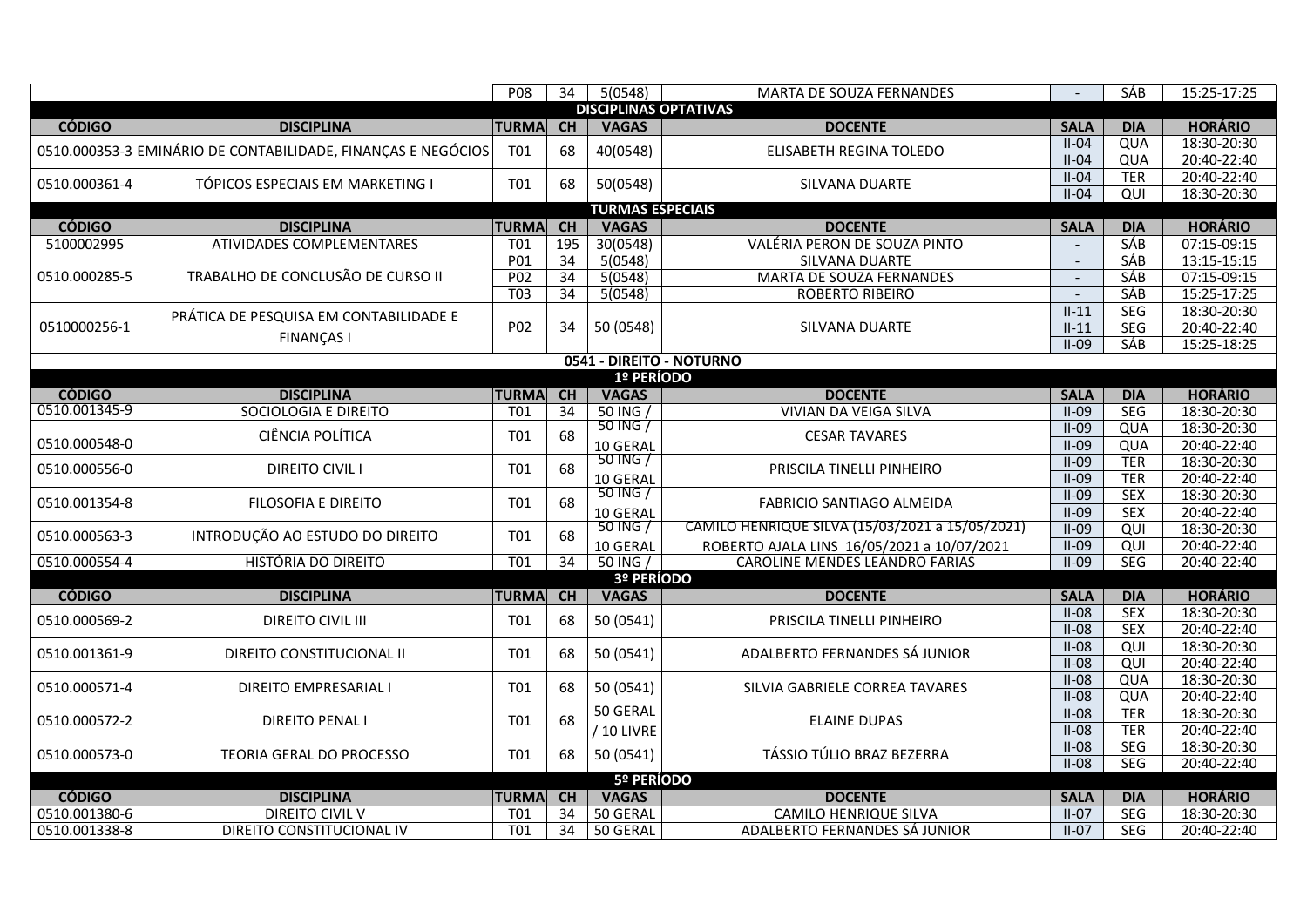| 0510.001368-2 | DIREITO DO TRABALHO I                    | T01                           | 68              | 50 GERAL                | SILVIA GABRIELE CORREA TAVARES                                                                | $II-07$                    | QUI               | 18:30-20:30                |
|---------------|------------------------------------------|-------------------------------|-----------------|-------------------------|-----------------------------------------------------------------------------------------------|----------------------------|-------------------|----------------------------|
|               |                                          |                               |                 |                         |                                                                                               | $II-07$                    | QUI               | 20:40-22:40                |
| 0510.000584-6 | DIREITO PENAL III                        | T <sub>01</sub>               | 68              | 50 GERAL                | ELAINE DUPAS                                                                                  | $II-07$                    | QUA               | 18:30-20:30                |
|               |                                          |                               |                 |                         |                                                                                               | $II-07$                    | QUA               | 20:40-22:40                |
| 0510.000945-0 | DIREITO PROCESSUAL CIVIL II              | <b>T01</b>                    | 68              | 50 GERAL                | TÁSSIO TÚLIO BRAZ BEZERRA                                                                     | $II-07$                    | <b>SEX</b>        | 18:30-20:30                |
|               |                                          |                               |                 | / 10 LIVRE              |                                                                                               | $II-07$                    | <b>SEX</b>        | 20:40-22:40                |
| 0510.000595-1 | DIREITO ADMINISTRATIVO I                 | T01                           | 68              | 50 GERAL                | CAROLINE MENDES LEANDRO FARIAS                                                                | $II-07$                    | <b>TER</b>        | 18:30-20:30                |
|               |                                          |                               |                 | / 10 LIVRE              |                                                                                               | $II-07$                    | <b>TER</b>        | 20:40-22:40                |
|               |                                          |                               |                 | <b>7º PERÍODO</b>       |                                                                                               |                            |                   |                            |
| <b>CÓDIGO</b> | <b>DISCIPLINA</b>                        | <b>TURMA</b>                  | CH              | <b>VAGAS</b>            | <b>DOCENTE</b>                                                                                | <b>SALA</b>                | <b>DIA</b>        | <b>HORÁRIO</b>             |
| 0510.001340-3 | <b>DIREITO TRIBUTÁRIO I</b>              | T01                           | 68              | 50 GERAL                | <b>CESAR TAVARES</b>                                                                          | $II-10$                    | <b>SEG</b>        | 18:30-20:30                |
|               |                                          |                               |                 |                         |                                                                                               | $II-10$                    | SEG               | 20:40-22:40                |
| 0510.000580-3 | DIREITO PROCESSUAL PENAL I               | T <sub>01</sub>               | 68              | 50 GERAL                | <b>ELAINE DUPAS</b>                                                                           | $II-10$                    | <b>SEX</b>        | 18:30-20:30                |
|               |                                          |                               |                 |                         |                                                                                               | $II-10$                    | <b>SEX</b>        | 20:40-22:40                |
| 0510.001357-5 | <b>DIREITO CIVIL VII</b>                 | T01                           | 34              | 50 GERAL                | YGOR DE SIQUEIRA MENDES MENDONCA                                                              | $II-10$                    | QUI               | 18:30-20:30                |
| 0510.001352-0 | DIREIO DO CONSUMIDOR                     | T01                           | 34              | 50 GERAL                | YGOR DE SIQUEIRA MENDES MENDONCA                                                              | $II-10$                    | QUI               | 20:40-22:40                |
| 0510.001344-0 | DIREITO PROCESSUAL CIVIL IV              | <b>T01</b>                    | 68              | 50 GERAL                | YGOR DE SIQUEIRA MENDES MENDONÇA                                                              | $II-10$                    | <b>TER</b>        | 18:30-20:30                |
|               |                                          |                               |                 |                         |                                                                                               | $II-10$                    | <b>TER</b>        | 20:40-22:40                |
| 0510.000596-0 | DIREITO PROCESSUAL DO TRABALHO I         | T01                           | 68              | 50 GERAL                | PRISCILA TINELLI PINHEIRO                                                                     | $II-10$                    | QUA               | 18:30-20:30                |
|               |                                          |                               |                 |                         |                                                                                               | $II-10$                    | QUA               | 20:40-22:40                |
|               |                                          |                               |                 | 9º PERÍODO              |                                                                                               |                            |                   |                            |
| <b>CÓDIGO</b> | <b>DISCIPLINA</b>                        | <b>TURMA</b>                  | $\overline{CH}$ | <b>VAGAS</b>            | <b>DOCENTE</b>                                                                                | <b>SALA</b>                | <b>DIA</b>        | <b>HORÁRIO</b>             |
| 0510.001372-6 | DIREITO CIVIL IX                         | T01                           | 68              | 50 GERAL                | CAMILO HENRIQUE SILVA (15/03/2021 a 15/05/2021)                                               | $II-11$                    | QUA               | 18:30-20:30                |
|               |                                          |                               |                 |                         | ROBERTO AJALA LINS 16/05/2021 a 10/07/2021                                                    | $II-11$                    | QUA               | 20:40-22:40                |
|               |                                          |                               |                 |                         |                                                                                               |                            |                   |                            |
| 0510.000602-8 | INTRODUÇÃO A METODOLOGIA DE PESQUISA     | T01                           | 34              | 50 GERAL                | ADALBERTO FERNANDES SÁ JÚNIOR                                                                 | $II-11$                    | SÁB               | 13:15-15:15                |
|               |                                          |                               |                 |                         |                                                                                               | $II-11$                    | QUI               | 18:30-20:30                |
| 0510.000600-1 | DIREITO PROCESSUAL PENAL III             | T01                           | 68              | 50 GERAL                | CAROLINE MENDES LEANDRO FARIAS                                                                | $II-11$                    | QUI               | 20:40-22:40                |
|               |                                          |                               |                 |                         |                                                                                               | $II-11$                    | <b>SEX</b>        | 18:30-20:30                |
| 0510.001342-1 | DIREITO AMBIENTAL                        | T <sub>01</sub>               | 68              | 50 GERAL                | <b>CESAR TAVARES</b>                                                                          | $II-11$                    | <b>SEX</b>        | 20:40-22:40                |
|               |                                          |                               |                 |                         | CAMILO HENRIQUE SILVA (15/03/2021 a 15/05/2021)                                               |                            |                   |                            |
|               |                                          | T01                           | 136             | 5 GERAL                 | ROBERTO AJALA LINS 16/05/2021 a 10/07/2021                                                    | <b>EMAJ</b>                | <b>TER</b>        | 07:15-09:15                |
|               |                                          |                               |                 |                         | CAMILO HENRIQUE SILVA (15/03/2021 a 15/05/2021)                                               |                            |                   |                            |
|               |                                          | T <sub>02</sub>               | 136             | 5 GERAL                 |                                                                                               | <b>EMAJ</b>                | <b>TER</b>        | 09:25-11:25                |
|               |                                          |                               |                 |                         | ROBERTO AJALA LINS 16/05/2021 a 10/07/2021<br>CAMILO HENRIQUE SILVA (15/03/2021 a 15/05/2021) |                            |                   |                            |
|               |                                          | T03                           | 136             | 5 GERAL                 |                                                                                               | <b>EMAJ</b>                | QUA               | 07:15-09:15                |
| 0510.000607-9 | ESTÁGIO OBRIGATÓRIO - PRÁTICA JURÍDICA I |                               |                 |                         | ROBERTO AJALA LINS 16/05/2021 a 10/07/2021<br>CAMILO HENRIQUE SILVA (15/03/2021 a 15/05/2021) |                            |                   |                            |
|               |                                          | T <sub>04</sub>               | 136             | 5 GERAL                 |                                                                                               | <b>EMAJ</b>                | QUA               | 09:25-11:25                |
|               |                                          | <b>T05</b>                    | 136             | 5 GERAL                 | ROBERTO AJALA LINS 16/05/2021 a 10/07/2021<br>CAMILO HENRIQUE SILVA                           | <b>EMAJ</b>                | <b>TER</b>        | 13:15-15:15                |
|               |                                          |                               |                 |                         |                                                                                               |                            |                   |                            |
|               |                                          | T <sub>06</sub><br><b>T07</b> | 136<br>136      | 5 GERAL<br>5 GERAL      | CAMILO HENRIQUE SILVA<br>CAMILO HENRIQUE SILVA                                                | <b>EMAJ</b><br><b>EMAJ</b> | <b>TER</b><br>QUA | 15:25-17:25<br>13:15-15:15 |
|               |                                          | <b>T08</b>                    | 136             | 5 GERAL                 | CAMILO HENRIQUE SILVA                                                                         | <b>EMAJ</b>                | QUA               | 15:25-17:25                |
|               |                                          |                               |                 |                         |                                                                                               |                            |                   |                            |
|               |                                          |                               |                 | <b>TURMAS ESPECIAIS</b> |                                                                                               |                            |                   | <b>HORÁRIO</b>             |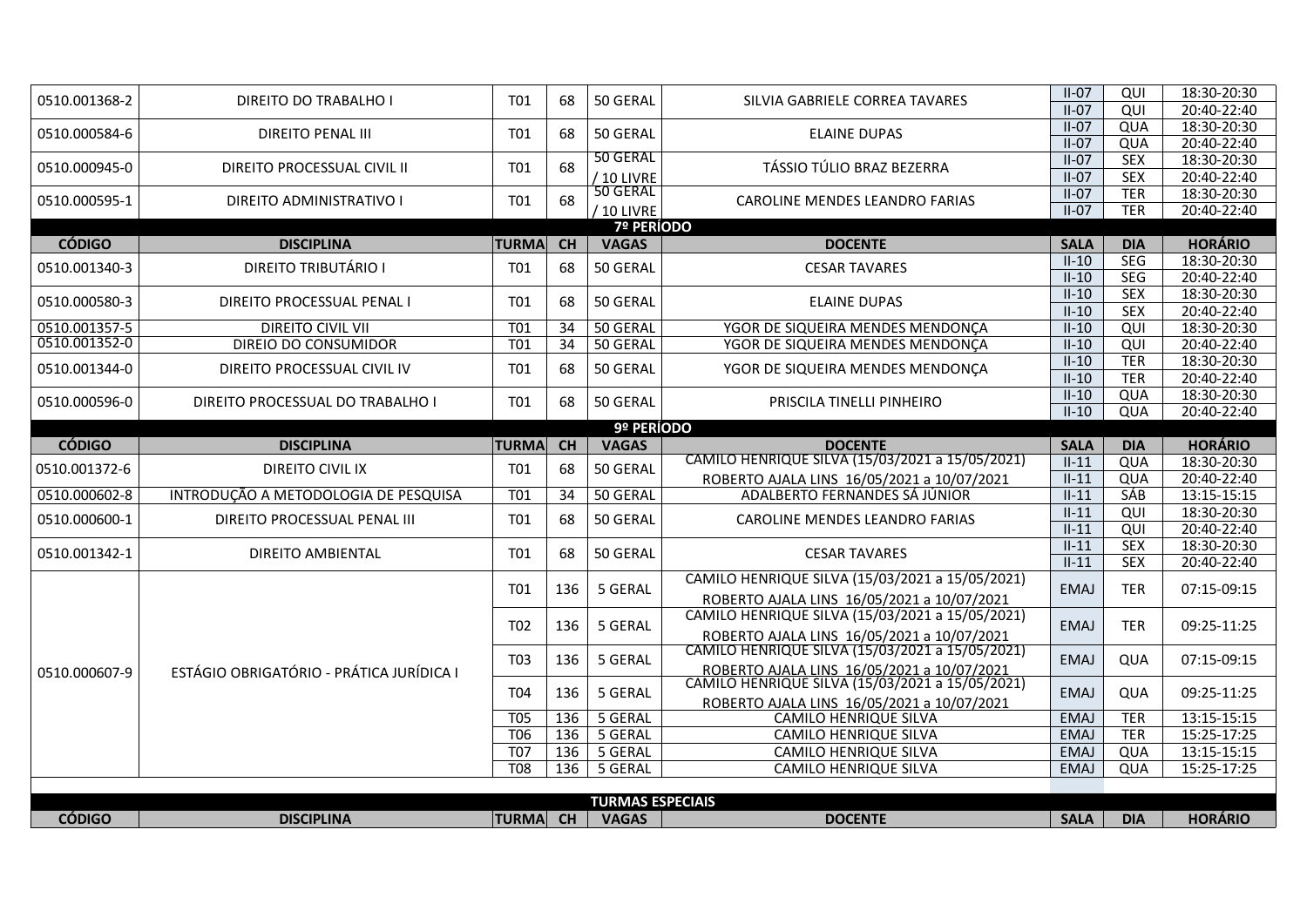| 0510.000606-0 | DIREITO PREVIDENCIÁRIO                   | <b>T01</b>          | 68              | 50 GERAL                  | SILVIA GABRIELE CORREA TAVARES                        | $II-11$                | SÁB               | 07:15-09:15                |
|---------------|------------------------------------------|---------------------|-----------------|---------------------------|-------------------------------------------------------|------------------------|-------------------|----------------------------|
|               |                                          |                     |                 |                           |                                                       | $II-11$                | SÁB               | 09:25-11:25                |
| 0510.001378-0 | DIREITO INTERNACIONAL PÚBLICO E PRIVADO  | T <sub>01</sub>     | 68              | 50 GERAL                  | ADALBERTO FERNANDES SÁ JUNIOR                         | $II-11$                | <b>TER</b>        | 18:30-20:30                |
|               |                                          |                     |                 |                           |                                                       | $II-11$                | <b>TER</b>        | 20:40-22:40                |
| 0510.000577-3 | DIREITO PROCESSUAL CIVIL I               | <b>T01</b>          | 68              | 50 GERAL                  | YGOR DE SIQUEIRA MENDES MENDONÇA                      | $II-10$                | <b>SÁB</b>        | 07:15-09:15                |
|               |                                          |                     |                 |                           |                                                       | $II-10$                | <b>SÁB</b>        | 09:25-11:25                |
| 0510.001378-0 | DIREITO INTERNACIONAL PÚBLICO E PRIVADO  | T02                 | 68              | 50 GERAL                  | LUANA BARRETO DE ARRUDA                               | $II-10$                | <b>SÁB</b>        | 13:15-15:15                |
|               |                                          |                     |                 |                           |                                                       | $II-10$                | SÁB               | 15:25-17:25                |
| 0510.001367-3 | <b>DIREITOS HUMANOS</b>                  | $\overline{101}$    | 34              | 50 GERAL                  | TÁSSIO TÚLIO BRAZ BEZERRA                             | $II-11$                | SÁB               | 15:25-17:25                |
|               |                                          |                     |                 |                           | 0569 - EDUCAÇÃO FÍSICA - MATUTINO/VESPERTINO          |                        |                   |                            |
| <b>CÓDIGO</b> | <b>DISCIPLINA</b>                        |                     | CH              | 1º PERÍODO                |                                                       |                        | <b>DIA</b>        | <b>HORÁRIO</b>             |
|               |                                          | <b>TURMA</b><br>T01 | 34              | <b>VAGAS</b><br>50 (INGR) | <b>DOCENTE</b><br><b>CEZAR BARBOSA SANTOLIN</b>       | <b>SALA</b><br>$II-21$ | SEG               | 07:15-09:15                |
| 0505.001008-6 | ANATOMIA HUMANA                          | P01                 | 17              | 25 (INGR)                 | <b>CEZAR BARBOSA SANTOLIN</b>                         | $H-01$                 | <b>SEG</b>        | 09:25-10:25                |
|               |                                          | P <sub>02</sub>     | 17              | 25 (INGR)                 | CEZAR BARBOSA SANTOLIN                                | $H-01$                 | SEG               | 10:25-11:25                |
|               |                                          |                     |                 | 50 (INGR)                 | <b>CEZAR BARBOSA SANTOLIN</b>                         | $II-21$                | <b>TER</b>        | 07:15-09:15                |
| 0505.001009-4 | FUNDAMENTOS HISTÓRICOS E EDUCAÇÃO FÍSICA | <b>T01</b>          | 51              | 5(0569)5                  | CEZAR BARBOSA SANTOLIN                                | $II-21$                | <b>TER</b>        | 09:25-10:25                |
|               | <b>FUNDAMENTOS SOCIOANTROPOLÓGICOS E</b> |                     |                 | 50 (INGR)                 | EVERTON DE ALBUQUERQUE CAVALCANTI                     | $II-21$                | QUI               | 13:15-15:15                |
| 0510.001259-6 | EDUCAÇÃO FISICA                          | <b>T01</b>          | 68              | 10 (0569)                 | EVERTON DE ALBUQUERQUE CAVALCANTI                     | $II-21$                | QUI               | 15:25-17:25                |
|               |                                          |                     |                 | 50 (INGR)                 | DEYVID TENNER DE SOUZA RIZZO                          | $II-21$                | SEG               | 13:15-15:15                |
| 0505.001012-4 | INTRODUÇÃO AO TRABALHO ACADÊMICO         | <b>T01</b>          | 51              | 10 (0569)                 | DEYVID TENNER DE SOUZA RIZZO                          | $II-21$                | <b>SEG</b>        | 15:25-16:25                |
|               |                                          | T01                 | $\overline{34}$ | 50 (INGR)                 | ROGÉRIO ZAIM DE MELO                                  | $II-21$                | QUI               | 07:15-09:15                |
| 0510.001228-2 | JOGO, BRINQUEDO E BRINCADEIRA            | P <sub>01</sub>     | $\overline{34}$ | 50 (INGR)                 | ROGÉRIO ZAIM DE MELO                                  | Quadra                 | QUI               | 09:25-11:25                |
|               |                                          | <b>T01</b>          | 34              | 50 (INGR)                 | MÔNICA CELI S. S. LUCHNER substituto (MICHELI GHIGGI) | $II-21$                | <b>TER</b>        | 13:15-15:15                |
| 0510.001252-2 | METODOLOGIAS DE ENSINO DO BASQUETEBOL    | P01                 | 34              | 25 (INGR)                 | MÔNICA CELI S. S. LUCHNER substituto (MICHELI GHIGGI) | Quadra                 | QUA               | 07:15-09:15                |
|               |                                          | P <sub>02</sub>     | $\overline{34}$ | 25 (INGR)                 | MÔNICA CELI S. S. LUCHNER substituto (MICHELI GHIGGI) | Quadra                 | QUA               | 09:25-11:25                |
|               |                                          |                     |                 | 3º PERÍODO                |                                                       |                        |                   |                            |
| <b>CÓDIGO</b> | <b>DISCIPLINA</b>                        | <b>TURMA</b>        | CH              | <b>VAGAS</b>              | <b>DOCENTE</b>                                        | <b>SALA</b>            | <b>DIA</b>        | <b>HORÁRIO</b>             |
|               |                                          | T <sub>01</sub>     | 34              | 50                        | <b>MARIANA BIAGI BATISTA</b>                          | $II-24$                | QUA               | 07:15-09:15                |
| 0505.001016-7 | METODOLOGIAS DE ENSINO DO ATLETISMO      | P01                 | 34              | $\overline{20}$           | MARIANA BIAGI BATISTA                                 | Quadra                 | <b>TER</b>        | 07:15-09:15                |
|               |                                          | P02                 | 34              | 30                        | MARIANA BIAGI BATISTA                                 | Quadra                 | <b>TER</b>        | 09:25-11:25                |
| 0510.001246-0 | METODOLOGIAS DE ENSINO DAS GINÁSTICAS    | <b>T01</b>          | 34              | 50                        | ROGÉRIO ZAIM DE MELO                                  | $II-24$                | <b>SEG</b>        | 13:15-15:15                |
|               |                                          | P01                 | 34              | $\overline{50}$           | ROGÉRIO ZAIM DE MELO                                  | Quadra                 | SEG               | 15:25-17:25                |
|               |                                          | T01                 | 51              | 50                        | SILVIA BEATRIZ SERRA BARUKI                           | $II-24$                | <b>TER</b>        | 13:15-15:15                |
| 0505.000781-6 | FISIOLOGIA HUMANA E DO EXERCÍCIO I       |                     |                 |                           | SILVIA BEATRIZ SERRA BARUKI                           | $II-24$                | <b>TER</b>        | 15:25-16:25                |
|               |                                          | P01                 | 17              | $\overline{20}$           | SILVIA BEATRIZ SERRA BARUKI                           | Quadra                 | <b>TER</b>        | 16:25-17:25                |
|               |                                          | P02                 | 17              | 30                        | SILVIA BEATRIZ SERRA BARUKI                           | Quadra                 | <b>TER</b>        | 17:25-18:25                |
|               |                                          | <b>T01</b>          | 34              | 50                        | MÔNICA CELI S. S. LUCHNER substituto (MICHELI GHIGGI) | $II-24$                | <b>SEG</b>        | 07:15-09:15                |
| 0510.001222-8 | METODOLOGIAS DE ENSINO DAS DANÇAS        | P01                 | $\overline{34}$ | $\overline{20}$           | MÔNICA CELI S. S. LUCHNER substituto (MICHELI GHIGGI) | $II-24$                | <b>SEX</b>        | 07:15-09:15                |
|               |                                          |                     |                 |                           |                                                       |                        |                   | 09:25-11:25                |
|               |                                          | P <sub>02</sub>     | $\overline{34}$ | 30                        | MÔNICA CELI S. S. LUCHNER substituto (MICHELI GHIGGI) | $II-24$                | <b>SEX</b>        |                            |
| 0510.001240-6 |                                          | <b>T01</b>          | 34              | 50                        | CARLO HENRIQUE GOLIN                                  | $II-24$                | QUI               | 13:15-15:15                |
|               | METODOLOGIAS DE ENSINO DO VOLEIBOL       | P01                 | $\overline{34}$ | 50                        | CARLO HENRIQUE GOLIN                                  | Quadra                 | QUI               | 15:25-17:25                |
| 0510.000998-4 | POLÍTICAS EDUCACIONAIS                   | T <sub>02</sub>     | 51              |                           | ANDRELIZA CRISTINA DE SOUZA                           | $II-24$                | QUA               | 13:15-15:15                |
| 0510.000996-6 | PSICOLOGIA E EDUCAÇÃO                    | $\overline{101}$    | $\overline{51}$ | 55 (0569)<br>55(0569)     | LUIZ BERNARDINO LIMA DA SILVA                         | $II-24$<br>$II-24$     | QUA<br><b>SEG</b> | 15:25-16:25<br>09:25-12:25 |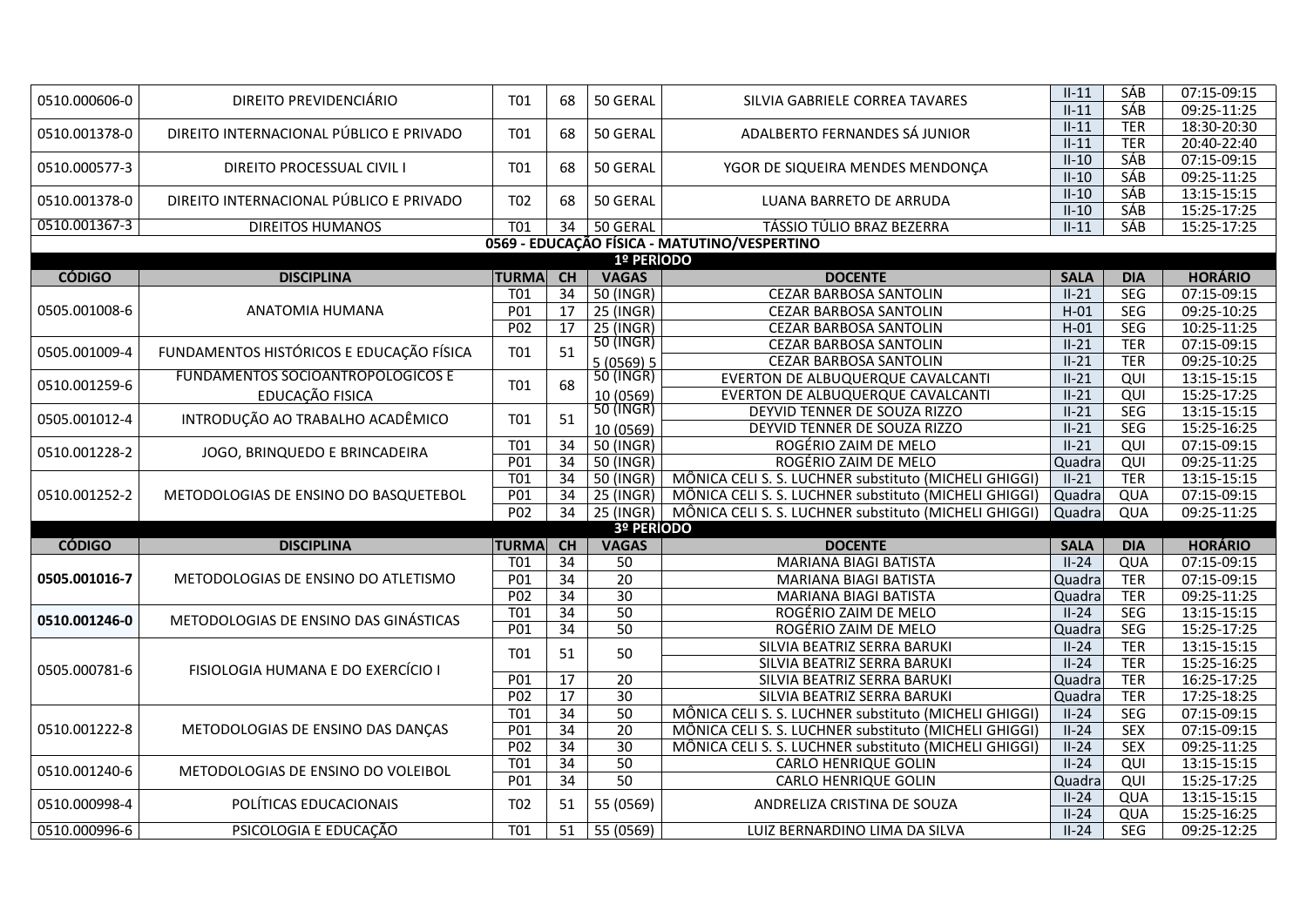|               |                                           |                  |                 | 5º PERÍODO              |                                   |             |                 |                |  |  |  |
|---------------|-------------------------------------------|------------------|-----------------|-------------------------|-----------------------------------|-------------|-----------------|----------------|--|--|--|
| <b>CÓDIGO</b> | <b>DISCIPLINA</b>                         | <b>TURMA</b>     | CH              | <b>VAGAS</b>            | <b>DOCENTE</b>                    | <b>SALA</b> | <b>DIA</b>      | <b>HORÁRIO</b> |  |  |  |
|               |                                           | <b>T01</b>       | 34              | 50                      | EVERTON DE ALBUQUERQUE CAVALCANTI | $II-20$     | QUA             | 13:15-15:15    |  |  |  |
| 0510.001231-7 | METODOLOGIA DE ENSINO DO FUTEBOL E FUTSAL | P01              | 34              | $\overline{20}$         | EVERTON DE ALBUQUERQUE CAVALCANTI | Quadra      | <b>SEX</b>      | 07:15-09:15    |  |  |  |
|               |                                           | P <sub>02</sub>  | $\overline{34}$ | $\overline{30}$         | EVERTON DE ALBUQUERQUE CAVALCANTI | Quadra      | <b>SEX</b>      | 09:25-11:25    |  |  |  |
|               |                                           | T <sub>01</sub>  | 34              | $\overline{50}$         | DEYVID TENNER DE SOUZA RIZZO      | $II-20$     | QUA             | 07:15-09:15    |  |  |  |
| 0510.001256-9 | EDUCAÇÃO FÍSICA ADAPTADA                  | P01              | $\overline{17}$ | $\overline{20}$         | DEYVID TENNER DE SOUZA RIZZO      | Quadra      | QUA             | 09:25-10:25    |  |  |  |
|               |                                           | P <sub>02</sub>  | $\overline{17}$ | 30                      | DEYVID TENNER DE SOUZA RIZZO      | Quadra      | QUA             | 10:25-11:25    |  |  |  |
| 0505.001029-9 | EDUCAÇÃO FÍSICA NO ENSINO FUNDAMENTAL I   | <b>T01</b>       | 17              | $\overline{50}$         | ROGÉRIO ZAIM DE MELO              | $II-20$     | QUA             | 15:25-16:25    |  |  |  |
|               |                                           | P <sub>01</sub>  | $\overline{34}$ | $\overline{50}$         | ROGÉRIO ZAIM DE MELO              | Quadra      | QUA             | 16:25-18:25    |  |  |  |
|               |                                           | T <sub>01</sub>  | 100             | $\overline{10}$         | EDINEIA APARECIDA GOMES RIBEIRO   | $II-20$     | SEG             | 15:25-17:25    |  |  |  |
| 0505.001030-2 | <b>ESTÁGIO OBRIGATÓRIO I</b>              | $\overline{TO2}$ | 100             | 10                      | MARIANA BIAGI BATISTA             | $II-20$     | <b>TER</b>      | 13:15-15:15    |  |  |  |
|               |                                           | <b>T03</b>       | 100             | 10                      | EDINEIA APARECIDA GOMES RIBEIRO   | $II-20$     | <b>TER</b>      | 13:15-15:15    |  |  |  |
|               |                                           | <b>T04</b>       | 100             | 10                      | EDINEIA APARECIDA GOMES RIBEIRO   | $II-20$     | <b>TER</b>      | 15:25-17:25    |  |  |  |
| 0505.000993-2 | NUTRIÇÃO E ATIVIDADE FÍSICA               | T01              | 34              | 55 (0569)               | EDINEIA APARECIDA GOMES RIBEIRO   | $II-20$     | <b>SEG</b>      | 13:15-15:15    |  |  |  |
| 0510.001251-3 | PESQUISAS EM EDUCAÇÃO FÍSICA              | T01              | 51              | 50                      | <b>MARIANA BIAGI BATISTA</b>      | $II-20$     | QUI             | 07:15-09:15    |  |  |  |
|               |                                           |                  |                 |                         |                                   | $II-20$     | $\overline{QU}$ | 09:25-10:25    |  |  |  |
|               |                                           |                  |                 | <b>7º PERÍODO</b>       |                                   |             |                 |                |  |  |  |
| <b>CÓDIGO</b> | <b>DISCIPLINA</b>                         | <b>TURMA</b>     | CH              | <b>VAGAS</b>            | <b>DOCENTE</b>                    | <b>SALA</b> | <b>DIA</b>      | <b>HORÁRIO</b> |  |  |  |
| 0505.001028-0 | BIOMECÂNICA DO MOVIMENTO HUMANO           | <b>T01</b>       | 51              | 50 (geral)              | <b>CEZAR BARBOSA SANTOLIN</b>     | $II-23$     | QUA             | 13:15-15:15    |  |  |  |
|               |                                           |                  |                 | 5(VL)                   |                                   | $II-23$     | QUA             | 15:25-16:25    |  |  |  |
| 0505.001040-0 | EDUCAÇÃO FÍSICA NO ENSINO MÉDIO           | $\overline{101}$ | $\overline{34}$ | $\overline{50}$         | <b>CARLO HENRIQUE GOLIN</b>       | $II-23$     | <b>TER</b>      | 13:15-15:15    |  |  |  |
|               |                                           | P <sub>01</sub>  | 34              | 50                      | CARLO HENRIQUE GOLIN              | $II-23$     | <b>TER</b>      | 15:25-17:25    |  |  |  |
|               |                                           | <b>T01</b>       | 100             | 10                      | DEYVID TENNER DE SOUZA RIZZO      | $II-23$     | <b>TER</b>      | 07:15-09:15    |  |  |  |
| 0510.001258-7 | <b>ESTÁGIO OBRIGATÓRIO III</b>            | T02              | 100             | 10                      | EVERTON DE ALBUQUERQUE CAVALCANTI | $II-23$     | QUI             | 07:15-09:15    |  |  |  |
|               |                                           | T03              | 100             | 10                      | EVERTON DE ALBUQUERQUE CAVALCANTI | $II-23$     | QUI             | 09:25-11:25    |  |  |  |
|               |                                           | <b>T04</b>       | 100             | $\overline{10}$         | ROGÉRIO ZAIM DE MELO              | $II-23$     | <b>TER</b>      | 07:15-09:15    |  |  |  |
| 0510.001015-2 | <b>ESTUDO DE LIBRAS</b>                   | $\overline{103}$ | $\overline{51}$ | 45(0569)                | JOÃO PAULO ROMERO MIRANDA         | $II-23$     | <b>TER</b>      | 09:25-12:25    |  |  |  |
| 0510.001230-8 | MEDIDAS E AVALIAÇÃO EM EDUCAÇÃO FÍSICA    | T <sub>01</sub>  | 34              | $50$ (geral)            | SILVIA BEATRIZ SERRA BARUKI       | $II-23$     | <b>SEX</b>      | 13:15-15:15    |  |  |  |
|               |                                           | P <sub>01</sub>  | 17              | 50 (geral)              | SILVIA BEATRIZ SERRA BARUKI       | $II-23$     | <b>SEX</b>      | 15:25-16:25    |  |  |  |
|               |                                           | <b>T01</b>       | $\overline{34}$ | 05(0569)                | EDINEIA APARECIDA GOMES RIBEIRO   | $II-23$     | <b>SEX</b>      | 16:25-18:25    |  |  |  |
|               |                                           | T02              | 34              | 05 (0569)               | CARLO HENRIQUE GOLIN              | $II-23$     | <b>SEX</b>      | 16:25-18:25    |  |  |  |
|               |                                           | T03              | 34              | 05 (0569)               | DEYVID TENNER DE SOUZA RIZZO      | $II-23$     | <b>SEX</b>      | 16:25-18:25    |  |  |  |
| 0510.001239-0 | PRÁTICA CIENTÍFICA I                      | T <sub>04</sub>  | $\overline{34}$ | 07(0569)                | EVERTON DE ALBUQUERQUE CAVALCANTI | $II-23$     | <b>SEX</b>      | 16:25-18:25    |  |  |  |
|               |                                           | <b>T05</b>       | 34              | 06 (0569)               | MARIANA BIAGI BATISTA             | $II-23$     | <b>SEX</b>      | 16:25-18:25    |  |  |  |
|               |                                           | T <sub>06</sub>  | $\overline{34}$ | 05 (0569)               | ROGÉRIO ZAIM DE MELO              | $II-23$     | <b>SEX</b>      | 16:25-18:25    |  |  |  |
|               |                                           | <b>T07</b>       | 34              | 05 (0569)               | SILVIA BEATRIZ SERRA BARUKI       | $II-23$     | <b>SEX</b>      | 16:25-18:25    |  |  |  |
|               |                                           |                  |                 | <b>TURMAS ESPECIAIS</b> |                                   |             |                 |                |  |  |  |
| <b>CÓDIGO</b> | <b>DISCIPLINA</b>                         | <b>TURMA</b>     | CH              | <b>VAGAS</b>            | <b>DOCENTE</b>                    | <b>SALA</b> | <b>DIA</b>      | <b>HORÁRIO</b> |  |  |  |
| 0510001225-5  | ESTÁGIO OBRIGATÓRIO II                    | <b>T01</b>       | 100             | 5                       | <b>CARLO HENRIQUE GOLIN</b>       | $II-23$     | <b>TER</b>      | 17:25-18:25    |  |  |  |
|               |                                           |                  |                 |                         |                                   | $II-23$     | QUI             | 17:25-18:25    |  |  |  |
| 0510001232-6  | PRÁTICA CIENTÍFICA II                     | <b>T01</b>       | 34              | 3                       | EVERTON DE ALBUQUERQUE CAVALCANTI | $II-23$     | <b>SEX</b>      | 13:15-15:15    |  |  |  |
| 0510001226-4  | ESTÁGIO OBRIGATÓRIO IV                    | <b>T01</b>       | 100             | 5                       | <b>CARLO HENRIQUE GOLIN</b>       | $II-24$     | <b>SEX</b>      | 13:15-15:15    |  |  |  |
|               |                                           |                  |                 |                         | 0549 - GEOGRAFIA - NOTURNO        |             |                 |                |  |  |  |
|               | 1º PERÍODO                                |                  |                 |                         |                                   |             |                 |                |  |  |  |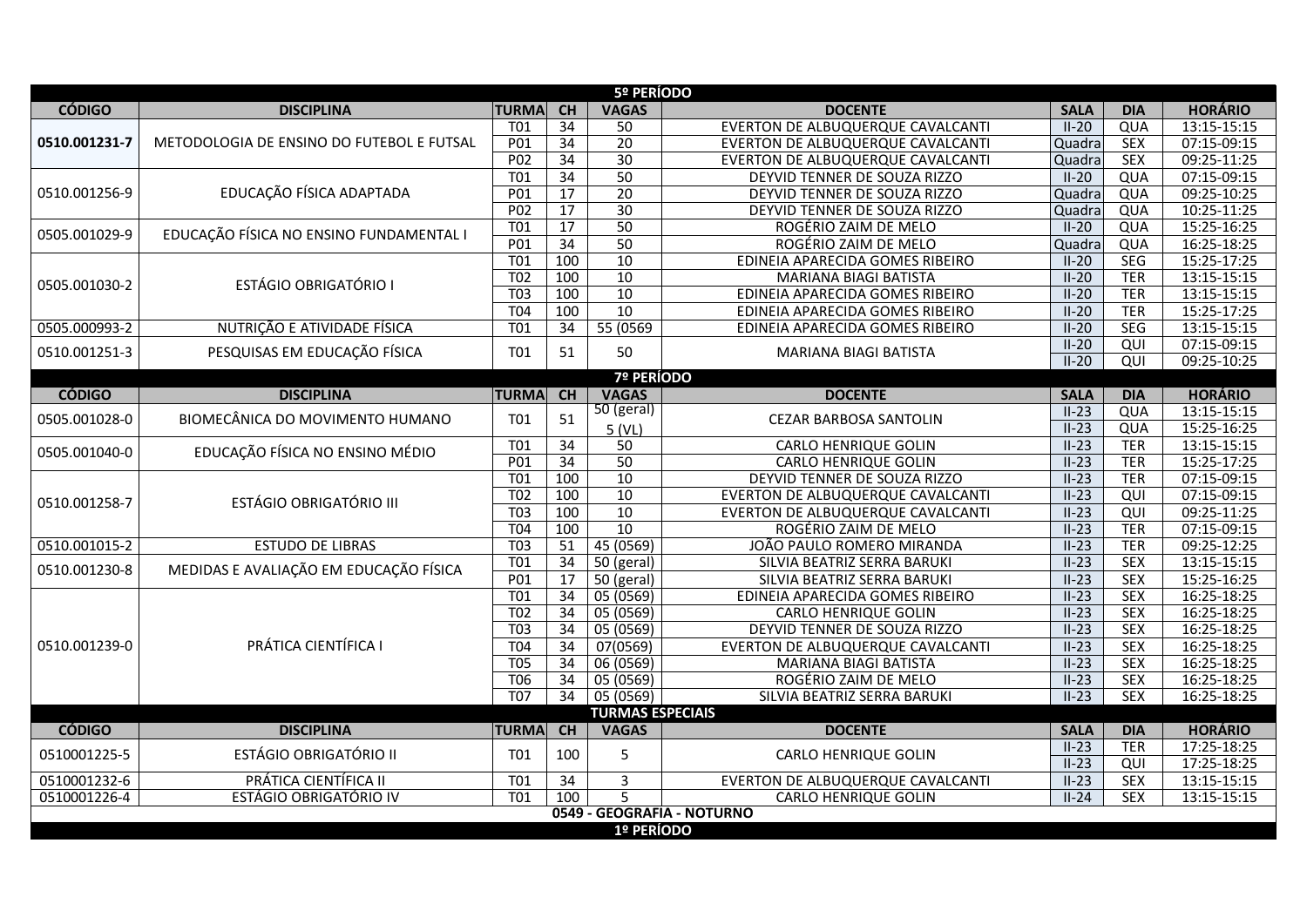| <b>CÓDIGO</b> | <b>DISCIPLINA</b>                    | <b>TURMA</b> | <b>CH</b> | <b>VAGAS</b> | <b>DOCENTE</b>                                               | <b>SALA</b> | <b>DIA</b> | <b>HORÁRIO</b> |
|---------------|--------------------------------------|--------------|-----------|--------------|--------------------------------------------------------------|-------------|------------|----------------|
|               |                                      |              |           |              | BEATRIZ LIMA DE PAULA SILVA                                  | $H-101$     | QUA        | 18:30-20:30    |
|               |                                      |              |           |              | (12, 19 E 26/05; 02 E 09/06)                                 | $H-101$     | QUA        | 20:40-22:40    |
|               |                                      |              |           |              | BEATRIZ LIMA DE PAULA SILVA                                  | $H-101$     | QUI        | 18:30-20:30    |
| 0510.000025-9 | CARTOGRAFIA BÁSICA                   | T01          | 68        | 40 (0549)    | (13, 20, E 27/05; 10/06)                                     | $H-101$     | QUI        | 20:40-22:40    |
|               |                                      |              |           |              | BEATRIZ LIMA DE PAULA SILVA                                  | $H-101$     | <b>SEX</b> | 18:30-20:30    |
|               |                                      |              |           |              | (14, 21 E 28/05; 11/06)<br>BEATRIZ LIMA DE PAULA SILVA       | $H-101$     | <b>SEX</b> | 20:40-22:40    |
|               |                                      |              |           |              |                                                              | $H-101$     | SÁB        | 13:15-15:15    |
|               |                                      |              |           |              | (15, 22 E 29/05; 12/06)<br>FABIANO ANTONIO DOS SANTOS        | $H-101$     | SÁB        | 15:25-17:25    |
|               |                                      |              |           |              |                                                              | $H-101$     | QUA        | 18:30-20:30    |
|               |                                      |              |           |              | (17, 24 E 31/03; 07/04)                                      | $H-101$     | QUA        | 20:40-22:40    |
|               |                                      |              |           |              | <b>FABIANO ANTONIO DOS SANTOS</b>                            | $H-101$     | QUI        | 18:30-20:30    |
|               |                                      |              |           |              | (18 E 25/03; 01 E 08/04)<br>FABIANO ANTONIO DOS SANTOS       | $H-101$     | QUI        | 20:40-22:40    |
| 0510.000024-0 | FUNDAMENTOS SOCIOLÓGICOS DA EDUCAÇÃO | T01          | 51        | 50 (0549)    |                                                              | $H-101$     | <b>SEX</b> | 18:30-20:30    |
|               |                                      |              |           | 05 (0552)    | (19 E 26/03)<br>FABIANO ANTONIO DOS SANTOS                   | $H-101$     | <b>SEX</b> | 20:40-22:40    |
|               |                                      |              |           |              |                                                              | $H-101$     | <b>SEX</b> | 18:30-20:30    |
|               |                                      |              |           |              | (09/04)                                                      | $H-101$     | <b>SEX</b> | 20:40-21:40    |
|               |                                      |              |           |              | <b>FABIANO ANTONIO DOS SANTOS</b>                            | $H-101$     | <b>SÁB</b> | 13:15-15:15    |
|               |                                      |              |           |              | (20 E 27/03)                                                 | $H-101$     | SÁB        | 15:25-17:25    |
|               |                                      |              |           |              | ANA CAROLINA TORELLI MARQUEZINI FACCIN                       | $H-101$     | <b>SEG</b> | 18:30-20:30    |
|               |                                      |              |           |              | (14, 21 E 28/06)                                             | $H-101$     | <b>SEG</b> | 20:40-22:40    |
|               |                                      |              |           |              | ANA CAROLINA TORELLI MARQUEZINI FACCIN                       | $H-101$     | <b>TER</b> | 18:30-20:30    |
|               |                                      |              |           |              | (15, 22 E 29/06)<br>ANA CAROLINA TORELLI MARQUEZINI FACCIN   | $H-101$     | <b>TER</b> | 20:40-22:40    |
|               |                                      |              |           |              |                                                              | $H-101$     | QUA        | 18:30-20:30    |
| 0510.000026-7 | HISTÓRIA ECONÔMICA GERAL E DO BRASIL | T01          | 51        | 40 (0549)    | (16 E 23/06)<br>ANA CAROLINA TORELLI MARQUEZINI FACCIN       | $H-101$     | QUA        | 20:40-22:40    |
|               |                                      |              |           |              |                                                              | $H-101$     | QUA        | 18:30-20:30    |
|               |                                      |              |           |              | (30/06)                                                      | $H-101$     | QUA        | 20:40-21:40    |
|               |                                      |              |           |              | ANA CAROLINA TORELLI MARQUEZINI FACCIN                       | $H-101$     | QUI        | 18:30-20:30    |
|               |                                      |              |           |              | (17 E 24/06)<br>ANA CAROLINA TORELLI MARQUEZINI FACCIN       | $H-101$     | QUI        | 20:40-22:40    |
|               |                                      |              |           |              |                                                              | $H-101$     | <b>SEX</b> | 18:30-20:30    |
|               |                                      |              |           |              | (18 E 25/06)<br>ELISA PINHEIRO DE FREITAS                    | $H-101$     | <b>SEX</b> | 20:40-22:40    |
|               |                                      |              |           |              |                                                              | $H-101$     | <b>SEG</b> | 18:30-20:30    |
| 0510.000022-4 | INTRODUÇÃO A CIÊNCIA GEOGRÁFICA      | <b>T01</b>   | 51        | 45 (0549)    | (15, 22 E 29/03; 05, 12, 19 E 26/04; 03, 10, 17, 24 E 31/05) | $H-101$     | <b>SEG</b> | 20:40-22:40    |
|               |                                      |              |           |              | ELISA PINHEIRO DE FRÉITAS                                    | $H-101$     | <b>SEG</b> | 18:30-20:30    |
|               |                                      |              |           |              | (07/06)                                                      | $H-101$     | <b>SEG</b> | 20:40-21:40    |
|               |                                      |              |           |              | ANA CAROLINA TORELLI MARQUEZINI FACCIN                       | $H-101$     | QUA        | 18:30-20:30    |
|               |                                      |              |           |              | (14 E 28/04; 05/05)                                          | $H-101$     | QUA        | 20:40-22:40    |
|               |                                      |              |           |              | ANA CAROLINA TORELLI MARQUEZINI FACCIN                       | $H-101$     | QUI        | 18:30-20:30    |
|               |                                      |              |           |              | $(15, 22 \tE 29/04; 06/05)$                                  | $H-101$     | QUI        | 20:40-22:40    |
| 0510.000023-2 | INTRODUÇÃO À METODOLOGIA CIENTÍFICA  | T01          | 51        | 40 (0549)    | ANA CAROLINA TORELLI MARQUEZINI FACCIN                       | $H-101$     | <b>SEX</b> | 18:30-20:30    |
|               |                                      |              |           |              | (16, 23 E 30/04)<br>ANA CAROLINA TORELLI MARQUEZINI FACCIN   | $H-101$     | <b>SEX</b> | 20:40-22:40    |
|               |                                      |              |           |              |                                                              | $H-101$     | <b>SEX</b> | 18:30-20:30    |
|               |                                      |              |           |              | (07/05)                                                      | $H-101$     | <b>SEX</b> | 20:40-21:40    |
|               |                                      |              |           |              | ANA CAROLINA TORELLI MARQUEZINI FACCIN                       | $H-101$     | SÁB        | 13:15-15:15    |
|               |                                      |              |           |              | (17 E 24/04)                                                 | $H-101$     | SÁB        | 15:25-17:25    |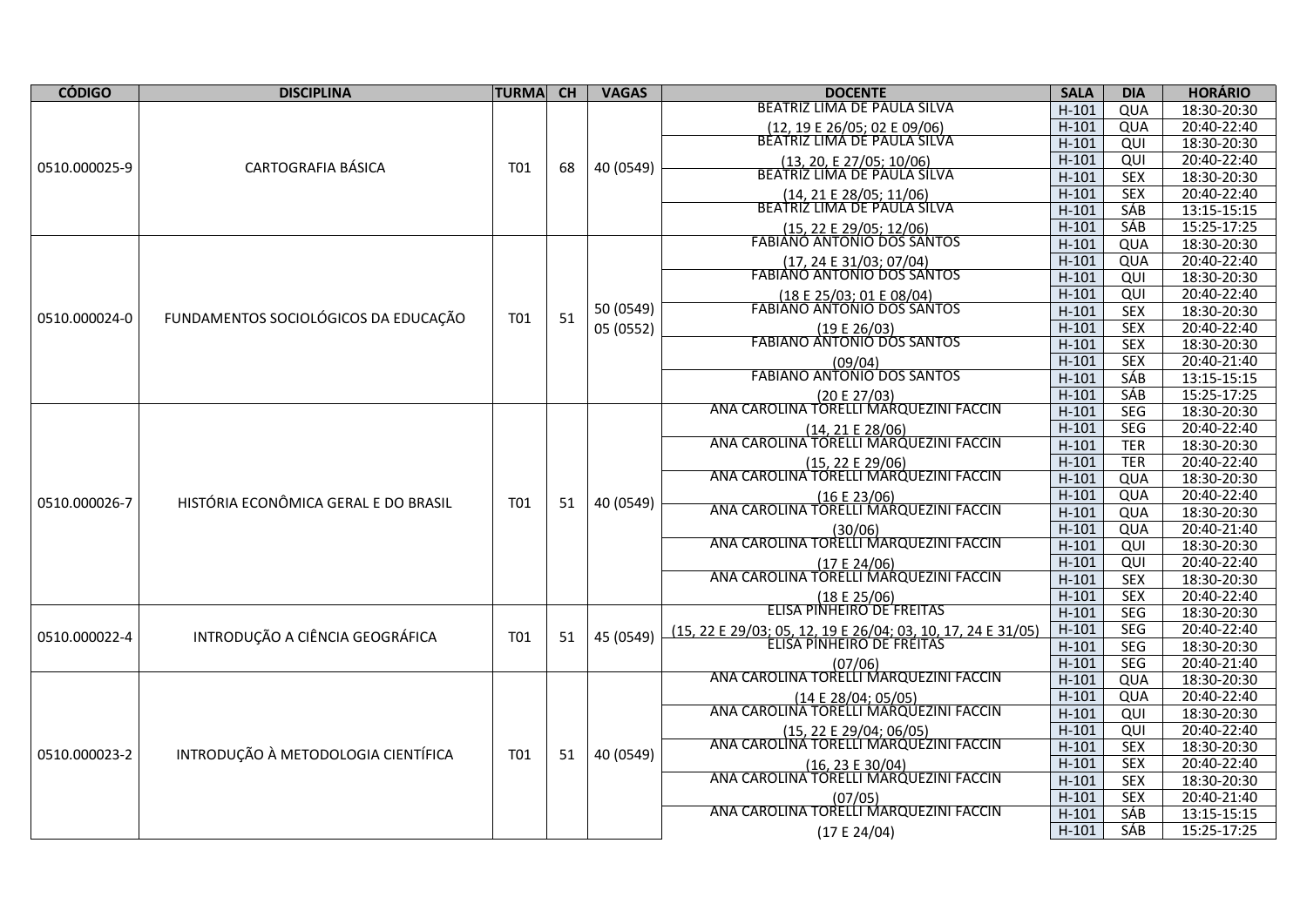|               |                                           |              |    |              | ALINE CRISTINA MAZIERO (Tutor EDGAR APARECIDO DA                                        | $H-101$            | <b>TER</b>               | 18:30-20:30                |
|---------------|-------------------------------------------|--------------|----|--------------|-----------------------------------------------------------------------------------------|--------------------|--------------------------|----------------------------|
|               |                                           |              |    |              | COSTA)                                                                                  | $H-101$            | <b>TER</b>               | 20:40-22:40                |
| 0510.000027-5 | LEITURA E PRODUÇÃO DE TEXTOS              | T01          | 51 | 50 (0549)    | ALINE CRISTINA MAZIERO (08/06) - Tutor EDGAR                                            |                    |                          |                            |
|               |                                           |              |    |              |                                                                                         | $H-101$            | <b>TER</b>               | 20:40-21:40                |
|               |                                           |              |    |              | APARECIDO DA COSTA                                                                      |                    |                          |                            |
|               |                                           |              |    | 3º PERÍODO   |                                                                                         |                    |                          |                            |
| <b>CÓDIGO</b> | <b>DISCIPLINA</b>                         | <b>TURMA</b> | CH | <b>VAGAS</b> | <b>DOCENTE</b><br><b>ELISABETH REGINA TOLEDO</b>                                        | <b>SALA</b>        | <b>DIA</b>               | <b>HORÁRIO</b>             |
|               |                                           |              |    | 35 (0549)    |                                                                                         | $H-103$            | <b>SEG</b>               | 18:30-20:30                |
| 0510.000038-0 | <b>ESTATÍSTICA</b>                        | T01          | 51 |              | (15, 22 e 29/03; 05, 12, 19 E 27/04; 03, 10, 17, 24 E 31/05)<br>ELISABETH REGINA TOLEDO | $H-103$            | <b>SEG</b>               | 20:40-22:40                |
|               |                                           |              |    | 25 (0553)    |                                                                                         | $H-103$<br>$H-103$ | <b>SEG</b>               | 18:30-20:30                |
|               |                                           |              |    |              | (07/06)<br>ANA CAROLINA TORELLI MARQUEZINI FACCIN                                       | $H-103$            | <b>SEG</b><br><b>TER</b> | 20:40-21:40<br>18:30-20:30 |
|               |                                           |              |    |              |                                                                                         | $H-103$            | <b>TER</b>               | 20:40-22:40                |
|               |                                           |              |    |              | (16, 23 E 30/03; 06/04)<br>ANA CAROLINA TORELLI MARQUEZINI FACCIN                       | $H-103$            | QUA                      | 18:30-20:30                |
|               |                                           |              |    |              |                                                                                         | $H-103$            | QUA                      | 20:40-22:40                |
|               |                                           |              |    |              | $(17, 24 \tE 31/03)$<br>ANA CAROLINA TORELLI MARQUEZINI FACCIN                          | $H-103$            | QUI                      | 18:30-20:30                |
| 0510.000039-9 | <b>GEOGRAFIA DO BRASIL</b>                | T01          | 51 | 40 (0549)    | (18 E 25/03; 01/04)                                                                     | $H-103$            | QUI                      | 20:40-22:40                |
|               |                                           |              |    |              | ANA CAROLINA TORELLI MARQUEZINI FACCIN                                                  | $H-103$            | QUA                      | 18:30-20:30                |
|               |                                           |              |    |              |                                                                                         | $H-103$            | QUA                      | 20:40-21:40                |
|               |                                           |              |    |              | (07/04)<br>ANA CAROLINA TORELLI MARQUEZINI FACCIN                                       | $H-103$            | <b>SÁB</b>               | 13:15-15:15                |
|               |                                           |              |    |              | (20 E 27/03)                                                                            | $H-103$            | <b>SÁB</b>               | 15:25-17:25                |
|               |                                           |              |    |              |                                                                                         |                    |                          |                            |
|               |                                           |              |    |              | LUCIANA ESCALANTE PEREIRA (substituta do Prof.                                          | $H-103$            | <b>TER</b>               | 18:30-20:30                |
|               |                                           |              |    |              | Aguinaldo Silva)                                                                        |                    |                          |                            |
|               |                                           |              |    |              | (13, 20 E 27/04; 04 E 11/05)                                                            | $H-103$            | <b>TER</b>               | 20:40-22:40                |
|               |                                           |              |    |              |                                                                                         |                    |                          |                            |
|               |                                           |              |    |              | LUCIANA ESCALANTE PEREIRA (substituta do Prof.                                          |                    |                          |                            |
|               |                                           |              |    |              | Aguinaldo Silva)                                                                        | $H-103$            | QUA                      | 18:30-20:30                |
|               |                                           |              |    |              | (14 E 28/04; 05/05)                                                                     | $H-103$            | QUA                      | 20:40-22:40                |
| 0510.000037-2 | <b>GEOMORFOLOGIA</b>                      | <b>T01</b>   | 68 | 40 (0549)    |                                                                                         | $H-103$            | QUI                      | 18:30-20:30                |
|               |                                           |              |    |              | LUCIANA ESCALANTE PEREIRA (substituta do Prof.                                          |                    |                          |                            |
|               |                                           |              |    |              | Aguinaldo Silva)                                                                        | $H-103$            | QUI                      | 20:40-22:40                |
|               |                                           |              |    |              | 08, 15, 22 E 29/04; 06/05)                                                              |                    |                          |                            |
|               |                                           |              |    |              |                                                                                         |                    |                          |                            |
|               |                                           |              |    |              | LUCIANA ESCALANTE PEREIRA (substituta do Prof.                                          | $H-103$            | SÁB                      | 13:15-15:15                |
|               |                                           |              |    |              | Aguinaldo Silva)                                                                        |                    |                          |                            |
|               |                                           |              |    |              | (10, 17 E 24/04; 08/05)                                                                 | $H-103$            | <b>SÁB</b>               | 15:25-17:25                |
|               |                                           |              |    |              | MARIA CRISTINA LANZA DE BARROS                                                          | $H-103$            | SEG                      | 18:30-20:30                |
|               |                                           |              |    |              | (14/06)<br>MARIA CRISTINA LANZA DE BARROS                                               | $H-103$            | <b>SEG</b>               | 20:40-22:40                |
|               |                                           |              |    |              |                                                                                         | $H-103$            | <b>TER</b>               | 18:30-20:30                |
|               |                                           |              |    |              | (18 E 25/05; 01, 08 E 15/06)<br>MARIA CRISTINA LANZA DE BARROS                          | $H-103$            | <b>TER</b>               | 20:40-22:40                |
|               | PRÁTICA E HISTÓRIA DO ENSINO DA GEOGRAFIA | T01          | 68 | 40 (0549)    |                                                                                         | $H-103$            | QUA                      | 18:30-20:30                |
| 0510.000036-4 |                                           |              |    |              | (19 E 26/05; 02, 09 E 16/06)                                                            | $H-103$            | QUA                      | 20:40-22:40                |
|               |                                           |              |    |              | MARIA CRISTINA LANZA DE BARROS                                                          | $H-103$            | QUI                      | 18:30-20:30                |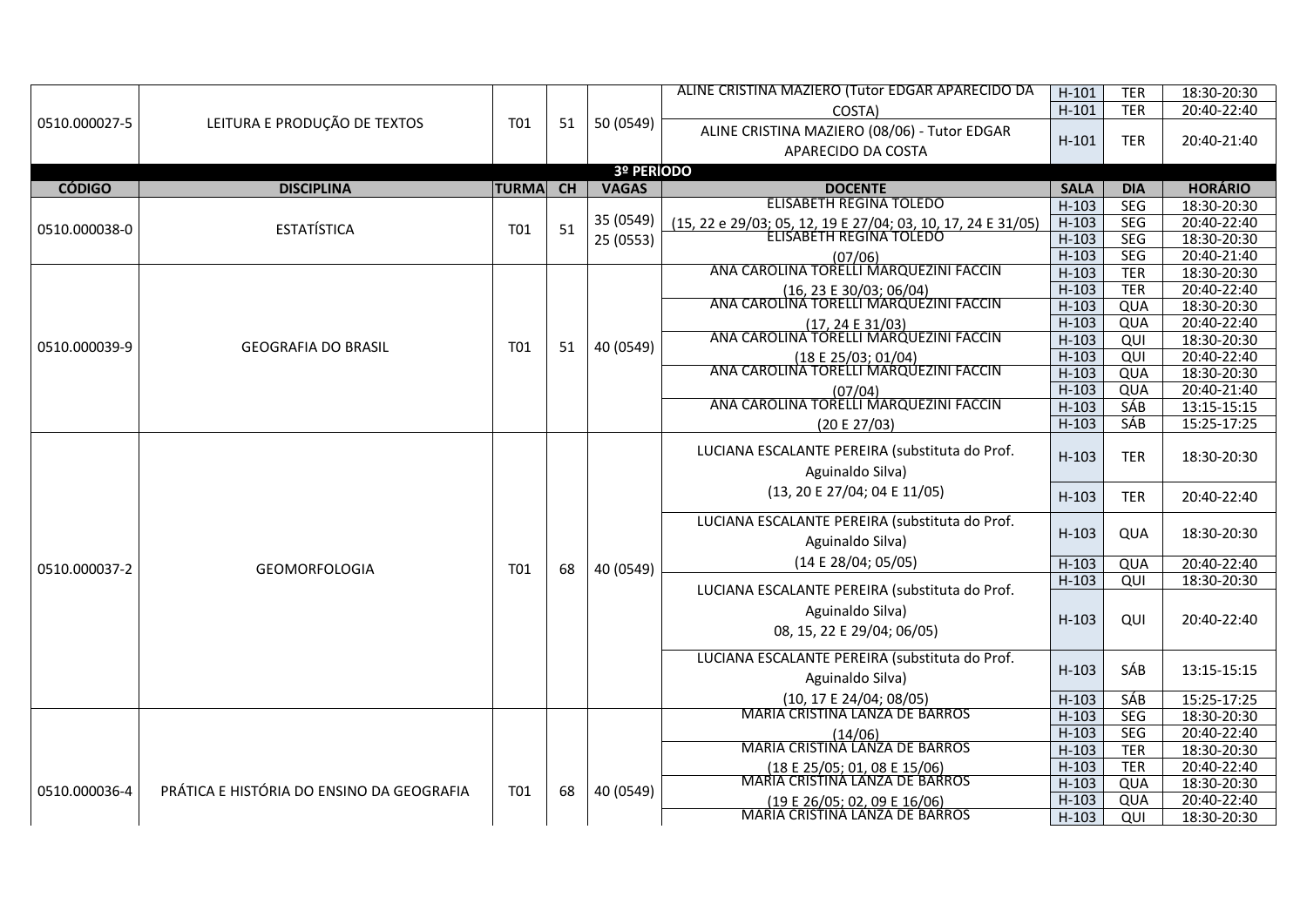|               |                                           |                 |     |              | (20 E 27/05; 10/06)<br>MARIA CRISTINA LANZA DE BARROS     | $H-103$     | QUI        | 20:40-22:40    |
|---------------|-------------------------------------------|-----------------|-----|--------------|-----------------------------------------------------------|-------------|------------|----------------|
|               |                                           |                 |     |              |                                                           | $H-103$     | SÁB        | 13:15-15:15    |
|               |                                           |                 |     |              | (22 E 29/05; 12/06)                                       | $H-103$     | SÁB        | 15:25-17:25    |
|               |                                           |                 |     |              | LUIZ BERNARDINO LIMA DA SILVA                             | $H-103$     | <b>SEX</b> | 18:30-20:30    |
| 0510.000996-6 | PSICOLOGIA E EDUCAÇÃO                     | T <sub>02</sub> | 51  | 40 (0549)    | (19 E 26/03; 09, 16, 23 E 30/04; 07, 14, 21 E 28/05; 11 E | $H-103$     | <b>SEX</b> | 20:40-22:40    |
|               |                                           |                 |     |              | LUIZ BERNARDINO LIMA DA SILVA                             | $H-103$     | <b>SEX</b> | 18:30-20:30    |
|               |                                           |                 |     |              | (25/06)<br>EDGAR APARECIDO DA COSTA                       | $H-103$     | <b>SEX</b> | 20:40-21:40    |
|               |                                           |                 |     |              |                                                           | $H-103$     | SEG        | 18:30-20:30    |
|               |                                           |                 |     |              | (21 e 28/06)                                              | $H-103$     | SEG        | 20:40-22:40    |
|               |                                           |                 |     |              | EDGAR APARECIDO DA COSTA                                  | $H-103$     | <b>TER</b> | 18:30-20:30    |
|               |                                           |                 |     |              | (22 E 29/06)                                              | $H-103$     | <b>TER</b> | 20:40-22:40    |
|               |                                           |                 |     |              | EDGAR APARECIDO DA COSTA                                  | $H-103$     | QUA        | 18:30-20:30    |
|               |                                           |                 |     |              |                                                           | $H-103$     | QUA        | 20:40-22:40    |
| 0510.000035-6 | TEORIA E MÉTODOS DA GEOGRAFIA             | T01             | 51  | 40 (0549)    | (12/05; 23 E 30/06)<br>EDGAR APARECIDO DA COSTA           | $H-103$     | QUI        | 18:30-20:30    |
|               |                                           |                 |     |              | (13/05; 17 E 24/06; 01/07)                                | $H-103$     | QUI        | 20:40-22:40    |
|               |                                           |                 |     |              | EDGAR APARECIDO DA COSTA                                  | $H-103$     | <b>SEX</b> | 18:30-20:30    |
|               |                                           |                 |     |              | (02/07)                                                   | $H-103$     | <b>SEX</b> | 20:40-21:40    |
|               |                                           |                 |     |              | EDGAR APARECIDO DA COSTA                                  | $H-103$     | SÁB        | 13:15-15:15    |
|               |                                           |                 |     |              | (15/05)                                                   | $H-103$     | SAB        | 15:25-17:25    |
|               |                                           |                 |     | 5º PERÍODO   |                                                           |             |            |                |
| <b>CÓDIGO</b> | <b>DISCIPLINA</b>                         | <b>TURMA</b>    | CH  | <b>VAGAS</b> | <b>DOCENTE</b>                                            | <b>SALA</b> | <b>DIA</b> | <b>HORÁRIO</b> |
|               |                                           |                 |     |              |                                                           | $H-104$     | SEG        | 18:30-20:30    |
|               |                                           |                 |     |              |                                                           | $H-104$     | SEG        | 20:40-22:40    |
|               |                                           |                 |     |              |                                                           | $H-104$     | <b>TER</b> | 18:30-20:30    |
|               |                                           |                 |     |              |                                                           | $H-104$     | <b>TER</b> | 20:40-22:40    |
|               | PROFISSÃO DOCENTE: IDENTIDADE, CARREIRA E |                 |     |              |                                                           | $H-104$     | QUA        | 18:30-20:30    |
|               |                                           |                 |     |              |                                                           | $H-104$     | QUA        | 20:40-22:40    |
| 0510.001012-5 | DESENVOLVIMENTO - MODULAR (15/03/2021 -   | T01             | 68  | 45 (0549)    | AMANDA DE MATOS PEREIRA MANO                              | $H-104$     | QUI        | 18:30-20:30    |
|               | 06/04/2021)                               |                 |     |              |                                                           | $H-104$     | QUI        | 20:40-22:40    |
|               |                                           |                 |     |              |                                                           | $H-104$     | <b>SEX</b> | 18:30-20:30    |
|               |                                           |                 |     |              |                                                           | $H-104$     | <b>SEX</b> | 20:40-22:40    |
|               |                                           |                 |     |              |                                                           | $H-104$     | SÁB        | 13:15-15:15    |
|               |                                           |                 |     |              |                                                           | $H-104$     | SÁB        | 15:25-17:25    |
|               |                                           |                 |     |              |                                                           | $H-104$     | <b>SEG</b> | 18:30-20:30    |
|               |                                           |                 |     |              | SERGIO WILTON GOMES ISQUIERDO (07/06; 05/07)              | $H-104$     | SEG        | 20:40-22:40    |
|               |                                           |                 |     |              |                                                           | $H-104$     | <b>TER</b> | 18:30-20:30    |
|               |                                           |                 |     |              | SERGIO WILTON GOMES ISQUIERDO (08/06; 06/07)              | $H-104$     | <b>TER</b> | 20:40-22:40    |
|               |                                           |                 |     |              |                                                           | $H-104$     | QUA        | 18:30-20:30    |
| 0510.000050-0 | ESTÁGIO OBRIGATÓRIO EM GEOGRAFIA I        | <b>T01</b>      | 100 | 40 (0549)    | SERGIO WILTON GOMES ISQUIERDO (02 e 09/6)                 | $H-104$     | QUA        | 20:40-22:40    |
|               |                                           |                 |     |              | SERGIO WILTON GOMES ISQUIERDO (02 e 09/6; 07/07)          | $H-104$     | QUA        | 18:30-20:30    |
|               |                                           |                 |     |              |                                                           | $H-104$     | QUI        | 18:30-20:30    |
|               |                                           |                 |     |              | SERGIO WILTON GOMES ISQUIERDO (10/06)                     | $H-104$     | QUI        | 20:40-22:40    |
|               |                                           |                 |     |              |                                                           | $H-104$     | <b>SEX</b> | 18:30-20:30    |
|               |                                           |                 |     |              | SERGIO WILTON GOMES ISQUIERDO (11/06)                     | $H-104$     | <b>SEX</b> | 20:40-22:40    |
|               |                                           |                 |     |              | <b>EDGAR APARECIDO DA COSTA</b>                           | $H-104$     | <b>SEG</b> | 18:30-20:30    |
|               |                                           |                 |     |              |                                                           |             |            |                |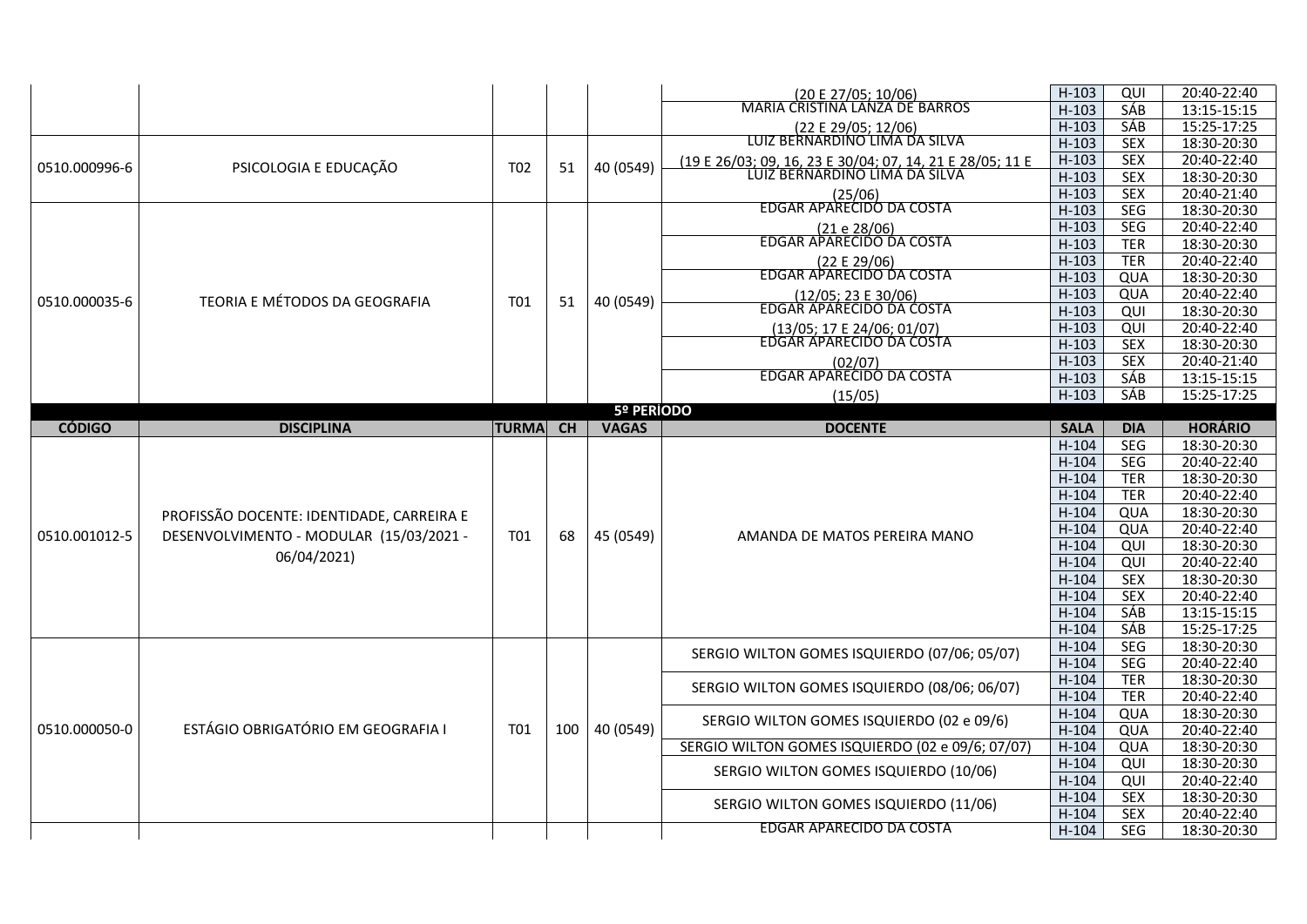|               |                                          |                 |    |           |                                                                    | $H-104$ | <b>SEG</b> | 20:40-22:40 |
|---------------|------------------------------------------|-----------------|----|-----------|--------------------------------------------------------------------|---------|------------|-------------|
|               |                                          |                 |    |           | (12 E 19/04)<br>EDGAR APARECIDO DA COSTA                           | $H-104$ | <b>TER</b> | 18:30-20:30 |
|               |                                          |                 |    |           | (16, 23 E 30/03; 06, 13 E 20/04)                                   | $H-104$ | <b>TER</b> | 20:40-22:40 |
|               |                                          |                 |    |           | EDGAR APARECIDO DA COSTA                                           | $H-104$ | QUA        | 18:30-20:30 |
|               |                                          |                 |    |           | (14/04)                                                            | $H-104$ | QUA        | 20:40-22:40 |
| 0510.000048-8 | <b>GEOGRAFIA RURAL</b>                   | T <sub>01</sub> | 68 | 40 (0549) | EDGAR APARECIDO DA COSTA                                           | $H-104$ | QUI        | 18:30-20:30 |
|               |                                          |                 |    |           |                                                                    | $H-104$ | QUI        | 20:40-22:40 |
|               |                                          |                 |    |           | (15, 22 E 29/04)<br>EDGAR APARECIDO DA COSTA                       | $H-104$ | <b>SEX</b> | 18:30-20:30 |
|               |                                          |                 |    |           | (16 E 23/04)                                                       | $H-104$ | <b>SEX</b> | 20:40-22:40 |
|               |                                          |                 |    |           | EDGAR APARECIDO DA COSTA                                           | $H-104$ | <b>SÁB</b> | 13:15-15:15 |
|               |                                          |                 |    |           | (10. 17 E 24/04)                                                   | $H-104$ | SÁB        | 15:25-17:25 |
|               |                                          |                 |    |           | LUCIANA ESCALANTÉ PEREIRA (substituta do Prof.                     | $H-104$ | <b>SEG</b> | 18:30-20:30 |
|               |                                          |                 |    |           | Aguinaldo Silva)<br>LUCIANA ESCALANTE PEREIRA (substituta do Prof. | $H-104$ | <b>SEG</b> | 20:40-22:40 |
|               |                                          |                 |    |           |                                                                    | $H-104$ | <b>TER</b> | 18:30-20:30 |
|               |                                          |                 |    |           | Aguinaldo Silva)                                                   | $H-104$ | <b>TER</b> | 20:40-22:40 |
|               |                                          |                 |    |           | LUCIANA ESCALANTE PEREIRA (substituta do Prof.                     | $H-104$ | <b>TER</b> | 18:30-20:30 |
|               |                                          |                 |    |           | Aguinaldo Silva)                                                   | $H-104$ | <b>TER</b> | 20:40-21:40 |
| 0510.000051-8 | <b>HIDROGRAFIA</b>                       | T01             | 51 | 40 (0549) | LUCIANA ESCALANTE PEREIRA (substituta do Prof.                     | $H-104$ | QUA        | 18:30-20:30 |
|               |                                          |                 |    |           | Aguinaldo Silva)<br>LUCIANA ESCALANTE PEREIRA (substituta do Prof. | $H-104$ | QUA        | 20:40-22:40 |
|               |                                          |                 |    |           |                                                                    | $H-104$ | QUI        | 18:30-20:30 |
|               |                                          |                 |    |           | Aguinaldo Silva)                                                   | $H-104$ | QUI        | 20:40-22:40 |
|               |                                          |                 |    |           | LUCIANA ESCALANTE PEREIRA (substituta do Prof.                     | $H-104$ | <b>SEX</b> | 18:30-20:30 |
|               |                                          |                 |    |           | Aguinaldo Silva)                                                   | $H-104$ | <b>SEX</b> | 20:40-22:40 |
|               |                                          |                 |    |           | LUCIANA ESCALANTE PEREIRA (substituta do Prof.                     | $H-104$ | SÁB        | 13:15-15:15 |
|               |                                          |                 |    |           | Aguinaldo Silva)<br>MARIA CRISTINA LANZA DE BARROS                 | $H-104$ | SÁB        | 15:25-17:25 |
|               |                                          |                 |    |           |                                                                    | $H-104$ | <b>SEG</b> | 18:30-20:30 |
|               |                                          |                 |    |           | (26/04; 03, 10 e 17/05)                                            | $H-104$ | SEG        | 20:40-22:40 |
|               |                                          |                 |    |           | MARIA CRISTINA LANZA DE BARROS                                     | $H-104$ | <b>TER</b> | 18:30-20:30 |
|               |                                          |                 |    |           | (27/04; 04 E 11/05)                                                | $H-104$ | <b>TER</b> | 20:40-22:40 |
|               |                                          |                 |    |           | MARIA CRISTINA LANZA DE BARROS                                     | $H-104$ | QUA        | 18:30-20:30 |
| 0510.000049-6 | PRÁTICA DE ENSINO EM GEOGRAFIA DO ENSINO | T <sub>01</sub> | 68 | 40 (0549) | (28/04; 05 E 12/05)                                                | $H-104$ | QUA        | 20:40-22:40 |
|               | MÉDIO E EJA                              |                 |    |           | <b>MARIA CRISTINA LANZA DE BARROS</b>                              | $H-104$ | QUI        | 18:30-20:30 |
|               |                                          |                 |    |           | (29/04; 06 E 13/05)                                                | $H-104$ | QUI        | 20:40-22:40 |
|               |                                          |                 |    |           | MARIA CRISTINA LANZA DE BARROS                                     | $H-104$ | <b>SEX</b> | 18:30-20:30 |
|               |                                          |                 |    |           | (07E14/05)                                                         | $H-104$ | <b>SEX</b> | 20:40-22:40 |
|               |                                          |                 |    |           | MARIA CRISTINA LANZA DE BARROS                                     | $H-104$ | SÁB        | 13:15-15:15 |
|               |                                          |                 |    |           | (08E15/05)                                                         | $H-104$ | SÁB        | 15:25-17:25 |
|               |                                          |                 |    |           | BEATRIZ LIMA DE PAULA SILVA                                        | $H-104$ | <b>SEG</b> | 18:30-20:30 |
|               |                                          |                 |    |           | $(14, 21 \tE 28/06)$                                               | $H-104$ | SEG        | 20:40-22:40 |
|               |                                          |                 |    |           | BEATRIZ LIMA DE PAULA SILVA                                        | $H-104$ | <b>TER</b> | 18:30-20:30 |
|               |                                          |                 |    |           | (15, 22 E 29/06)<br>BEATRIZ LIMA DE PAULA SILVA                    | $H-104$ | <b>TER</b> | 20:40-22:40 |
|               |                                          |                 |    |           |                                                                    | $H-104$ | QUA        | 18:30-20:30 |
| 0510.000047-0 | SENSORIAMENTO REMOTO                     | T01             | 68 | 40 (0549) | (16, 23 E 30/06)                                                   | $H-104$ | QUA        | 20:40-22:40 |
|               |                                          |                 |    |           | BEATRIZ LIMA DE PAULA SILVA                                        | $H-104$ | QUI        | 18:30-20:30 |
|               |                                          |                 |    |           | (17 E 24/06; 01/07)                                                | $H-104$ | QUI        | 20:40-22:40 |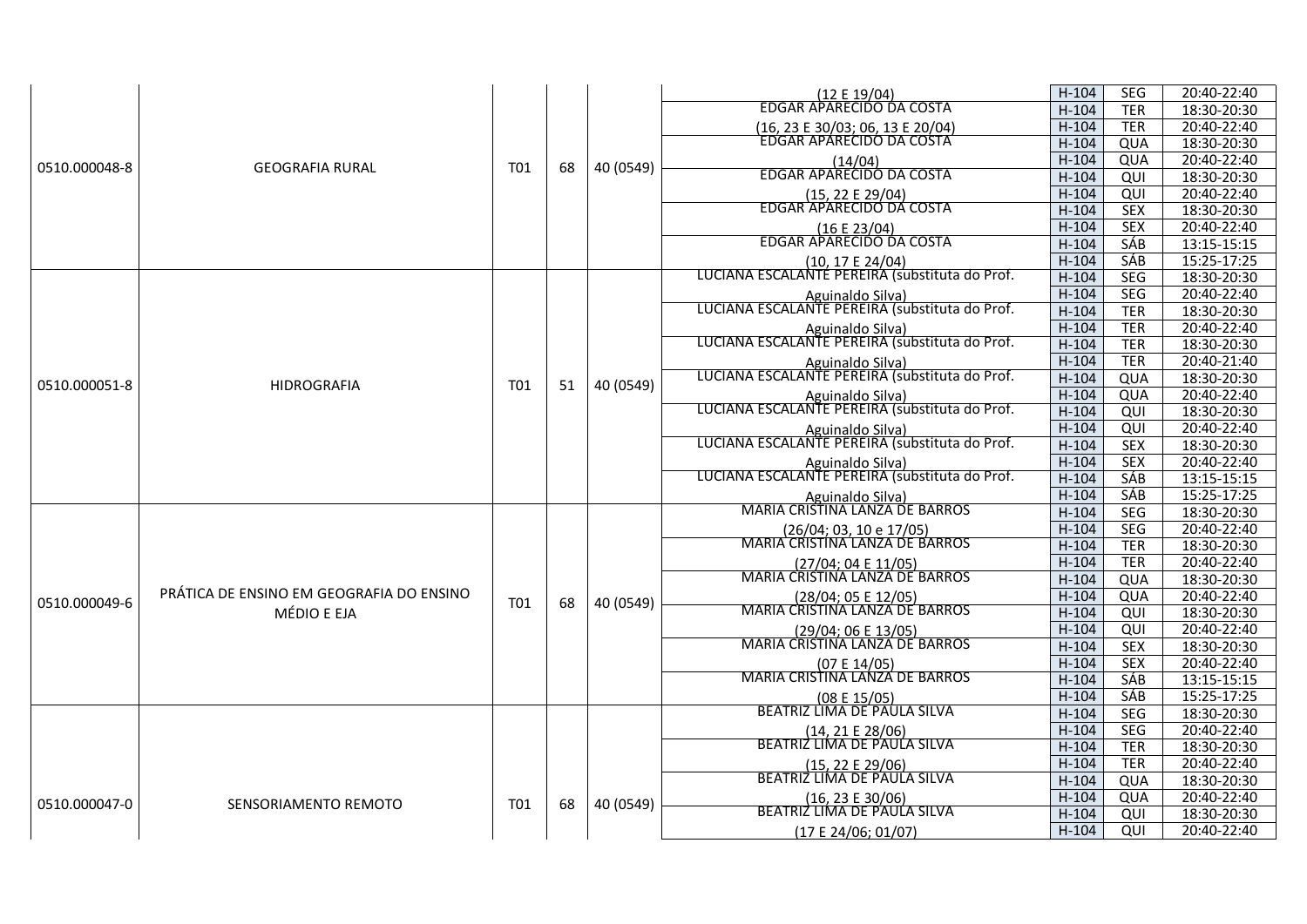|               |                                      |              |     |              | BEATRIZ LIMA DE PAULA SILVA                                              | $H-104$     | <b>SEX</b> | 18:30-20:30    |
|---------------|--------------------------------------|--------------|-----|--------------|--------------------------------------------------------------------------|-------------|------------|----------------|
|               |                                      |              |     |              |                                                                          | $H-104$     | <b>SEX</b> | 20:40-22:40    |
|               |                                      |              |     |              | (18 E 25/06; 02/07)<br>BEATRIZ LIMA DE PAULA SILVA                       | $H-104$     | SÁB        | 13:15-15:15    |
|               |                                      |              |     |              | (19E26/06)                                                               | $H-104$     | SÁB        | 15:25-17:25    |
|               |                                      |              |     | 7º PERÍODO   |                                                                          |             |            |                |
| <b>CÓDIGO</b> | <b>DISCIPLINA</b>                    | <b>TURMA</b> | CH  | <b>VAGAS</b> | <b>DOCENTE</b>                                                           | <b>SALA</b> | <b>DIA</b> | <b>HORÁRIO</b> |
|               |                                      |              |     |              | SERGIO WILTON GOMES ISQUIERDO                                            | $H-102$     | <b>SEG</b> | 18:30-20:30    |
|               |                                      |              |     |              | (15, 22 E 29/03; 26/04; 03, 10 E 17/05)<br>SERGIO WILTON GOMES ISQUIERDO | $H-102$     | SEG        | 20:40-22:40    |
| 0510.000814-4 | ESTÁGIO OBRIGATÓRIO EM GEOGRAFIA III | <b>T01</b>   | 119 | 40 (0549)    |                                                                          | $H-102$     | <b>TER</b> | 18:30-20:30    |
|               |                                      |              |     |              | (18/05)                                                                  | $H-102$     | <b>TER</b> | 20:40-22:40    |
|               |                                      |              |     |              | SERGIO WILTON GOMES ISQUIERDO (19/05)                                    | $H-102$     | QUA        | 18:30-20:30    |
|               |                                      |              |     |              | <b>ELISA PINHEIRO DE FREITAS</b>                                         | $H-102$     | <b>TER</b> | 18:30-20:30    |
|               |                                      |              |     |              | (27/04; 04 e 11/05)<br>ELISA PINHEIRO DE FREITAS                         | $H-102$     | <b>TER</b> | 20:40-22:40    |
|               |                                      |              |     |              |                                                                          | $H-102$     | QUA        | 18:30-20:30    |
|               |                                      |              |     |              | (28/04; 05 e 12/05)                                                      | $H-102$     | QUA        | 20:40-22:40    |
|               |                                      |              |     |              | ELISA PINHEIRO DE FRÉITAS                                                | $H-102$     | QUI        | 18:30-20:30    |
| 0510.000058-5 | GEOGRAFIA DO ESPAÇO URBANO LATINO    | T01          | 51  | 40 (0549)    | (29/04; 06 E 13/05)                                                      | $H-102$     | QUI        | 20:40-22:40    |
|               | AMERICANO                            |              |     |              | ELISA PÍNHEIRO DE FRÉITAS                                                | $H-102$     | <b>SEX</b> | 18:30-20:30    |
|               |                                      |              |     |              | (30/04 E 07/05)<br>ELISA PINHEIRO DE FREITAS                             | $H-102$     | <b>SEX</b> | 20:40-22:40    |
|               |                                      |              |     |              |                                                                          | $H-102$     | <b>SEX</b> | 18:30-20:30    |
|               |                                      |              |     |              | (14/05)                                                                  | $H-102$     | <b>SEX</b> | 20:40-21:40    |
|               |                                      |              |     |              | ELISA PINHEIRO DE FREITAS                                                | $H-102$     | SÁB        | 13:15-15:15    |
|               |                                      |              |     |              | (08/05)                                                                  | $H-102$     | SÁB        | 15:25-17:25    |
|               |                                      |              |     |              | ELVIS CHRISTIAN MADUREIRA RAMOS                                          | $H-102$     | <b>SEG</b> | 18:30-20:30    |
|               |                                      |              |     |              | (05, 12 E 19/04)<br>ELVIS CHRISTIAN MADUREIRA RAMOS                      | $H-102$     | <b>SEG</b> | 20:40-22:40    |
|               |                                      |              |     |              |                                                                          | $H-102$     | <b>TER</b> | 18:30-20:30    |
|               |                                      |              |     |              | (06, 13 E 20/04)                                                         | $H-102$     | <b>TER</b> | 20:40-22:40    |
|               |                                      |              |     |              | ELVIS CHRISTIAN MADUREIRA RAMOS                                          | $H-102$     | QUA        | 18:30-20:30    |
| 0510.000815-2 | PRÁTICA DE ENSINO DE GEOGRAFIA E AS  | T01          | 68  | 40 (0549)    | (07 E 14/04)<br>ELVIS CHRISTIAN MADUREIRA RAMOS                          | $H-102$     | QUA        | 20:40-22:40    |
|               | TECNOLOGIAS DA INFORMAÇÃO            |              |     |              |                                                                          | $H-102$     | QUI        | 18:30-20:30    |
|               |                                      |              |     |              | (08, 15 E 22/04)                                                         | $H-102$     | QUI        | 20:40-22:40    |
|               |                                      |              |     |              | ELVIS CHRISTIAN MADUREIRA RAMOS                                          | $H-102$     | <b>SEX</b> | 18:30-20:30    |
|               |                                      |              |     |              | (09, 16 E 23/04)                                                         | $H-102$     | <b>SEX</b> | 20:40-22:40    |
|               |                                      |              |     |              | ELVIS CHRISTIAN MADUREIRA RAMOS                                          | $H-102$     | SÁB        | 13:15-15:15    |
|               |                                      |              |     |              | (10, 17 E 24/04)<br>ELISA PINHEIRO DE FREITAS                            | $H-102$     | SÁB        | 15:25-17:25    |
|               |                                      |              |     |              |                                                                          | $H-102$     | <b>TER</b> | 18:30-20:30    |
|               |                                      |              |     |              | (16, 23 E 30/03)                                                         | $H-102$     | <b>TER</b> | 20:40-22:40    |
|               |                                      |              |     |              | ELISA PINHEIRO DE FREITAS                                                | $H-102$     | QUA        | 18:30-20:30    |
|               |                                      |              |     |              | (17.24 E 31/03)                                                          | $H-102$     | QUA        | 20:40-22:40    |
|               |                                      |              |     |              | ELISA PINHEIRO DE FREITAS                                                | $H-102$     | QUI        | 18:30-20:30    |
| 0510.000060-7 | REGIONALIZAÇÃO DO ESPAÇO MUNDIAL     | T01          | 51  | 40 (0549)    | (18 E 25/03)<br>ELISA PINHEIRO DE FREITAS                                | $H-102$     | QUI        | 20:40-22:40    |
|               |                                      |              |     |              |                                                                          | $H-102$     | QUI        | 18:30-20:30    |
|               |                                      |              |     |              | (01/04)<br>ELISA PINHEIRO DE FREITAS                                     | $H-102$     | QUI        | 20:40-21:40    |
|               |                                      |              |     |              |                                                                          | $H-102$     | <b>SEX</b> | 18:30-20:30    |
|               |                                      |              |     |              | (19E26/03)                                                               | $H-102$     | <b>SEX</b> | 20:40-22:40    |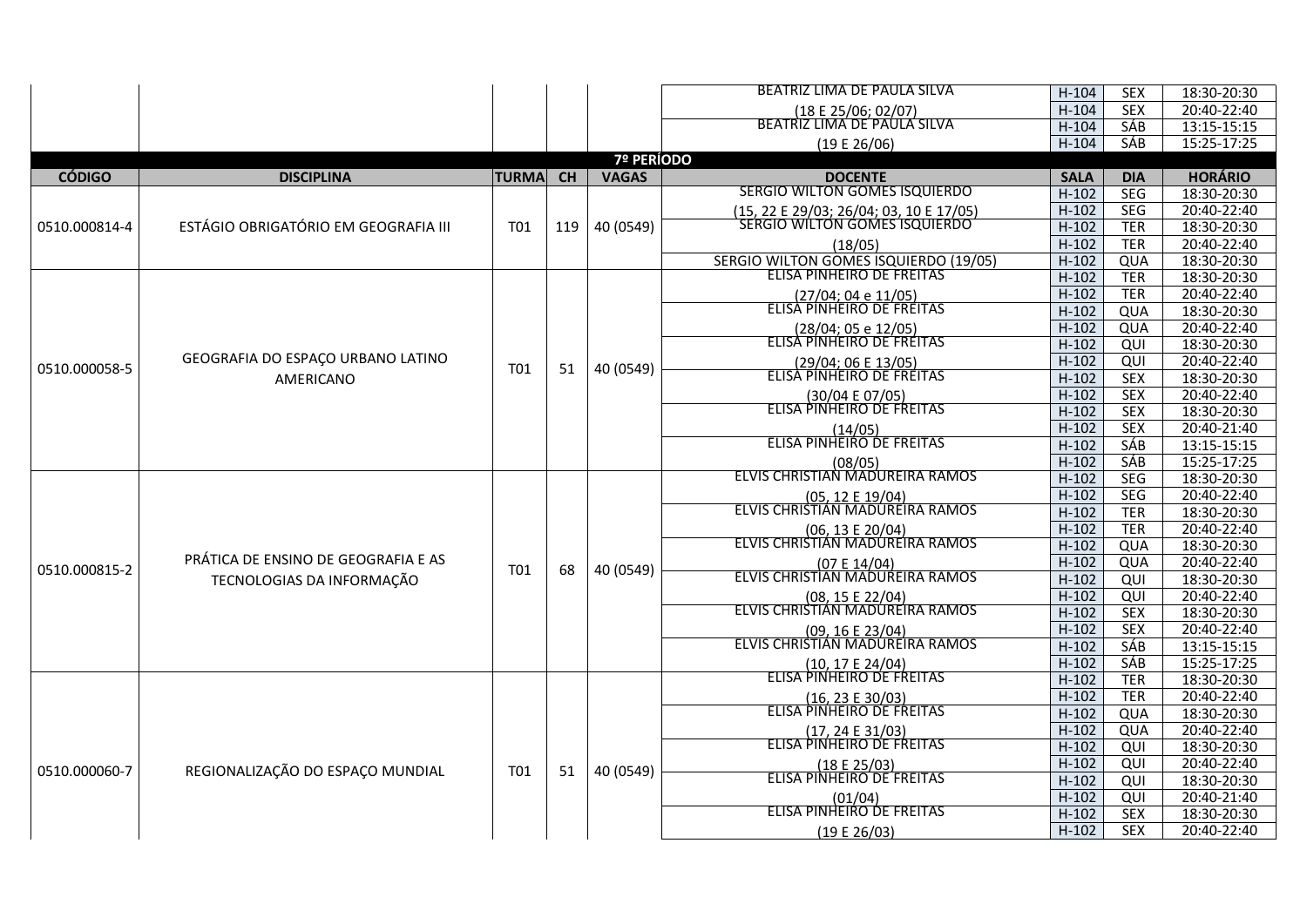|                |                                       |              |           |                              | ELISA PINHEIRO DE FREITAS                                                  | $H-102$     | SÁB             | 13:15-15:15    |
|----------------|---------------------------------------|--------------|-----------|------------------------------|----------------------------------------------------------------------------|-------------|-----------------|----------------|
|                |                                       |              |           |                              | (20 E 27/03)                                                               | $H-102$     | SÁB             | 15:25-17:25    |
|                |                                       |              |           | <b>DISCIPLINAS OPTATIVAS</b> |                                                                            |             |                 |                |
| <b>CÓDIGO</b>  | <b>DISCIPLINA</b>                     | <b>TURMA</b> | <b>CH</b> | <b>VAGAS</b>                 | <b>DOCENTE</b>                                                             | <b>SALA</b> | <b>DIA</b>      | <b>HORÁRIO</b> |
|                |                                       |              |           |                              | LUCIANA ESCALANTE PEREIRA                                                  | $H-102$     | <b>SEG</b>      | 18:30-20:30    |
|                |                                       |              |           |                              | (07 E 14/06)                                                               | $H-102$     | <b>SEG</b>      | 20:40-22:40    |
|                |                                       |              |           |                              | LUCIANA ESCALANTE PEREIRA                                                  | $H-102$     | <b>SEG</b>      | 18:30-20:30    |
|                |                                       |              |           |                              |                                                                            | $H-102$     | <b>SEG</b>      | 20:40-21:40    |
|                |                                       |              |           |                              | (21/06)<br>LUCIANA ESCALANTE PEREIRA                                       | $H-102$     | <b>TER</b>      | 18:30-20:30    |
|                |                                       |              |           |                              | (08 E 15/06)                                                               | $H-102$     | <b>TER</b>      | 20:40-22:40    |
|                |                                       |              |           |                              | LUCIANA ESCALANTE PEREIRA                                                  | $H-102$     | QUA             | 18:30-20:30    |
| 0510.000.001-1 | AVALIAÇÃO DE IMPACTOS AMBIENTAIS      | T01          | 51        | 40 (0549)                    | (09 E 16/06)                                                               | $H-102$     | QUA             | 20:40-22:40    |
|                |                                       |              |           |                              | LUCIANA ESCALANTE PEREIRA                                                  | $H-102$     | QUI             | 18:30-20:30    |
|                |                                       |              |           |                              | (10 E 17/06)                                                               | $H-102$     | QUI             | 20:40-22:40    |
|                |                                       |              |           |                              | LUCIANA ESCALANTE PEREIRA                                                  | $H-102$     | <b>SEX</b>      | 18:30-20:30    |
|                |                                       |              |           |                              | (11 E 18/06)                                                               | $H-102$     | <b>SEX</b>      | 20:40-22:40    |
|                |                                       |              |           |                              | LUCIANA ESCALANTE PEREIRA                                                  | $H-102$     | SÁB             | 13:15-15:15    |
|                |                                       |              |           |                              |                                                                            | $H-102$     | SÁB             | 15:25-17:25    |
|                |                                       |              |           |                              | (12 E 19/06)<br>EDSON RODRIGO DOS SANTOS DA SILVA - PROFESSOR              | $H-102$     | <b>SEG</b>      | 18:30-20:30    |
|                |                                       |              |           |                              |                                                                            | $H-102$     | SEG             | 20:40-22:40    |
|                |                                       |              |           |                              | VOLUNTÁRIO (28/06; 05/07)<br>EDSON RODRIGO DOS SANTOS DA SILVA - PROFESSOR | $H-102$     | <b>TER</b>      | 18:30-20:30    |
|                |                                       |              |           |                              | VOLUNTÁRIO (22 E 29/6; 06/07)                                              | $H-102$     | <b>TER</b>      | 20:40-22:40    |
|                |                                       |              |           |                              | EDSON RODRIGO DOS SANTOS DA SILVA - PROFESSOR                              | $H-102$     | QUA             | 18:30-20:30    |
|                |                                       |              |           |                              |                                                                            | $H-102$     | QUA             | 20:40-22:40    |
| 0510.000.010-0 | <b>GESTÃO DE BACIAS HIDROGRÁFICAS</b> | T01          |           | 40 (0549)                    | VOLUNTÁRIO (23 E 30/06)<br>EDSON RODRIGO DOS SANTOS DA SILVA - PROFESSOR   | $H-102$     | QUI             | 18:30-20:30    |
|                |                                       |              | 51        |                              | VOLUNTÁRIO(24/06; 01/07)                                                   | $H-102$     | QUI             | 20:40-22:40    |
|                |                                       |              |           |                              | EDSON RODRIGO DOS SANTOS DA SILVA - PROFESSOR                              | $H-102$     | <b>SEX</b>      | 18:30-20:30    |
|                |                                       |              |           |                              | VOLUNTÁRIO(25/06; 02/07)                                                   | $H-102$     | <b>SEX</b>      | 20:40-22:40    |
|                |                                       |              |           |                              | EDSON RODRIGO DOS SANTOS DA SILVA - PROFESSOR                              | $H-102$     | SÁB             | 13:15-15:15    |
|                |                                       |              |           |                              | VOLUNTÁRIO(26/06)<br>EDSON RODRIGO DOS SANTOS DA SILVA - PROFESSOR         | $H-102$     | SÁB             | 15:25-17:25    |
|                |                                       |              |           |                              |                                                                            | $H-102$     | SÁB             | 13:15-15:15    |
|                |                                       |              |           |                              | VOLUNTÁRIO(03/07)                                                          | $H-102$     | SÁB             | 15:25-16:25    |
|                |                                       |              |           | <b>TURMAS ESPECIAIS</b>      |                                                                            |             |                 |                |
| <b>CÓDIGO</b>  | <b>DISCIPLINA</b>                     | <b>TURMA</b> | CH        | <b>VAGAS</b>                 | <b>DOCENTE</b>                                                             | <b>SALA</b> | <b>DIA</b>      | <b>HORÁRIO</b> |
|                |                                       |              |           |                              | ELVIS CHRISTIAN MADUREIRA RAMOS                                            | $H-104$     | SEG             | 13:15-15:15    |
|                |                                       |              |           |                              | 22 E 29/03: 31/05: 07/06)<br>ELVIS CHRISTIAN MADUREIRA RAIVIOS             | $H-104$     | <b>SEG</b>      | 15:25-17:25    |
|                |                                       |              |           |                              |                                                                            | H-104       | <b>TER</b>      | 13:15-15:15    |
| 0510.000.043-7 | <b>GEOGRAFIA URBANA</b>               | T01          | 51        | 40 (0549)                    | (16, 23 E 30/03; 01 E 08/06)                                               | $H-104$     | <b>TER</b>      | 15:25-17:25    |
|                |                                       |              |           |                              | ELVIS CHRISTIAN MADUREIRA RAMOS                                            | $H-104$     | $\overline{Q}$  | 13:15-15:15    |
|                |                                       |              |           |                              | (18 E 25/03; 01/04; 13/05)                                                 | $H-104$     | $\overline{QU}$ | 15:25-17:25    |
|                |                                       |              |           |                              | ELVIS CHRISTIAN MADUREIRA RAMOS                                            | $H-104$     | <b>SEX</b>      | 13:15-15:15    |
|                |                                       |              |           |                              | (19 E 26/03; 14 E 28/05)                                                   | $H-104$     | <b>SEX</b>      | 15:25-17:25    |
|                |                                       |              |           |                              | SERGIO WILTON GOMES ISQUIERDO                                              | $H-104$     | <b>SEG</b>      | 13:15-15:15    |
|                |                                       |              |           |                              | (03 E 10/05)                                                               | $H-104$     | SEG             | 15:25-17:25    |
|                |                                       |              |           |                              | SERGIO WILTON GOMES ISQUIERDO                                              | $H-104$     | <b>TER</b>      | 13:15-15:15    |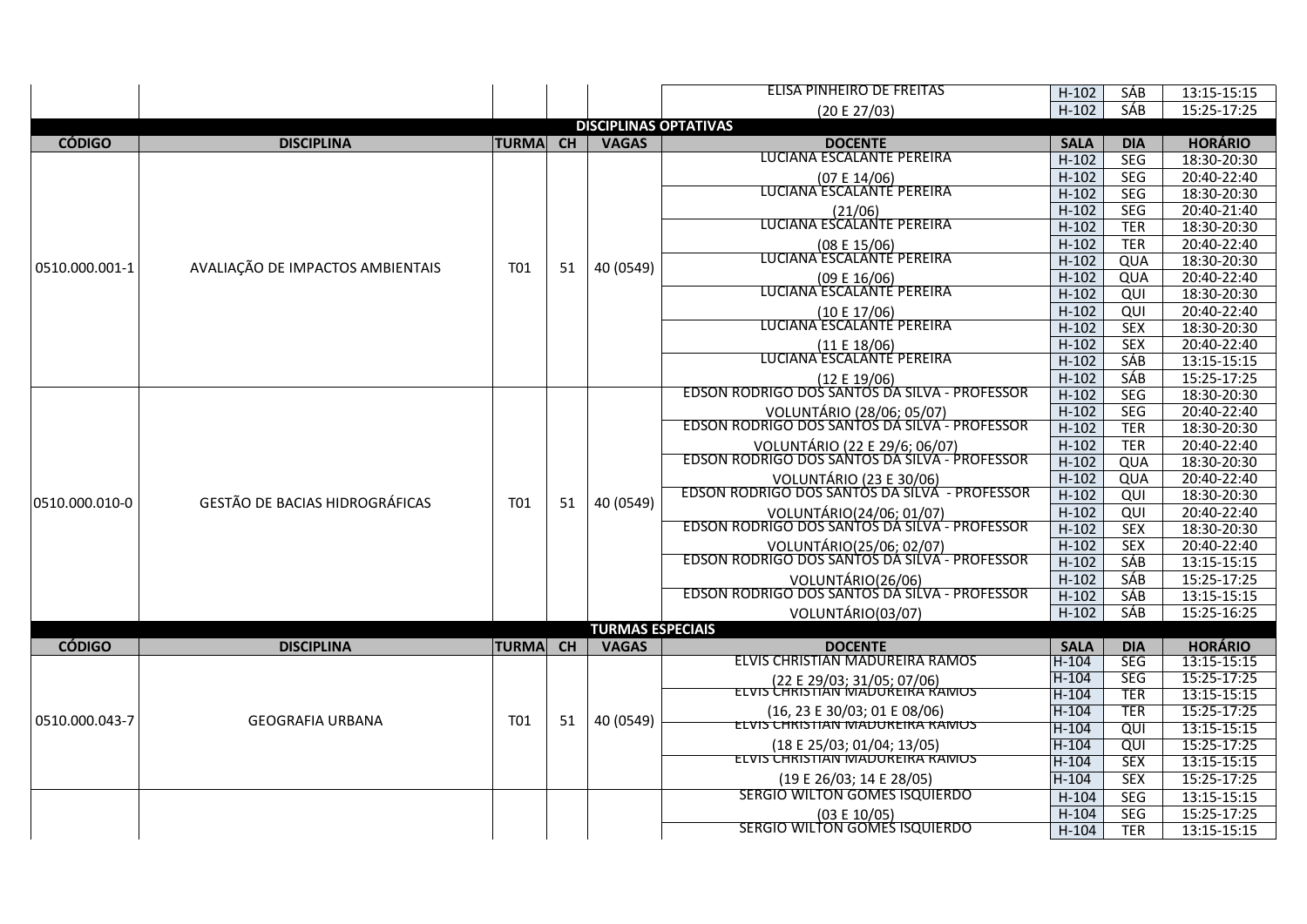|                |                                             |                 |    |              | (04/05)                                            | $H-104$     | <b>TER</b> | 15:25-17:25    |
|----------------|---------------------------------------------|-----------------|----|--------------|----------------------------------------------------|-------------|------------|----------------|
|                |                                             |                 |    |              | SERGIO WILTON GOMES ISQUIERDO (11/05)              | $H-104$     | <b>TER</b> | 13:15-15:15    |
| 0510.000.055-0 | ESTÁGIO OBRIGATÓRIO EM GEOGRAFIA II         | T01             | 34 | 40 (0549)    | SERGIO WILTON GOMES ISQUIERDO                      | $H-104$     | QUA        | 13:15-15:15    |
|                |                                             |                 |    |              | (05/05)                                            | $H-104$     | QUA        | 15:25-17:25    |
|                |                                             |                 |    |              | <b>SERGIO WILTON GOMES ISQUIERDO</b>               | $H-104$     | QUI        | 13:15-15:15    |
|                |                                             |                 |    |              | (29/04 E 06/05)                                    | $H-104$     | QUI        | 15:25-17:25    |
|                |                                             |                 |    |              | SERGIO WILTON GOMES ISQUIERDO                      | $H-104$     | <b>SEX</b> | 13:15-15:15    |
|                |                                             |                 |    |              | (30/04 E 07/05)                                    | $H-104$     | <b>SEX</b> | 15:25-17:25    |
|                |                                             |                 |    |              | SERGIO WILTON GOMES ISQUIERDO                      | $H-104$     | SEG        | 13:15-15:15    |
|                |                                             |                 |    |              | (17E24/05)                                         | $H-104$     | SEG        | 15:25-17:25    |
|                |                                             |                 |    |              | SERGIO WILTON GOMES ISQUIERDO                      | $H-104$     | <b>TER</b> | 13:15-15:15    |
|                |                                             |                 |    |              | (18E25/05)                                         | $H-104$     | <b>TER</b> | 15:25-17:25    |
|                |                                             |                 |    |              | SERGIO WILTON GOMES ISQUIERDO                      | $H-104$     | QUA        | 13:15-15:15    |
| 0510.000.816-0 | ESTÁGIO OBRIGATÓRIO EM GEOGRAFIA IV         | <b>T01</b>      | 34 | 40 (0549)    | (19 E 26/05)                                       | $H-104$     | QUA        | 15:25-17:25    |
|                |                                             |                 |    |              | SERGIO WILTON GOMES ISQUIERDO                      | $H-104$     | QUI        | 13:15-15:15    |
|                |                                             |                 |    |              | (20/05)                                            | $H-104$     | QUI        | 15:25-17:25    |
|                |                                             |                 |    |              | SERGIO WILTON GOMES ISQUIERDO (27/05)              | $H-104$     | QUI        | 13:15-15:15    |
|                |                                             |                 |    |              | SERGIO WILTON GOMES ISQUIERDO                      | $H-104$     | SEX        | 13:15-15:15    |
|                |                                             |                 |    |              | (21/05)                                            | $H-104$     | <b>SEX</b> | 15:25-17:25    |
|                |                                             |                 |    |              | <b>MARIA CRISTINA LANZA DE BARROS</b>              | $H-104$     | <b>SEG</b> | 13:15-15:15    |
|                |                                             |                 |    |              | (05, 12, 19 E 16/04)                               | $H-104$     | SEG        | 15:25-17:25    |
|                |                                             |                 |    |              | <b>MARIA CRISTINA LANZA DE BARROS</b>              | $H-104$     | <b>TER</b> | 13:15-15:15    |
|                |                                             |                 |    |              | (06, 13, 20 E 27/04)                               | $H-104$     | <b>TER</b> | 15:25-17:25    |
|                | PRÁTICA DE ENSINO EM GEOGRAFIA: VIVÊNCIA DO |                 |    |              | MARIA CRISTINA LANZA DE BARROS                     | $H-104$     | QUA        | 13:15-15:15    |
| 0510.000.054-2 | AMBIENTE ESCOLAR                            | T01             | 68 | 40 (0549)    |                                                    | $H-104$     | QUA        | 15:25-17:25    |
|                |                                             |                 |    |              | (07, 14 E 28/04)<br>MARIA CRISTINA LANZA DE BARROS | $H-104$     | QUI        | 13:15-15:15    |
|                |                                             |                 |    |              |                                                    | $H-104$     | QUI        | 15:25-17:25    |
|                |                                             |                 |    |              | (08, 15 E 22/04)<br>MARIA CRISTINA LANZA DE BARROS | $H-104$     | <b>SEX</b> | 13:15-15:15    |
|                |                                             |                 |    |              | (09, 16 E 23/04)                                   | $H-104$     | <b>SEX</b> | 15:25-17:25    |
|                |                                             |                 |    |              | 0550 - HISTÓRIA - NOTURNO                          |             |            |                |
|                |                                             |                 |    | 1º PERÍODO   |                                                    |             |            |                |
| <b>CÓDIGO</b>  | <b>DISCIPLINA</b>                           | <b>TURMA</b>    | CH | <b>VAGAS</b> | <b>DOCENTE</b>                                     | <b>SALA</b> | <b>DIA</b> | <b>HORÁRIO</b> |
|                |                                             |                 |    |              | LIA RAQUEL TOLEDO BRAMBILLA GASQUES (professora    | $II-19$     | SÁB        | 07:15-09:15    |
| 0510.000.632-0 | ARQUEOLOGIA                                 | T01             | 68 | 40 (ING)     | voluntária)                                        | $II-19$     | <b>SÁB</b> | 09:25-11:25    |
|                |                                             |                 |    |              |                                                    | $II-19$     | QUI        | 18:30-20:30    |
| 0510.001040-1  | INTRODUÇÃO À HISTÓRIA                       | T01             | 68 | 35 (INGR)    | SUBSTITUTO FELIPE MAROPO                           | $II-19$     | QUI        | 20:40-22:40    |
|                |                                             |                 |    |              |                                                    | $II-19$     | <b>SEX</b> | 18:30-20:30    |
| 0510.001024-1  | LEITURA E PRODUÇÃO DE TEXTOS HISTÓRICOS     | T <sub>01</sub> | 68 | 35 (INGR)    | ALFREDO RICARDO SILVA LOPES                        | $II-19$     | <b>SEX</b> | 20:40-22:40    |
|                |                                             |                 |    | 35 (INGR)    |                                                    | $II-19$     | SEG        | 18:30-20:30    |
| 0510.001021-4  | PESQUISA HISTÓRICA I                        | T01             | 68 | 04 (GR)      | <b>ELAINE CANCIAN</b>                              | $II-19$     | <b>SEG</b> | 20:40-22:40    |
| 0510.000944-2  | PRÁTICA DE ENSINO EM HISTÓRIA I             | <b>T01</b>      | 34 | 35 (INGR)    | WALDSON LUCIANO CORREA DINIZ                       | $II-19$     | QUA        | 18:30-20:30    |
|                |                                             |                 |    |              |                                                    | $II-19$     | <b>TER</b> | 18:30-20:30    |
| 0510.000397-5  | SOCIOLOGIA GERAL                            | T01             | 51 | 40 (0550)    | VIVIAN DA VEIGA SILVA                              | $II-19$     | <b>TER</b> | 20:40-21:40    |
|                |                                             |                 |    | 3º PERÍODO   |                                                    |             |            |                |
| <b>CÓDIGO</b>  | <b>DISCIPLINA</b>                           | TURMA CH        |    | <b>VAGAS</b> | <b>DOCENTE</b>                                     | <b>SALA</b> | <b>DIA</b> | <b>HORÁRIO</b> |
|                |                                             |                 |    |              |                                                    |             |            |                |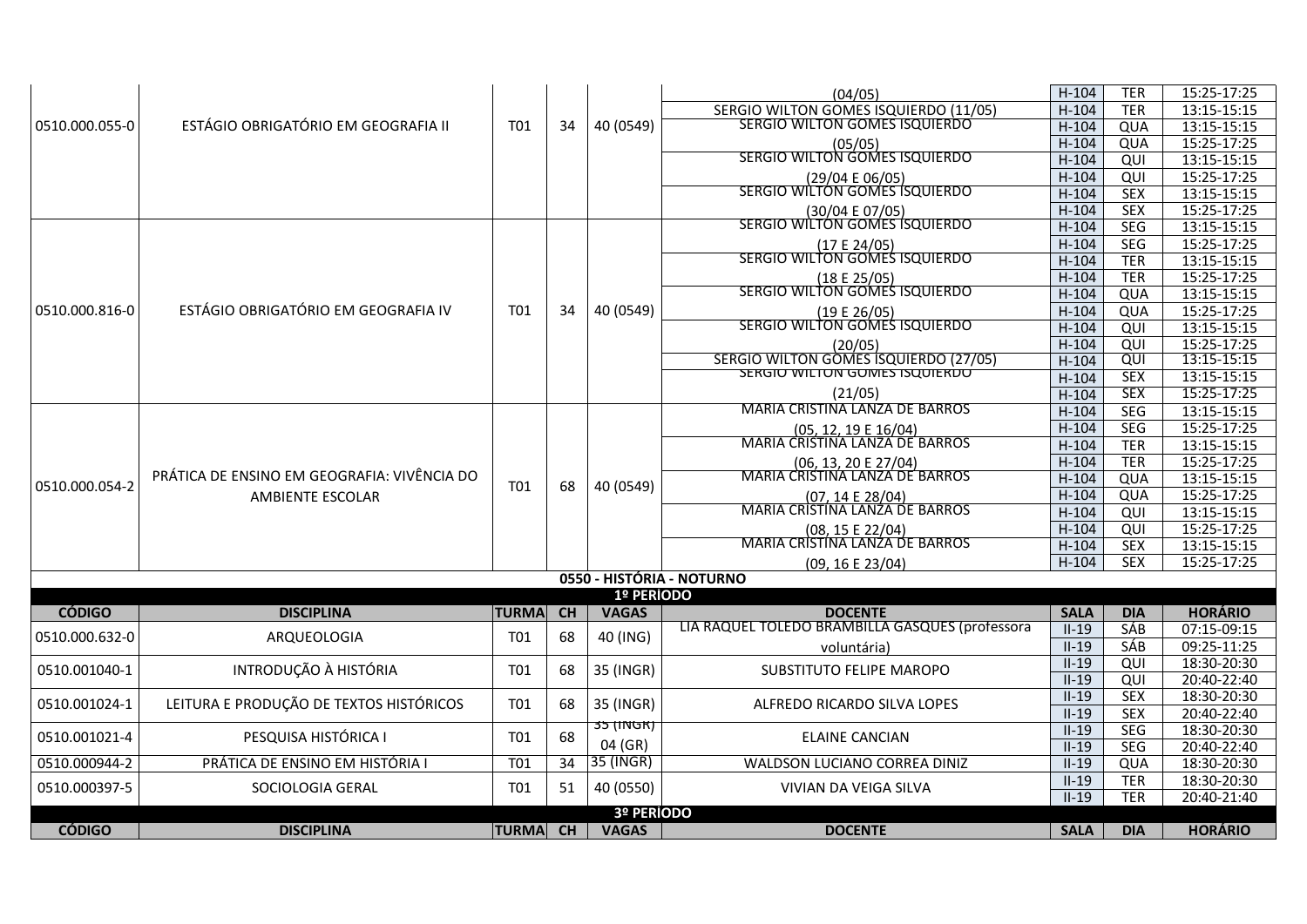| 0510.000991-0  | EDUCAÇÃO DAS RELAÇÕES ÉTNICO-RACIAIS        | T01             | 51              | 35(GR)                 | DIVINO MARCOS DE SENA                                      | $II-22$            | <b>SEG</b>               | 18:30-20:30                |
|----------------|---------------------------------------------|-----------------|-----------------|------------------------|------------------------------------------------------------|--------------------|--------------------------|----------------------------|
|                |                                             |                 |                 |                        |                                                            | $II-22$            | <b>SEG</b>               | 20:40-21:40                |
| 0510.001023-2  | HISTÓRIA ANTIGA II                          | T <sub>01</sub> | 68              | 35(GR)                 | NATHALIA MONSEFF JUNQUEIRA                                 | $II-22$            | <b>TER</b>               | 18:30-20:30                |
|                |                                             |                 |                 |                        | LIA RAQUEL TOLEDO BRAMBILLA GASQUES (PROFESSORA            | $II-22$            | <b>TER</b>               | 20:40-22:40                |
| 0510.000.641-9 | HISTÓRIA DO BRASIL I                        | <b>T01</b>      | 68              | 35 (GR)                |                                                            | $II-22$            | <b>SÁB</b><br><b>SÁB</b> | 13:15-15:15                |
|                |                                             |                 |                 |                        | VOLUNTÁRIA)                                                | $II-22$            |                          | 15:25-17:25                |
| 0510.001033-0  | PESQUISA HISTÓRICA II                       | T01             | 68              | 35(GR)                 | ELAINE APARECIDA CANCIAN                                   | $II-22$<br>$II-22$ | QUA<br>QUA               | 18:30-20:30<br>20:40-22:40 |
|                |                                             |                 |                 |                        |                                                            | $II-22$            | <b>SEX</b>               | 18:30-20:30                |
| 0510.000643-5  | PRÁTICA DE ENSINO EM HISTÓRIA III           | <b>T01</b>      | 51              | 35(GR)                 | WALDSON LUCIANO CORREA DINIZ                               | $II-22$            | <b>SEX</b>               | 20:40-21:40                |
|                |                                             |                 |                 |                        |                                                            | $II-22$            | QUI                      | 18:30-20:30                |
| 0510.000996-6  | PSICOLOGIA E EDUCAÇÃO                       | T03             | 51              | 40 (GR)                | LUIZ BERNARDINO LIMA DA SILVA                              | $II-22$            | QUI                      | 20:40-21:40                |
|                |                                             |                 |                 | 5º PERÍODO             |                                                            |                    |                          |                            |
| <b>CÓDIGO</b>  | <b>DISCIPLINA</b>                           | <b>TURMA</b>    | <b>CH</b>       | <b>VAGAS</b>           | <b>DOCENTE</b>                                             | <b>SALA</b>        | <b>DIA</b>               | <b>HORÁRIO</b>             |
| 0510.000652-4  | ESTÁGIO OBRIGATÓRIO NO ENSINO FUNDAMENTAL I | T01             | 90              | 10(GR)                 | ELAINE APARECIDA CANCIAN                                   | $II-12$            | <b>SEX</b>               | 18:30-20:30                |
| 0510.001029-7  | HISTÓRIA MEDIEVAL II                        | T01             | 68              | 35(GR)                 | NATHALIA MONSEFF JUNQUEIRA                                 | $II-12$            | QUA                      | 18:30-20:30                |
|                |                                             |                 |                 |                        |                                                            | $II-12$            | QUA                      | 20:40-22:40                |
| 0510.001031-2  | HISTÓRIA MODERNA I                          | <b>T01</b>      | 68              | 35(GR)                 | MARCO AURÉLIO MACHADO DE OLIVEIRA                          | $II-12$            | <b>SEG</b>               | 18:30-20:30                |
|                |                                             |                 |                 |                        |                                                            | $II-12$            | <b>SEG</b>               | 20:40-22:40                |
| 0510.001026-0  | <b>HISTORIOGRAFIA</b>                       | T01             | 68              | 35(GR)                 | DIVINO MARCOS DE SENA                                      | $II-12$            | QUI                      | 18:30-20:30                |
|                |                                             |                 |                 |                        |                                                            | $II-12$            | QUI                      | 20:40-22:40                |
| 0510.000653-2  | PRÁTICA DE ENSINO EM HISTÓRIA V             | T <sub>01</sub> | 51              | 35(GR)                 | WALDSON LUCIANO CORREA DINIZ                               | $II-12$            | <b>TER</b>               | 18:30-20:30                |
|                |                                             |                 |                 |                        |                                                            | $II-12$            | <b>TER</b>               | 20:40-21:40                |
|                |                                             |                 |                 |                        |                                                            |                    |                          |                            |
|                |                                             |                 |                 | <b>7º PERÍODO</b>      |                                                            |                    |                          |                            |
| <b>CÓDIGO</b>  | <b>DISCIPLINA</b>                           | <b>TURMA</b>    | CH              | <b>VAGAS</b>           | <b>DOCENTE</b>                                             | <b>SALA</b>        | <b>DIA</b>               | <b>HORÁRIO</b>             |
| <b>CCND</b>    | ATIVIDADES COMPLEMENTARES                   | T01             | 200             | 35(GR)                 | NATHALIA MONSEFF JUNQUEIRA                                 |                    | SÁB                      | 13:15-15:15                |
| 0510.001012-5  | EDUCAÇÃO ESPECIAL                           | T01             | 51              | 20 (GR)                | Fabiano Antonio dos Santos                                 | $II-06$            | <b>SEX</b>               | 14:15-15:15                |
|                |                                             |                 |                 |                        |                                                            | $II-06$            | <b>SEX</b>               | 15:25-17:25                |
| 0510.000661-3  | ESTÁGIO OBRIGATÓRIO NO ENSINO MÉDIO I       | T <sub>01</sub> | 90              | 10 (GR)                | MARCO AURÉLIO MACHADO DE OLIVEIRA                          | $II-06$            | <b>TER</b>               | 18:30-20:30                |
| 0510.001022-3  | HISTÓRIA CONTEMPORÂNEA I                    | <b>T01</b>      | 68              | 35(GR)                 | ALFREDO RICARDO SILVA LOPES                                | $II-06$            | SÁB                      | 07:15-09:15                |
|                |                                             |                 |                 |                        |                                                            | $II-06$            | <b>SÁB</b>               | 09:25-11:25                |
| 0510.000660-5  | HISTÓRIA DA AMÉRICA III                     | <b>T01</b>      | 68              | 35(GR)                 | SUBSTITUTO FELIPE MAROPO                                   | $II-06$<br>$II-06$ | SEG<br><b>SEG</b>        | 18:30-20:30                |
|                |                                             |                 |                 |                        |                                                            | $II-06$            | QUI                      | 20:40-22:40<br>18:30-20:30 |
| 0510.000662-1  | PRÁTICA DE ENSINO EM HISTÓRIA VII           | <b>T01</b>      | 68              | 35(GR)                 | WALDSON LUCIANO CORREA DINIZ                               | $II-06$            | QUI                      | 20:40-22:40                |
|                |                                             |                 |                 |                        | <b>DISCIPLINAS OPTATIVAS</b>                               |                    |                          |                            |
| <b>CÓDIGO</b>  | <b>DISCIPLINA</b>                           | <b>TURMA</b>    | CH              | <b>VAGAS</b>           | <b>DOCENTE</b>                                             | <b>SALA</b>        | <b>DIA</b>               | <b>HORÁRIO</b>             |
| 0510.001.300-0 | TÓPICOS ESPECIAIS EM HISTÓRIA II            | <b>T01</b>      | 68              |                        | VIVIAN DA VEIGA SILVA                                      | $II-12$            | SÁB                      | 08:15-09:15                |
|                |                                             |                 |                 | 25(GR)                 |                                                            | $II-12$            | SÁB                      | 09:25-12:25                |
|                |                                             |                 |                 |                        | 0513 - LETRAS HABILITAÇÃO EM PORTUGUÊS/ESPANHOL - MATUTINO |                    |                          |                            |
|                |                                             |                 |                 | 1º PERÍODO             |                                                            |                    |                          |                            |
| <b>CÓDIGO</b>  | <b>DISCIPLINA</b>                           | <b>TURMA</b>    | <b>CH</b>       | <b>VAGAS</b>           | <b>DOCENTE</b>                                             | <b>SALA</b>        | <b>DIA</b>               | <b>HORÁRIO</b>             |
| 0510.000891-8  | <b>ESTUDOS LINGUÍSTICOS I</b>               | T01             | 68              | 30(0513)               | Regiane Coelho Pereira dos Reis                            | $II-13$            | SÁB                      | 14:15-15:15                |
| 0510.001055-5  | LITERATURA BRASILEIRA I                     | T <sub>01</sub> | $\overline{34}$ | 30 (0525)<br>40 (0513) | DÁRIO FERREIRA SOUSA NETO                                  | $II-13$<br>$II-15$ | SÁB<br><b>SÁB</b>        | 15:25-18:25<br>13:15-15:15 |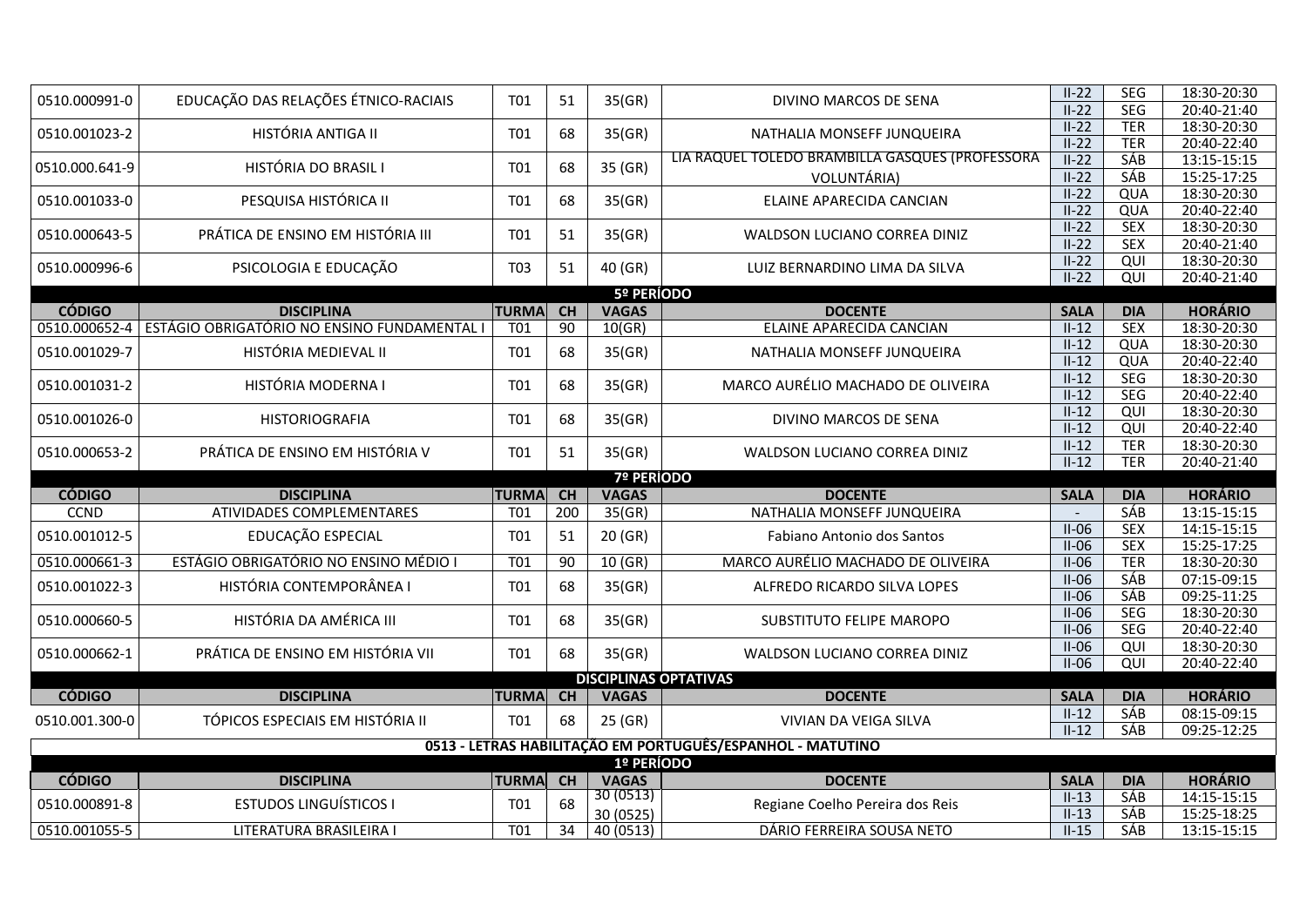|               |                                            |                  |                 | 3º PERÍODO             |                                  |             |                |                |  |  |  |
|---------------|--------------------------------------------|------------------|-----------------|------------------------|----------------------------------|-------------|----------------|----------------|--|--|--|
| <b>CÓDIGO</b> | <b>DISCIPLINA</b>                          | <b>TURMA</b>     | <b>CH</b>       | <b>VAGAS</b>           | <b>DOCENTE</b>                   | <b>SALA</b> | <b>DIA</b>     | <b>HORÁRIO</b> |  |  |  |
| 0510.001073-3 | <b>GÊNEROS TEXTUAIS ACADÊMICOS</b>         | T <sub>01</sub>  | 34              | 40 (0513)              | <b>FABIANA PORTELA DE LIMA</b>   | $II-18$     | QUA            | 09:25-11:25    |  |  |  |
| 0510.001048-4 | LÍNGUA ESPANHOLA III                       | <b>T01</b>       | 68              | $\overline{40}$ (0513) | JOANNA DURAND ZWARG              | $II-18$     | QUI            | 07:15-09:15    |  |  |  |
|               |                                            |                  |                 | 05 (0525)              |                                  | $II-18$     | <b>SEX</b>     | 07:15-09:15    |  |  |  |
| 0510.001080-4 | LINGUÍSTICA TEXTUAL                        | T <sub>01</sub>  | $\overline{34}$ | 40 (0513)              | ANGELA VARELA BRASIL PESSOA      | $II-18$     | QUA            | 07:15-09:15    |  |  |  |
| 0510.001053-7 | LITERATURA BRASILEIRA III                  | <b>T01</b>       | $\overline{34}$ | 40 (0513)              | DÁRIO FERREIRA SOUSA NETO        | $II-18$     | <b>SEG</b>     | 09:25-11:25    |  |  |  |
| 0510.001069-0 | LITERATURA PORTUGUESA III                  | T <sub>01</sub>  | $\overline{34}$ | 40 (0513)              | <b>CARINA MARQUES DUARTE</b>     | $II-18$     | QUI            | 09:25-11:25    |  |  |  |
| 0510.000901-9 | MORFOLOGIA DA LÍNGUA PORTUGUESA            | T01              | 68              | 40 (0513)              | FABIANA PORTELA DE LIMA          | $II-18$     | <b>SEG</b>     | 07:15-09:15    |  |  |  |
|               |                                            |                  |                 | 05 (0525)              |                                  | $II-18$     | <b>TER</b>     | 10:25-12:25    |  |  |  |
| 0510.000998-4 | POLÍTICAS EDUCACIONAIS                     | T <sub>0</sub> 3 | 51              | 40 (0513)              | ANDRELIZA CRISTINA DE SOUZA      | $II-18$     | <b>TER</b>     | 07:15-09:15    |  |  |  |
|               |                                            |                  |                 | 5(0525)                |                                  | $II-18$     | <b>TER</b>     | 09:25-10:25    |  |  |  |
| 0510.001084-0 | TEORIA DA LITERATURA III                   | <b>T01</b>       | 34              | 40 (0513)              | <b>WELLINGTON FURTADO RAMOS</b>  | $II-18$     | <b>SEX</b>     | 09:25-11:25    |  |  |  |
| 5º PERÍODO    |                                            |                  |                 |                        |                                  |             |                |                |  |  |  |
| <b>CÓDIGO</b> | <b>DISCIPLINA</b>                          | <b>TURMA</b>     | <b>CH</b>       | <b>VAGAS</b>           | <b>DOCENTE</b>                   | <b>SALA</b> | <b>DIA</b>     | <b>HORÁRIO</b> |  |  |  |
| 0510.000040-2 | FUNDAMENTOS DE DIDÁTICA                    | T <sub>02</sub>  | 51              | 40 (0513)              | PATRICIA TEIXEIRA TAVANO         | $II-15$     | QUA            | 07:15-09:15    |  |  |  |
|               |                                            |                  |                 | 5(0525)                |                                  | $II-15$     | QUA            | 09:25-10:25    |  |  |  |
| 0510.001062-6 | INTRODUÇÃO À SOCIOLINGUÍSTICA E À          | T <sub>01</sub>  | 51              | 40 (0513)              | ROSANGELA VILLA DA SILVA         | $II-15$     | <b>SEX</b>     | 09:25-12:25    |  |  |  |
| 0510.000827-6 | LÍNGUA ESPANHOLA V                         | <b>T01</b>       | 68              | 40(0513)               | SUZANA VINICIA MANCILLA          | $II-15$     | <b>SEG</b>     | 09:25-11:25    |  |  |  |
|               |                                            |                  |                 | 05 (0525)              |                                  | $II-15$     | QUA            | 10:25-12:25    |  |  |  |
| 0510.001066-2 | LÍNGUA PORTUGUESA COMO SEGUNDA LÍNGUA PARA | <b>T01</b>       | 34              | 50 (0513)              | JOÃO PAULO ROMERO MIRANDA        | $II-15$     | <b>SÁB</b>     | 08:15-09:15    |  |  |  |
|               | <b>SURDOS</b>                              |                  |                 |                        |                                  | $II-15$     | <b>SÁB</b>     | 09:25-10:25    |  |  |  |
| 0510.001085-0 | LITERATURA BRASILEIRA V                    | T01              | 34              | 40 (0513)              | LUCILENE MACHADO ARF             | $II-15$     | <b>SEG</b>     | 11:25-12:25    |  |  |  |
|               |                                            |                  |                 | 05 (0525)              |                                  | $II-15$     | <b>TER</b>     | 11:25-12:25    |  |  |  |
| 0510.001093-0 | LITERATURA ESPANHOLA I                     | T01              | $\overline{34}$ | 40 (0513)              | LUCILENE MACHADO ARF             | $II-15$     | <b>TER</b>     | 09:25-11:25    |  |  |  |
| 0510.000831-4 | PRÁTICA DE ENSINO DE LÍNGUA ESPANHOLA      | <b>T01</b>       | 34              | 40 (0513)              | SUZANA VINICIA MANCILLA          | $II-15$     | <b>TER</b>     | 07:15-09:15    |  |  |  |
| 0510.001059-1 | PRÁTICA DE ENSINO DE LÍNGUA PORTUGUESA     | <b>T01</b>       | 51              | 40(0513)               | ADRIANA VIANA POSTIGO PARAVISINE | $II-15$     | QUI            | 07:15-09:15    |  |  |  |
|               |                                            |                  |                 | 05 (0525)              |                                  | $II-15$     | $\overline{Q}$ | 09:25-10:25    |  |  |  |
| 0510.000333-9 | PRÁTICA DE ENSINO DE LITERATURA            | T <sub>01</sub>  | 34              | 40 (0513)              | <b>CARINA MARQUES DUARTE</b>     | $II-15$     | <b>SEG</b>     | 07:15-09:15    |  |  |  |
| 0510.001047-5 | SINTAXE DA LÍNGUA PORTUGUESA               | <b>T01</b>       | 68              | 40 (0513)              | ANGELA VARELA BRASIL PESSOA      | $II-15$     | QUI            | 10:25-12:25    |  |  |  |
|               |                                            |                  |                 | 05 (0525)              |                                  | $II-15$     | <b>SEX</b>     | 07:15-09:15    |  |  |  |
|               |                                            |                  |                 | <b>7º PERÍODO</b>      |                                  |             |                |                |  |  |  |
| <b>CÓDIGO</b> | <b>DISCIPLINA</b>                          | <b>TURMA</b>     | <b>CH</b>       | <b>VAGAS</b>           | <b>DOCENTE</b>                   | <b>SALA</b> | <b>DIA</b>     | <b>HORÁRIO</b> |  |  |  |
| 0510.001090-2 | EDUCAÇÃO DAS RELAÇÕES ÉTNICO-RACIAIS       | <b>T01</b>       | 51              | 40 (0513)              | DIVINO MARCOS DE SENA            | $II-14$     | <b>TER</b>     | 07:15-09:15    |  |  |  |
|               |                                            |                  |                 | 5(0525)                |                                  | $II-14$     | <b>TER</b>     | 09:25-10:25    |  |  |  |
| 0510.001045-7 | ESTÁGIO OBRIGATÓRIO DE LÍNGUA ESPANHOLA II | T01              | 68              | 15 (0513)              | JOANNA DURAND ZWARG              | $II-14$     | <b>TER</b>     | 10:25-12:25    |  |  |  |
|               |                                            | T <sub>03</sub>  | 68              | 15(0513)               | SUZANA VINICIA MANCILLA          | $II-14$     | <b>TER</b>     | 10:25-12:25    |  |  |  |
| 0510.001046-6 | ESTÁGIO OBRIGATÓRIO DE LÍNGUA PORTUGUESA E | T <sub>01</sub>  | 68              | 10 (0513)              | ROSANGELA VILLA DA SILVA         | $II-14$     | <b>SEX</b>     | 07:15-09:15    |  |  |  |
|               | LITERATURA II                              | T <sub>02</sub>  | 68              | 10 (0513)              | ADRIANA VIANA POSTIGO PARAVISINE | $II-14$     | <b>SEX</b>     | 07:15-09:15    |  |  |  |
|               | ESTÁGIO OBRIGATÓRIO DE LÍNGUA PORTUGUESA E | T01              | 51              | 10 (0513)              | ANGELA VARELA BRASIL PESSOA      | $II-14$     | SEG            | 11:25-12:25    |  |  |  |
| 0510.001058-2 |                                            |                  |                 |                        |                                  | $II-14$     | QUA            | 11:25-12:25    |  |  |  |
|               | LITERATURA III                             | T <sub>02</sub>  | 51              | 10 (0513)              | FABIANA PORTELA DE LIMA          | $II-14$     | <b>SEG</b>     | 11:25-12:25    |  |  |  |
|               |                                            |                  |                 |                        |                                  | $II-14$     | QUA            | 11:25-12:25    |  |  |  |
| 0510.000833-0 | LÍNGUA ESPANHOLA VII                       | <b>T01</b>       | 68              | 40 (0513)              | LUCILENE MACHADO ARF             | $II-14$     | QUA            | 09:25-11:25    |  |  |  |
|               |                                            |                  |                 | 05 (0525)              |                                  | $II-14$     | QUI            | 09:25-11:25    |  |  |  |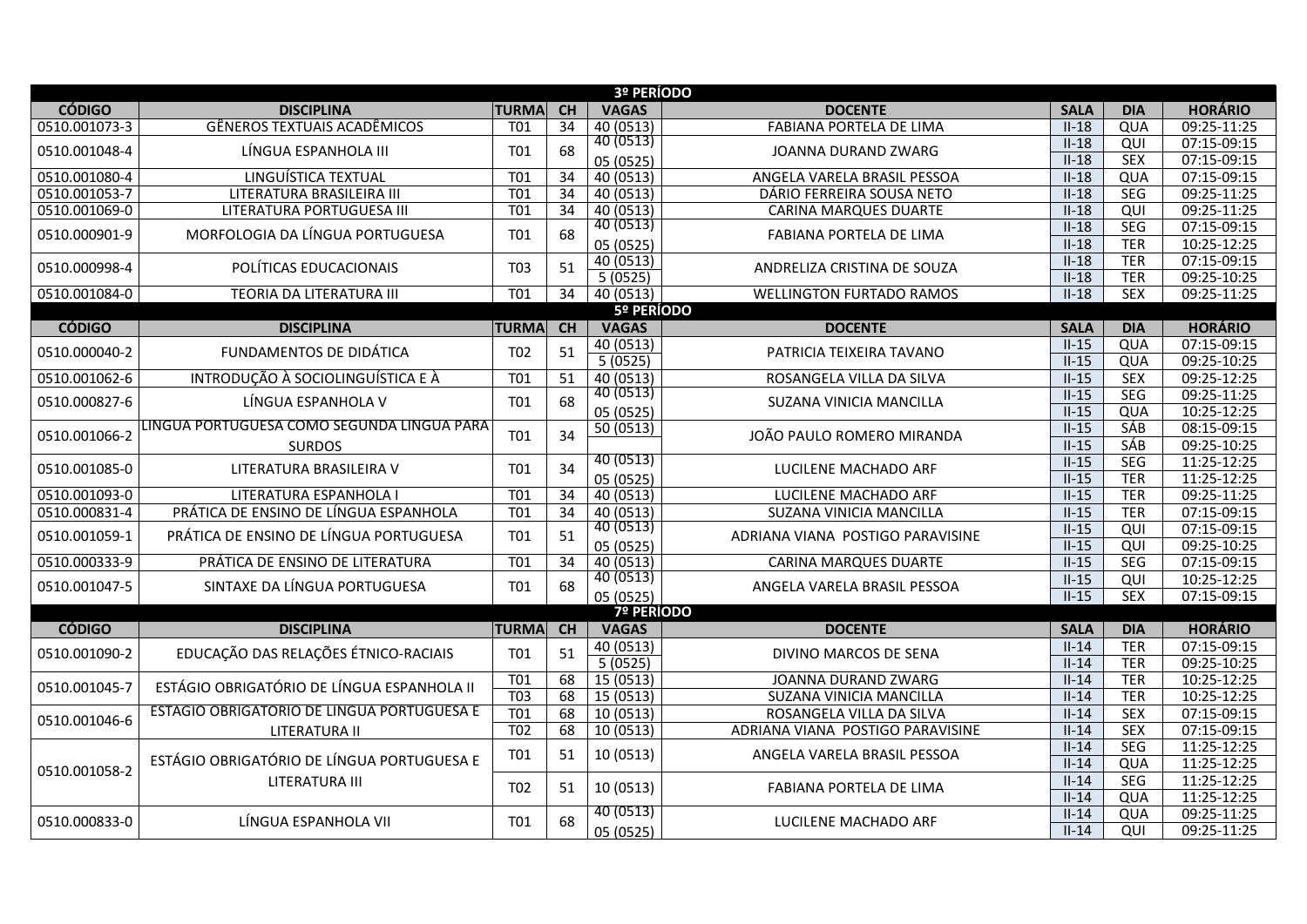| 0510.001078-9 | LITERATURA BRASILEIRA VII                      | <b>T01</b>       | 34              | 40 (0513)                    | JOANNA DURAND ZWARG                                     | $II-14$     | <b>SEG</b> | 09:25-11:25    |  |  |  |
|---------------|------------------------------------------------|------------------|-----------------|------------------------------|---------------------------------------------------------|-------------|------------|----------------|--|--|--|
| 0510.001091-1 | LITERATURA HISPANO-AMERICANA I                 | <b>T01</b>       | 34              | 40 (0513)                    | JOANNA DURAND ZWARG                                     | $II-14$     | QUA        | 07:15-09:15    |  |  |  |
| 0510.001050-0 | METODOLOGIA DO TRABALHO CIENTÍFICO             | T01              | 34              | 40 (0513)                    | SUZANA VINICIA MANCILLA                                 | $II-14$     | SEG        | 07:15-09:15    |  |  |  |
| 0510.001086-9 | SEMÂNTICA DA LÍNGUA PORTUGUESA                 | T01              | 51              | 40 (0513)                    | ADRIANA VIANA POSTIGO PARAVISINE                        | $II-14$     | <b>SEX</b> | 09:25-12:25    |  |  |  |
|               |                                                |                  |                 | <b>DISCIPLINAS OPTATIVAS</b> |                                                         |             |            |                |  |  |  |
| <b>CÓDIGO</b> | <b>DISCIPLINA</b>                              | <b>TURMA</b>     | <b>CH</b>       | <b>VAGAS</b>                 | <b>DOCENTE</b>                                          | <b>SALA</b> | <b>DIA</b> | <b>HORÁRIO</b> |  |  |  |
| 0510.001074-2 | Políticas Linguísticas em Regiões de Fronteira | T01              | 68              | 20(0513)                     | SUZANA VINICIA MANCILLA                                 | $II-03$     | <b>SÁB</b> | 07:15-09:15    |  |  |  |
|               |                                                |                  |                 | 20 (0525)                    |                                                         | $II-03$     | <b>SÁB</b> | 09:25-11:25    |  |  |  |
|               |                                                |                  |                 |                              | 0525 - LETRAS HABILITAÇÃO EM PORTUGUÊS/INGLÊS - NOTURNO |             |            |                |  |  |  |
|               |                                                |                  |                 | 1º PERÍODO                   |                                                         |             |            |                |  |  |  |
| 0510.001140-9 | GRAMÁTICA NORMATIVA DA LÍNGUA PORTUGUESA       | T01              | 51              | 30(0525)                     | Regiane Coelho Pereira dos Reis                         | $II-18$     | <b>SÁB</b> | 09:25-12:25    |  |  |  |
| 0510.000293-6 | LÍNGUA INGLESA I                               | T01              | 68              | 40(0525)                     | Mariana da Silva Santos (PROFESSORA VOLUNTÁRIA)         | $II-18$     | <b>SÁB</b> | 07:15-09:15    |  |  |  |
|               |                                                |                  |                 | 05 (0513)                    |                                                         | $II-18$     | SÁB        | 09:25-11:25    |  |  |  |
| 0510.001055-5 | LITERATURA BRASILEIRA I                        | T02              | 34              | 5(0525)                      | DÁRIO FERREIRA SOUSA NETO                               | $II-14$     | QUI        | 20:40-22:40    |  |  |  |
| 0510.001081-3 | TEORIA DA LITERATURA I                         | T <sub>01</sub>  | 51              | 20(0513)                     | <b>WELLINGTON FURTADO RAMOS</b>                         | $II-18$     | <b>SÁB</b> | 15:25-18:25    |  |  |  |
| 3º PERÍODO    |                                                |                  |                 |                              |                                                         |             |            |                |  |  |  |
| <b>CÓDIGO</b> | <b>DISCIPLINA</b>                              | <b>TURMA</b>     | CH              | <b>VAGAS</b>                 | <b>DOCENTE</b>                                          | <b>SALA</b> | <b>DIA</b> | <b>HORÁRIO</b> |  |  |  |
| 0510.001122-0 | <b>GÊNEROS TEXTUAIS ACADÊMICOS</b>             | T <sub>02</sub>  | 34              | 40(0525)                     | Sem Docente                                             | $II-18$     | QUA        | 18:30-20:30    |  |  |  |
| 0510.001142-7 | LÍNGUA INGLESA III                             | <b>T01</b>       | 68              | $\overline{40}$ (0525)       | REGINA BARUKI FONSECA                                   | $B-04$      | QUI        | 18:30-20:30    |  |  |  |
|               |                                                |                  |                 | 05 (0513)                    | CARLOS EDUARDO DE ARAÚJO PLÁCIDO                        | $II-18$     | SÁB        | 13:15-15:15    |  |  |  |
| 0510.001123-0 | LINGUÍSTICA TEXTUAL                            | T02              | $\overline{34}$ | 40 (0525)                    | ANGELA VARELA BRASIL PESSOA                             | $II-18$     | SEG        | 18:30-20:30    |  |  |  |
| 0510.001053-7 | LITERATURA BRASILEIRA III                      | $\overline{102}$ | $\overline{34}$ | 40 (0525)                    | DÁRIO FERREIRA SOUSA NETO                               | $II-18$     | <b>SEG</b> | 20:40-22:40    |  |  |  |
| 0510.001069-0 | LITERATURA PORTUGUESA III                      | T <sub>02</sub>  | 34              | 40 (0525)                    | <b>CARINA MARQUES DUARTE</b>                            | $II-18$     | <b>SEX</b> | 18:30-20:30    |  |  |  |
| 0510.000901-9 | MORFOLOGIA DA LÍNGUA PORTUGUESA                | T <sub>02</sub>  | 68              | 40(0525)                     | FABIANA PORTELA DE LIMA                                 | $II-18$     | QUA        | 20:40-22:40    |  |  |  |
|               |                                                |                  |                 | 05 (0513)                    |                                                         | $II-18$     | QUI        | 20:40-22:40    |  |  |  |
| 0510.000998-4 | POLÍTICAS EDUCACIONAIS                         | T04              | 51              | 40 (0525)                    | ANDRELIZA CRISTINA DE SOUZA                             | $II-18$     | <b>TER</b> | 18:30-20:30    |  |  |  |
|               |                                                |                  |                 | 5(0513)                      |                                                         | $II-18$     | <b>TER</b> | 20:40-21:40    |  |  |  |
| 0510.001084-0 | <b>TEORIA DA LITERATURA III</b>                | $\overline{102}$ | $\overline{34}$ | 40 (0525)                    | <b>WELLINGTON FURTADO RAMOS</b>                         | $II-18$     | <b>SEX</b> | 20:40-22:40    |  |  |  |
|               |                                                |                  |                 | 5º PERÍODO                   |                                                         |             |            |                |  |  |  |
| <b>CÓDIGO</b> | <b>DISCIPLINA</b>                              | <b>TURMA</b>     | <b>CH</b>       | <b>VAGAS</b>                 | <b>DOCENTE</b>                                          | <b>SALA</b> | <b>DIA</b> | <b>HORÁRIO</b> |  |  |  |
| 0510.000040-2 | FUNDAMENTOS DE DIDÁTICA                        | T03              | 51              | 40 (0525)                    | PATRICIA TEIXEIRA TAVANO                                | $II-15$     | QUI        | 18:30-20:30    |  |  |  |
|               |                                                |                  |                 | 5(0513)                      |                                                         | $II-15$     | QUI        | 20:40-21:40    |  |  |  |
| 0510.001125-8 | INTRODUÇÃO À SOCIOLINGUÍSTICA E DIALETOLOGIA   | T <sub>02</sub>  | 51              | $\overline{40}$ (0525)       | ROSÂNGELA VILLA DA SILVA                                | $II-13$     | <b>SÁB</b> | 07:15-09:15    |  |  |  |
|               |                                                |                  |                 | 05 (0513)                    |                                                         | $II-13$     | <b>SÁB</b> | 09:25-10:25    |  |  |  |
| 0510.000324-0 | LÍNGUA INGLESA V                               | T <sub>01</sub>  | 68              | 40(0525)                     | <b>REGINA BARUKI FONSECA</b>                            | $B-04$      | QUA        | 18:30-20:30    |  |  |  |
|               |                                                |                  |                 | 05 (0513)                    | CARLOS EDUARDO DE ARAÚJO PLÁCIDO                        | $II-15$     | <b>SÁB</b> | 15:25-17:25    |  |  |  |
| 0510.001066-2 | LÍNGUA PORTUGUESA COMO SEGUNDA LÍNGUA PARA     | T <sub>02</sub>  | 34              | 50 (0525)                    | JOÃO PAULO ROMERO MIRANDA                               | $II-15$     | <b>SEG</b> | 18:30-20:30    |  |  |  |
|               | <b>SURDOS</b>                                  |                  |                 |                              |                                                         |             |            |                |  |  |  |
| 0510.001085-0 | LITERATURA BRASILEIRA V                        | <b>T02</b>       | $\overline{34}$ | 40(0525)                     | LUCILENE MACHADO ARF                                    | $II-15$     | <b>SEX</b> | 18:30-20:30    |  |  |  |
| 0510.000331-2 | PRÁTICA DE ENSINO DE LÍNGUA INGLESA            | T01              | 34              | 40(0525)                     | Mariana da Silva Santos (PROFESSORA VOLUNTÁRIA)         | $II-15$     | QUA        | 21:40-22:40    |  |  |  |
|               |                                                |                  |                 | 05 (0513)<br>40 (0525)       |                                                         | $II-15$     | QUI        | 21:40-22:40    |  |  |  |
| 0510.001059-1 | PRÁTICA DE ENSINO DE LÍNGUA PORTUGUESA         | T <sub>02</sub>  | 51              |                              | ADRIANA VIANA POSTIGO PARAVISINE                        | $II-15$     | <b>TER</b> | 18:30-20:30    |  |  |  |
|               |                                                |                  |                 | 05 (0513)                    |                                                         | $II-15$     | QUA        | 20:40-21:40    |  |  |  |
| 0510.000333-9 | PRÁTICA DE ENSINO DE LITERATURA                | T <sub>02</sub>  | 34              | 40 (0525)                    | <b>CARINA MARQUES DUARTE</b>                            | $II-15$     | <b>TER</b> | 20:40-22:40    |  |  |  |
|               |                                                |                  |                 |                              |                                                         |             |            |                |  |  |  |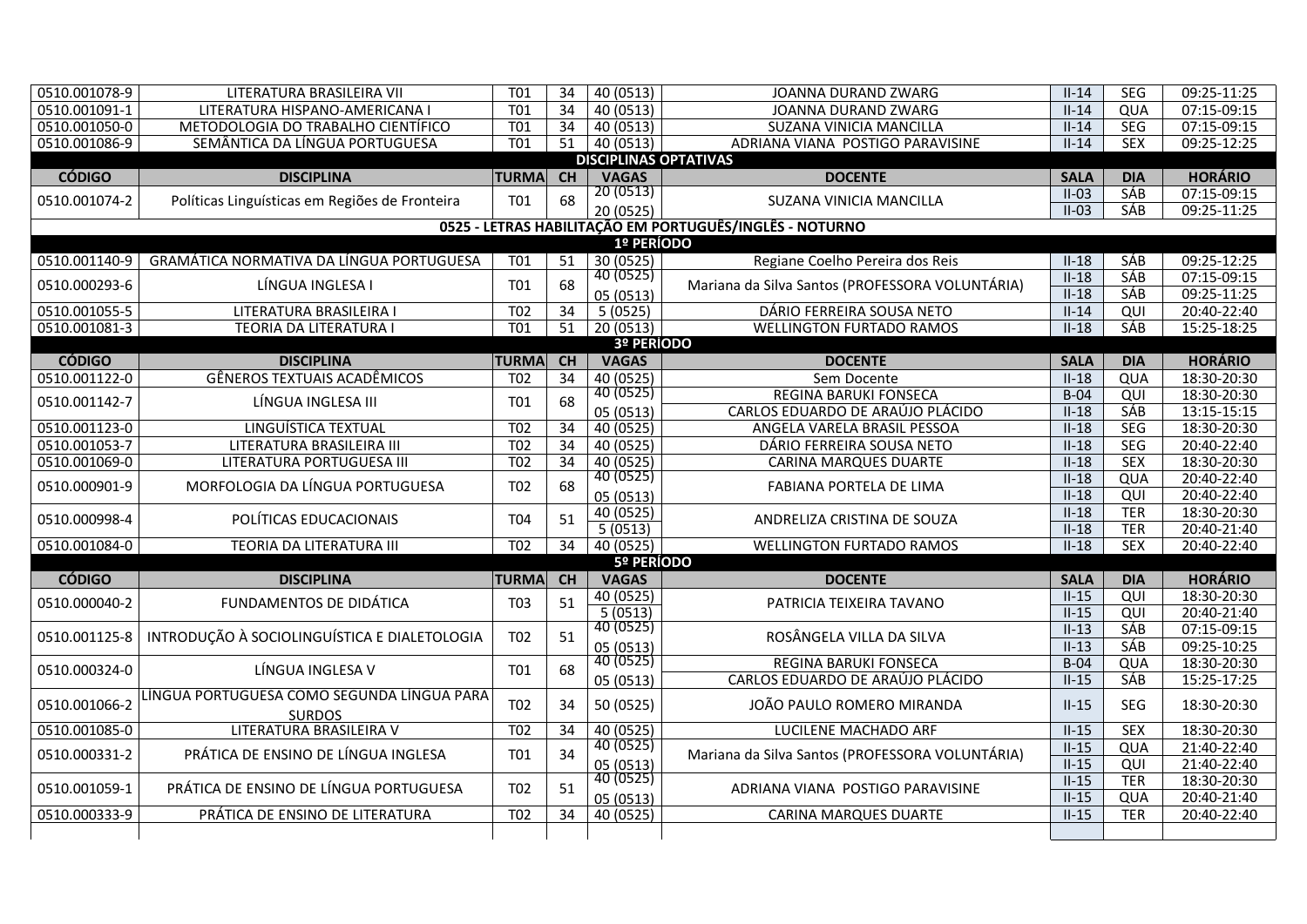| 0510.001047-5                                                         | SINTAXE DA LÍNGUA PORTUGUESA               | T <sub>02</sub>  | 68              | 40 (0525)               | ANGELA VARELA BRASIL PESSOA                  | $II-15$            | <b>SEG</b>               | 20:40-22:40                  |  |  |  |
|-----------------------------------------------------------------------|--------------------------------------------|------------------|-----------------|-------------------------|----------------------------------------------|--------------------|--------------------------|------------------------------|--|--|--|
|                                                                       |                                            |                  |                 | 05 (0513)               |                                              | $II-15$            | <b>SEX</b>               | 20:40-22:40                  |  |  |  |
|                                                                       |                                            |                  |                 | <b>7º PERÍODO</b>       |                                              |                    |                          |                              |  |  |  |
| <b>CÓDIGO</b>                                                         | <b>DISCIPLINA</b>                          | <b>TURMA</b>     | <b>CH</b>       | <b>VAGAS</b>            | <b>DOCENTE</b>                               | <b>SALA</b>        | <b>DIA</b>               | <b>HORÁRIO</b>               |  |  |  |
| 0510.001118-7                                                         | EDUCAÇÃO DAS RELAÇÕES ÉTNICO-RACIAIS       | T <sub>02</sub>  | 51              | 40 (0525)               | DIVINO MARCOS DE SENA                        | $II-14$            | <b>TER</b>               | 18:30-20:30                  |  |  |  |
|                                                                       |                                            | <b>T01</b>       | 68              | 5(0513)<br>10 (0525)    | REGINA BARUKI FONSECA                        | $II-14$<br>$B-04$  | <b>TER</b><br><b>SÁB</b> | 20:40-21:40<br>$13:15-15:15$ |  |  |  |
| 0510.001148-1                                                         | ESTÁGIO OBRIGATÓRIO DE LÍNGUA INGLESA II   | $\overline{TO2}$ | 68              | 10 (0525)               | REGINA BARUKI FONSECA                        | $B-04$             | SÁB                      | 15:25-17:25                  |  |  |  |
|                                                                       | ESTÁGIO OBRIGATÓRIO DE LÍNGUA PORTUGUESA E | T01              | 68              | 10 (0525)               | ROSÂNGELA VILLA DA SILVA                     | $II-14$            | SEG                      | 20:40-22:40                  |  |  |  |
| 0510.001146-3                                                         | LITERATURA II                              | T <sub>02</sub>  | 68              | 10(0525)                | <b>CARINA MARQUES DUARTE</b>                 | $II-14$            | <b>SEG</b>               | 20:40-22:40                  |  |  |  |
|                                                                       | ESTÁGIO OBRIGATÓRIO DE LÍNGUA PORTUGUESA E | $\overline{101}$ | $\overline{51}$ | $\overline{10(0525)}$   | ANGELA VARELA BRASIL PESSOA                  | $II-14$            | <b>SEX</b>               | 18:30-20:30                  |  |  |  |
| 0510.001124-9                                                         | LITERATURA III                             | T <sub>02</sub>  | 51              | 10(0525)                | FABIANA PORTELA DE LIMA                      | $II-14$            | <b>SEX</b>               | 18:30-20:30                  |  |  |  |
| 0510.000337-1                                                         | LÍNGUA INGLESA VII                         |                  | 68              | 40(0525)                | REGINA BARUKI FONSECA                        |                    | QUA                      | 20:40-22:40                  |  |  |  |
|                                                                       |                                            | T01              |                 | 05 (0513)               | CARLOS EDUARDO DE ARAÚJO PLÁCIDO             | $II-14$            | SÁB                      | 10:25-12:25                  |  |  |  |
| 0510.001078-9                                                         | LITERATURA BRASILEIRA VII                  | T <sub>02</sub>  | $\overline{34}$ | 40 (0525)               | JOANNA DURAND ZWARG                          | $II-14$            | <b>SEX</b>               | 20:40-22:40                  |  |  |  |
|                                                                       |                                            |                  |                 | 40 (0525)               |                                              | $II-14$            | QUA                      | 18:30-20:30                  |  |  |  |
| 0510.001132-9                                                         | LITERATURA DE LÍNGUA INGLESA II            | T01              | 68              | 05 (0513)               | CARLOS EDUARDO DE ARAÚJO PLÁCIDO             | $II-14$            | <b>SÁB</b>               | 08:15-09:15                  |  |  |  |
|                                                                       |                                            |                  |                 |                         |                                              | $II-14$            | <b>SÁB</b>               | 09:25-10:25                  |  |  |  |
| 0510.001050-0                                                         | METODOLOGIA DO TRABALHO CIENTÍFICO         | T02              | 34              | 40(0513)                | SUZANA VINICIA MANCILLA                      | $II-14$            | QUI                      | 18:30-20:30                  |  |  |  |
| 0510.001086-9                                                         | SEMÂNTICA DA LÍNGUA PORTUGUESA             | T <sub>02</sub>  | 51              | 40(0525)                | ADRIANA VIANA POSTIGO PARAVISINE             | $II-14$            | <b>SEG</b>               | 18:30-20:30                  |  |  |  |
|                                                                       |                                            |                  |                 | 05 (0513)               |                                              | $II-14$            | <b>SEG</b>               | 17:25-18:25                  |  |  |  |
| 0553 - MATEMÁTICA - LICENCIATURA - VESPERTINO E NOTURNO<br>1º PERÍODO |                                            |                  |                 |                         |                                              |                    |                          |                              |  |  |  |
| <b>CÓDIGO</b>                                                         | <b>DISCIPLINA</b>                          | <b>TURMA</b>     | <b>CH</b>       | <b>VAGAS</b>            | <b>DOCENTE</b>                               | <b>SALA</b>        | <b>DIA</b>               | <b>HORÁRIO</b>               |  |  |  |
|                                                                       |                                            |                  |                 |                         |                                              |                    |                          |                              |  |  |  |
|                                                                       |                                            |                  |                 |                         |                                              |                    |                          |                              |  |  |  |
| 0510.001290-7                                                         | LÓGICA                                     | T01              | 51              | 45 (ING)                | <b>TUTORA: THAYS GOMES MENDONÇA</b>          | $II-13$            | <b>SEG</b>               | 19:30-20:30                  |  |  |  |
|                                                                       |                                            |                  |                 | 10                      | (SUBSTITUTO DO OSMAR DO NASCIMENTO DE SOUZA) | $II-13$            | <b>SEG</b>               | 20:40-22:40                  |  |  |  |
| 0510.001097-6                                                         | MATEMÁTICA BÁSICA                          | T01              | 68              | 50 (ING)                | THAYS GOMES MENDONÇA                         | $II-13$            | QUA                      | 18:30-20:30                  |  |  |  |
|                                                                       |                                            |                  |                 | 5 (GERAL)<br>$50$ (ING) | DANIEL KLEBERSON MOURA DE ALMEIDA ROLON      | $II-13$            | QUI                      | 18:30-20:30                  |  |  |  |
| 0510.000493-9                                                         | MATEMÁTICA NA EDUCAÇÃO BÁSICA I            | P01              | 68              |                         |                                              | $II-13$<br>$II-13$ | QUA<br><b>SEX</b>        | 20:40-22:40<br>18:30-20:30   |  |  |  |
|                                                                       |                                            |                  |                 | 5 (GERAL)<br>$50$ (ING) | (SUBSTITUTO DA CAROLINE PAULA CELLINI)       | $II-13$            | <b>TER</b>               | 19:30-20:30                  |  |  |  |
| 0510.000996-6                                                         | PSICOLOGIA E EDUCAÇÃO                      | T04              | 51              | 5 (GERAL)               | LUIZ BERNARDINO LIMA DA SILVA                | $II-13$            | <b>TER</b>               | 20:40-22:40                  |  |  |  |
|                                                                       |                                            |                  |                 | 50 (TNG)                |                                              | $II-13$            | QUA                      | 16:25-17:25                  |  |  |  |
|                                                                       |                                            | T01              | 85              | 5 (GERAL)               | MARCELO DIAS DE MOURA                        | $II-13$            | QUI                      | 20:40-22:40                  |  |  |  |
|                                                                       |                                            |                  |                 | 5(VL)                   |                                              | $II-13$            | <b>SEX</b>               | 20:40-22:40                  |  |  |  |
| 0510.001289-0                                                         | VETORES E GEOMETRIA ANALÍTICA              | <b>P01</b>       | 17              | 50 (ING)                | MARCELO DIAS DE MOURA                        | $II-13$            | QUA                      | 17:25-18:25                  |  |  |  |
|                                                                       |                                            |                  |                 | 50                      | DANIEL KLEBERSON MOURA DE ALMEIDA ROLON      | $II-03$            | <b>SEG</b>               | 15:25-18:25                  |  |  |  |
|                                                                       |                                            | T <sub>02</sub>  | 85              | (GERAL)                 | (SUBSTITUTO DA CAROLINE PAULA CELLINI)       | $II-03$            | QUA                      | 15:25-17:25                  |  |  |  |
|                                                                       |                                            | P02              | $\overline{17}$ | 50                      | DANIEL KLEBERSON MOURA DE ALMEIDA ROLON      | $II-03$            | QUA                      | 17:25-18:25                  |  |  |  |
|                                                                       |                                            |                  |                 |                         |                                              |                    |                          |                              |  |  |  |
|                                                                       |                                            |                  |                 | 3º PERÍODO              |                                              |                    |                          |                              |  |  |  |
| <b>CÓDIGO</b>                                                         | <b>DISCIPLINA</b>                          | <b>TURMA</b>     | CH              | <b>VAGAS</b><br>30      | <b>DOCENTE</b>                               | <b>SALA</b>        | <b>DIA</b>               | <b>HORÁRIO</b>               |  |  |  |
|                                                                       |                                            | <b>T01</b>       | 102             | (GERAL)                 | JANAN BOLÍVIA SCHABIB HANY                   | $II-03$            | SEG<br><b>TER</b>        | 18:30-20:30                  |  |  |  |
|                                                                       |                                            |                  |                 |                         |                                              |                    |                          |                              |  |  |  |
|                                                                       |                                            |                  |                 |                         |                                              | $II-03$            |                          | 18:30-20:30                  |  |  |  |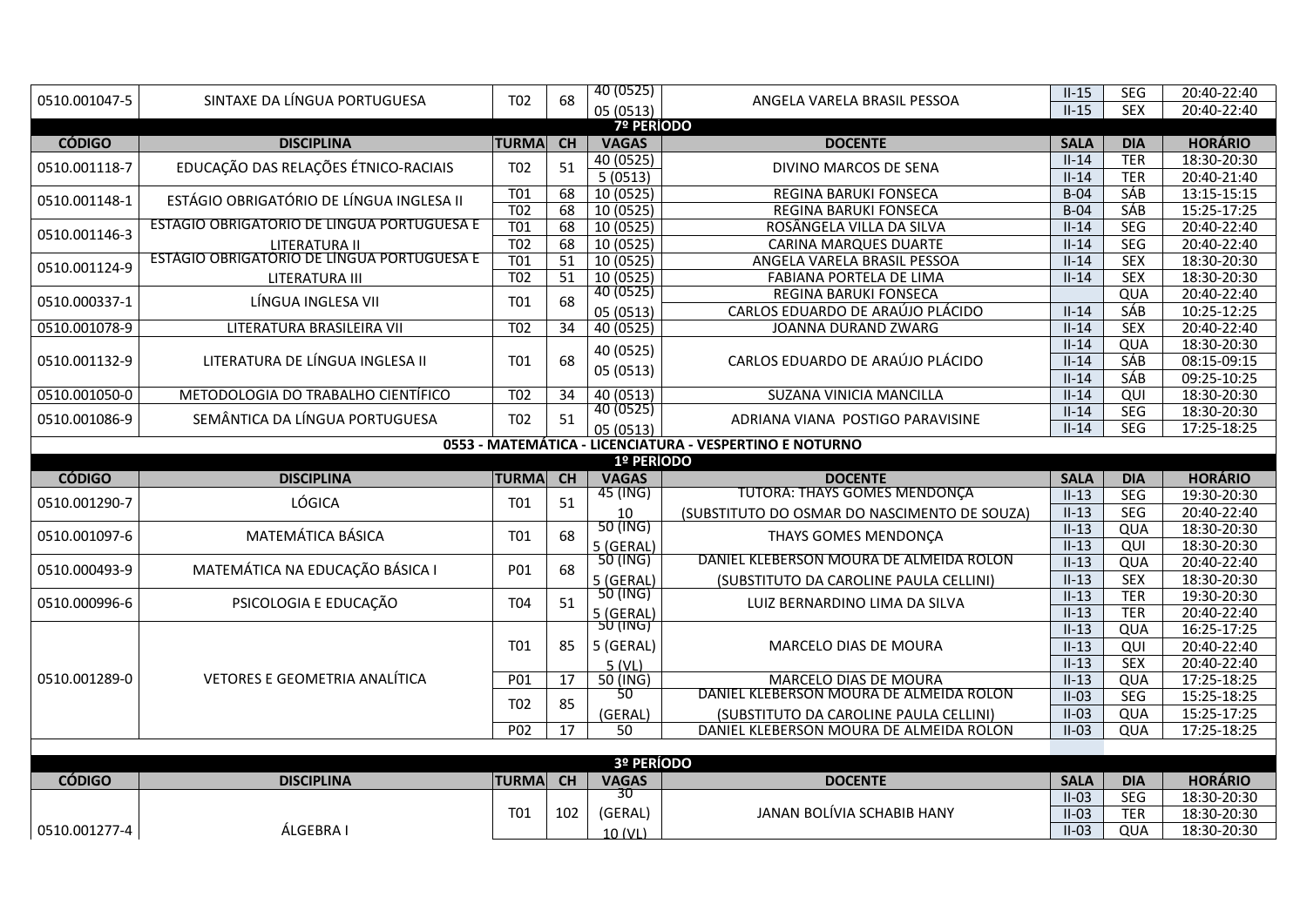|                |                                             |                  |                 | 30                           |                                              | $II-03$     | QUI        | 15:25-18:25    |  |  |  |
|----------------|---------------------------------------------|------------------|-----------------|------------------------------|----------------------------------------------|-------------|------------|----------------|--|--|--|
|                |                                             | T <sub>02</sub>  | 102             | (GERAL)                      | THAYS GOMES MENDONÇA                         | $II-03$     | <b>SEX</b> | 15:25-18:25    |  |  |  |
|                |                                             |                  |                 | 50                           | <b>TUTORA: THAYS GOMES MENDONÇA</b>          | $II-03$     | <b>TER</b> | 20:40-22:40    |  |  |  |
| 0510.000500-5  | CÁLCULO I                                   | T01              | 68              | (GERAL)                      | (SUBSTITUTO DO OSMAR DO NASCIMENTO DE SOUZA) | $II-03$     | <b>SEX</b> | 18:30-20:30    |  |  |  |
|                |                                             |                  |                 | 50                           |                                              | $II-03$     | <b>SEG</b> | 20:40-22:40    |  |  |  |
|                |                                             | T01              | 85              | (GERAL)                      | RENATO CÂMARA VICTÓRIO DE ALMEIDA JÚNIOR     | $II-03$     | QUA        | 20:40-22:40    |  |  |  |
| 0510.001293-4  | <b>GEOMETRIA ESPACIAL</b>                   |                  |                 |                              |                                              | $II-03$     | QUI        | 18:30-19:30    |  |  |  |
|                |                                             | P01              | 17              | 10 (VL)<br>50                | RENATO CÂMARA VICTÓRIO DE ALMEIDA JÚNIOR     | $II-03$     | QUI        | 19:30-20:30    |  |  |  |
|                |                                             |                  |                 | 50                           | DANIEL KLEBERSON MOURA DE ALMEIDA ROLON      | $II-03$     | QUI        | 20:40-22:40    |  |  |  |
| 0510.001276-5  | METODOLOGIAS PARA O ENSINO DE MATEMÁTICA    | P01              | 68              | (GERAL)                      | (SUBSTITUTO DA CAROLINE PAULA CELLINI)       | $II-03$     | <b>SEX</b> | 20:40-22:40    |  |  |  |
|                |                                             |                  |                 | 5º PERÍODO                   |                                              |             |            |                |  |  |  |
| <b>CÓDIGO</b>  | <b>DISCIPLINA</b>                           | <b>TURMA</b>     | CH              | <b>VAGAS</b>                 | <b>DOCENTE</b>                               | <b>SALA</b> | <b>DIA</b> | <b>HORÁRIO</b> |  |  |  |
|                |                                             |                  |                 | $\overline{30}$              |                                              | $II-16$     | QUA        | 18:30-20:30    |  |  |  |
| 0510.000507-2  | ÁLGEBRA LINEAR I                            | T01              | 68              | (GERAL)                      | <b>GILBERTO RODRIGUES DOS SANTOS</b>         | $II-16$     | QUI        | 20:40-22:40    |  |  |  |
|                |                                             |                  |                 | 30                           |                                              | $II-16$     | QUA        | 20:40-22:40    |  |  |  |
| 0510.000508-0  | CÁLCULO III                                 | T01              | 68              | (GERAL)                      | <b>GILBERTO RODRIGUES DOS SANTOS</b>         | $II-16$     | QUI        | 18:30-20:30    |  |  |  |
|                |                                             |                  |                 | $\overline{40}$ (MAT)        |                                              | $II-16$     | <b>SEX</b> | 14:15-15:15    |  |  |  |
| 0510.001012-5  | EDUCAÇÃO ESPECIAL                           | <b>T01</b>       | 51              | 10 (GEO)                     | <b>FABIANO ANTONIO DOS SANTOS</b>            | $II-16$     | <b>SEX</b> | 15:25-17:25    |  |  |  |
|                |                                             | <b>T01</b>       | 100             | 5 (GERAL)                    | <b>BENEDITO RODRIGUES BRAZIL</b>             | $II-16$     | <b>SEG</b> | 16:25-18:25    |  |  |  |
| 0510.000510-2  | ESTÁGIO OBRIGATÓRIO NO ENSINO FUNDAMENTAL I | $\overline{TO2}$ | 100             | $\sqrt{5}$ (GERAL)           | <b>BENEDITO RODRIGUES BRAZIL</b>             | $II-16$     | <b>TER</b> | 18:30-20:30    |  |  |  |
|                |                                             |                  |                 | 25 (MAT)                     |                                              | $H-103$     | <b>SEG</b> | 18:30-20:30    |  |  |  |
|                |                                             | T01              | 51              | 35 (GEO)                     | ELISABETH REGINA TOLEDO                      | $H-103$     | <b>SEG</b> | 20:40-21:40    |  |  |  |
| 0510.000038-0  | <b>ESTATÍSTICA</b>                          |                  |                 | 15 (MAT)                     |                                              | $II-09$     | <b>TER</b> | 14:15-15:15    |  |  |  |
|                |                                             | T <sub>02</sub>  | 51              | 40 (PSI)                     | LUIS FERNANDO GALVÃO                         | $II-09$     | <b>TER</b> | 15:25-17:25    |  |  |  |
| 0510.000509-9  | PRÁTICA DE ENSINO I                         | P01              | $\overline{34}$ | $\overline{30}$              | ANDERSEN DA SILVA RODRIGUES                  | $II-06$     | <b>TER</b> | 16:25-18:25    |  |  |  |
|                |                                             |                  |                 | <b>7º PERÍODO</b>            |                                              |             |            |                |  |  |  |
| <b>CÓDIGO</b>  | <b>DISCIPLINA</b>                           | <b>TURMA</b>     | <b>CH</b>       | <b>VAGAS</b>                 | <b>DOCENTE</b>                               | <b>SALA</b> | <b>DIA</b> | <b>HORÁRIO</b> |  |  |  |
|                |                                             |                  |                 | 30                           | TUTORA: THAYS GOMES MENDONÇA                 | $H-109$     | QUA        | 18:30-20:30    |  |  |  |
| 0510.001279-2  | ANÁLISE REAL                                | T <sub>01</sub>  | 102             | (GERAL)                      | (SUBSTITUTO DO OSMAR DO NASCIMENTO DE SOUZA) | $H-109$     | QUI        | 20:40-22:40    |  |  |  |
|                |                                             |                  |                 | 10 (VL)                      |                                              | $H-109$     | <b>SEX</b> | 20:40-22:40    |  |  |  |
| 0510.000519-6  | ESTÁGIO OBRIGATÓRIO NO ENSINO MÉDIO I       | T01              | 100             | 5 (GERAL)                    | <b>BENEDITO RODRIGUES BRAZIL</b>             | $H-109$     | <b>SEG</b> | 18:30-20:30    |  |  |  |
|                |                                             | T <sub>02</sub>  |                 | $\overline{100}$   5 (GERAL) | <b>BENEDITO RODRIGUES BRAZIL</b>             | $H-109$     | <b>TER</b> | 20:40-22:40    |  |  |  |
| 0510.001015-2  | <b>ESTUDO DE LIBRAS</b>                     | T01              | 51              | 25 (MAT)                     | JOÃO PAULO ROMERO MIRANDA                    | $I-01$      | <b>TER</b> | 14:15-15:15    |  |  |  |
|                |                                             |                  |                 | 25 (CBIO)                    |                                              | $I-01$      | <b>TER</b> | 15:25-17:25    |  |  |  |
|                |                                             |                  |                 |                              |                                              | $II-01$     | QUA        | 16:25-18:25    |  |  |  |
| 0510.000517-0  | FÍSICA I                                    | T01              | 68              | 50 (MAT)                     | SUBSTITUTO DO MURILO OLIVEIRA MACHADO        | $II-01$     | <b>SEX</b> | 16:25-18:25    |  |  |  |
|                | $(17/03/2021 - 15/05/2021)$                 |                  |                 |                              |                                              | $II-01$     | SÁB        | 13:15-15:15    |  |  |  |
|                |                                             |                  |                 |                              |                                              | $II-01$     | <b>SÁB</b> | 15:25-17:25    |  |  |  |
| 0510.001282-7  | INTRODUÇÃO AO SOFTWARE MATEMÁTICO           | T01              | 34              | 20                           | MARCELO DIAS DE MOURA                        | $F-10$      | <b>SEG</b> | 20:40-22:40    |  |  |  |
|                |                                             | P <sub>01</sub>  | $\overline{34}$ | $\overline{20}$              | MARCELO DIAS DE MOURA                        | $F-10$      | <b>SEX</b> | 18:30-20:30    |  |  |  |
| 0510.000518-8  | PRÁTICA DE ENSINO II                        | P01              | 34              | $\overline{30}$              | ANDERSEN DA SILVA RODRIGUES                  | $H-109$     | <b>TER</b> | 18:30-20:30    |  |  |  |
|                | <b>TURMAS ESPECIAIS</b>                     |                  |                 |                              |                                              |             |            |                |  |  |  |
| <b>CÓDIGO</b>  | <b>DISCIPLINA</b>                           | <b>TURMA</b>     | CH              | <b>VAGAS</b>                 | <b>DOCENTE</b>                               | <b>SALA</b> | <b>DIA</b> | <b>HORÁRIO</b> |  |  |  |
| 0510.001.283-6 | ÁLGEBRA II                                  | T01              | 102             | 30                           | JANAN BOLÍVIA SCHABIB HANY                   | $II-06$     | <b>SEG</b> | 15:25-18:25    |  |  |  |
|                |                                             |                  |                 | (GERAL)                      |                                              | $II-06$     | <b>TER</b> | 15:25-18:25    |  |  |  |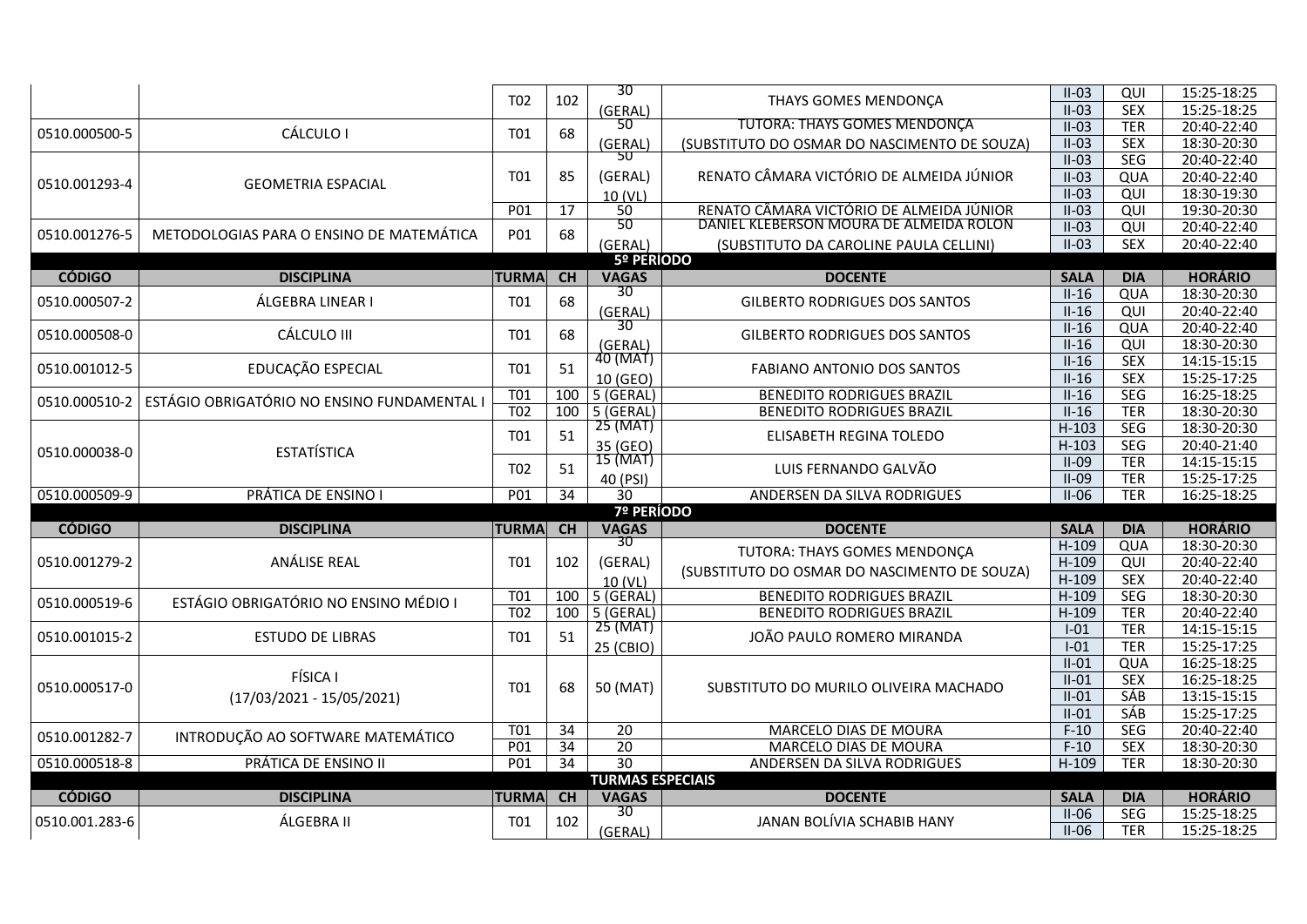| 0510.001.286-3 | <b>CONJUNTOS</b>                           | T01                                | 51              | 50                    | <b>GILBERTO RODRIGUES DOS SANTOS</b>                                                       | $H-110$<br>$H-110$ | <b>TER</b><br><b>TER</b> | 19:30-20:30<br>20:40-22:40 |  |  |  |
|----------------|--------------------------------------------|------------------------------------|-----------------|-----------------------|--------------------------------------------------------------------------------------------|--------------------|--------------------------|----------------------------|--|--|--|
|                |                                            |                                    |                 | (GERAL)               | 0568 - PEDAGOGIA - VESPERTINO/NOTURNO                                                      |                    |                          |                            |  |  |  |
|                |                                            |                                    |                 | 1º PERÍODO            |                                                                                            |                    |                          |                            |  |  |  |
| <b>CÓDIGO</b>  | <b>DISCIPLINA</b>                          | <b>TURMA</b>                       | $\overline{CH}$ | <b>VAGAS</b>          | <b>DOCENTE</b>                                                                             | <b>SALA</b>        | <b>DIA</b>               | <b>HORÁRIO</b>             |  |  |  |
| 0510.001181-0  | DIREITOS HUMANOS E EDUCAÇÃO INCLUSIVA      | <b>T01</b>                         | 51              | 50 (0568)             | CLAUDIA ARAÚJO DE LIMA                                                                     | $I-02$             | <b>TER</b>               | 18:30-20:30                |  |  |  |
|                |                                            |                                    |                 |                       |                                                                                            | $I-02$             | <b>TER</b>               | 20:40-21:40                |  |  |  |
| 0510.001218-4  | HISTÓRIA DA EDUCAÇÃO                       | T01                                | 51              | 50 (0568)             | SUBSTITUTO - LICENÇA BÁRBARA AMARAL MARTINS                                                | $I-02$             | <b>SEG</b>               | 18:30-20:30                |  |  |  |
|                |                                            |                                    |                 |                       |                                                                                            | $I-02$             | <b>SEG</b>               | 20:40-21:40                |  |  |  |
| 0510.001166-0  | <b>INFÂNCIA E SOCIEDADE</b>                | T01                                | 51              | 50 (0568)             | HELLEN JAQUELINE MARQUES                                                                   | $I-02$             | QUI                      | 14:15-15:15                |  |  |  |
|                |                                            | T <sub>01</sub>                    | 34              | 50(0568)              |                                                                                            | $I-02$<br>$I-02$   | $\overline{Q}$           | 15:25-17:25                |  |  |  |
| 0510.000189-1  | INTRODUÇÃO A EDUCAÇÃO ESPECIAL             | P <sub>01</sub>                    | 17              | 50 (0568)             | SUBSTITUTO - LICENÇA BÁRBARA AMARAL MARTINS<br>SUBSTITUTO - LICENÇA BÁRBARA AMARAL MARTINS | $I-02$             | QUA<br>QUA               | 18:30-20:30<br>20:40-21:40 |  |  |  |
|                |                                            |                                    |                 |                       |                                                                                            | $I-02$             | QUI                      | 18:30-20:30                |  |  |  |
| 0510.000185-9  | INTRODUÇÃO À FILOSOFIA                     | T01                                | 68              | 50 (0568)             | FABRICIO SANTIAGO ALMEIDA                                                                  | $I-02$             | QUI                      | 20:40-22:40                |  |  |  |
|                |                                            |                                    |                 |                       |                                                                                            | $I-02$             | <b>TER</b>               | 14:15-15:15                |  |  |  |
| 0510.001171-2  | INTRODUÇÃO À SOCIOLOGIA                    | T01                                | 51              | 50 (0568)             | RONNY MACHADO DE MORAES                                                                    | $I-02$             | <b>TER</b>               | 15:25-17:25                |  |  |  |
|                |                                            |                                    |                 |                       |                                                                                            | $I-02$             | <b>SEG</b>               | 14:15-15:15                |  |  |  |
| 0510.001168-8  | PSICOLOGIA E EDUCAÇÃO                      | T01                                | 51              | 50 (0568)             | ERIKA NATACHA FERNANDES DE ANDRADE                                                         | $I-02$             | <b>SEG</b>               | 15:25-17:25                |  |  |  |
| 3º PERÍODO     |                                            |                                    |                 |                       |                                                                                            |                    |                          |                            |  |  |  |
| <b>CÓDIGO</b>  | <b>DISCIPLINA</b>                          | <b>TURMA</b>                       | CH              | <b>VAGAS</b>          | <b>DOCENTE</b>                                                                             | <b>SALA</b>        | <b>DIA</b>               | <b>HORÁRIO</b>             |  |  |  |
| 0510.001169-7  | <b>DIDÁTICA I</b>                          | T01                                | 51              | 45 (0568)             | ANA CAROLINA PONTES COSTA                                                                  | $D-01$             | <b>TER</b>               | 14:15-15:15                |  |  |  |
|                |                                            |                                    |                 |                       |                                                                                            | $D-01$             | <b>TER</b>               | 15:25-17:25                |  |  |  |
| 0510.001015-2  | <b>ESTUDO DE LIBRAS</b>                    | T02                                | 51              | 45 (0568)             | JOÃO PAULO ROMERO MIRANDA                                                                  | $I-01$             | QUA                      | 14:15-15:15                |  |  |  |
|                |                                            |                                    |                 | 5 (CBIO)              |                                                                                            | $I-01$             | QUA                      | 15:25-17:25                |  |  |  |
| 0510.000208-1  | HISTÓRIA DO PENSAMENTO PEDAGÓGICO          | T01                                | 51              | 45 (0568)             | SUBSTITUTO - BÁRBARA AMARAL MARTINS                                                        | $I-01$<br>$I-01$   | <b>TER</b><br><b>TER</b> | 18:30-20:30<br>20:40-21:40 |  |  |  |
|                |                                            |                                    |                 |                       | Prof <sup>a</sup> Substituta ALESSANDRA DOMINGOS DE SOUZA -                                | $1-01$             | $\overline{Q}$           | 18:30-20:30                |  |  |  |
| 0510.000201-4  | LITERATURA E EDUCAÇÃO                      | T01                                | 51              | 45 (0568)             | (SUBSTITUTO - LEANDRO VIEIRA)                                                              | $I-01$             | QUI                      | 20:40-21:40                |  |  |  |
|                | ORGANIZAÇÃO E FUNCIONAMENTO DA EDUCAÇÃO    |                                    |                 |                       |                                                                                            | $I-01$             | <b>SEG</b>               | 18:30-20:30                |  |  |  |
| 0510.000202-2  | <b>BÁSICA</b>                              | T01                                | 51              | 45 (0568)             | FABIANO ANTONIO DOS SANTOS                                                                 | $I-01$             | <b>SEG</b>               | 20:40-21:40                |  |  |  |
|                |                                            |                                    |                 |                       |                                                                                            | $I-01$             | QUA                      | 18:30-20:30                |  |  |  |
| 0510.000197-2  | PESQUISA EM EDUCAÇÃO I                     | T01                                | 51              | 45 (0568)             | JORGE LUÍZ MAZZEO MARIANO                                                                  | $I-01$             | QUA                      | 20:40-21:40                |  |  |  |
|                |                                            |                                    |                 | 5º PERÍODO            |                                                                                            |                    |                          |                            |  |  |  |
| <b>CÓDIGO</b>  | <b>DISCIPLINA</b>                          | <b>TURMA</b>                       | CH              | <b>VAGAS</b>          | <b>DOCENTE</b>                                                                             | <b>SALA</b>        | <b>DIA</b>               | <b>HORÁRIO</b>             |  |  |  |
| 0510.000215-4  | ARTE E EDUCAÇÃO                            | T01                                | 51              | 45 (0568)             | Prof <sup>a</sup> Substituta ALESSANDRA DOMINGOS DE SOUZA -                                | $D-01$             | <b>SEX</b>               | 18:30-20:30                |  |  |  |
|                |                                            |                                    |                 |                       | (SUBSTITUTO - LEANDRO VIEIRA)                                                              | $D-01$             | <b>SEX</b>               | 20:40-21:40                |  |  |  |
| 0510.001173-0  | DIDÁTICA E ORGANIZAÇÃO DO TRABALHO         | T01                                | 51              | 45 (0568)             | HELLEN JAQUELINE MARQUES                                                                   | $D-01$             | <b>SEG</b>               | 14:15-15:15                |  |  |  |
|                | PEDAGÓGICO NA EDUCAÇÃO INFANTIL            |                                    |                 |                       |                                                                                            | $D-01$             | <b>SEG</b>               | 15:25-17:25                |  |  |  |
|                | ESTÁGIO OBRIGATÓRIO NOS ANOS INICIAIS DO   | T <sub>01</sub>                    | 100             | 10                    | CLÁUDIA ARAÚJO DE LIMA                                                                     | $E-02$             | QUA                      | 18:30-20:30                |  |  |  |
| 0510.001192-8  |                                            | T <sub>02</sub><br>T <sub>03</sub> | 100<br>100      | $\overline{10}$<br>10 | CLÁUDIA ARAÚJO DE LIMA<br>ANA CAROLINA PONTES COSTA                                        | $E-02$<br>$E-02$   | QUA<br><b>SEG</b>        | 20:40-22:40<br>18:30-20:30 |  |  |  |
|                | <b>ENSINO FUNDAMENTAL I</b>                | T <sub>04</sub>                    | 100             | 10                    | ANA CAROLINA PONTES COSTA                                                                  | $E-02$             | <b>SEG</b>               | 20:40-22:40                |  |  |  |
|                | FUNDAMENTOS E METODOLOGIA DA ALFABETIZAÇÃO |                                    |                 |                       |                                                                                            | $D-01$             | QUI                      | 18:30-20:30                |  |  |  |
| 0510.001177-7  | E LETRAMENTO I                             | T01                                | 51              | 45 (0568)             | MÁRCIA REGINA DO NASCIMENTO SAMBUGARI                                                      | $D-01$             | QUI                      | 20:40-21:40                |  |  |  |
|                |                                            |                                    |                 |                       |                                                                                            |                    |                          |                            |  |  |  |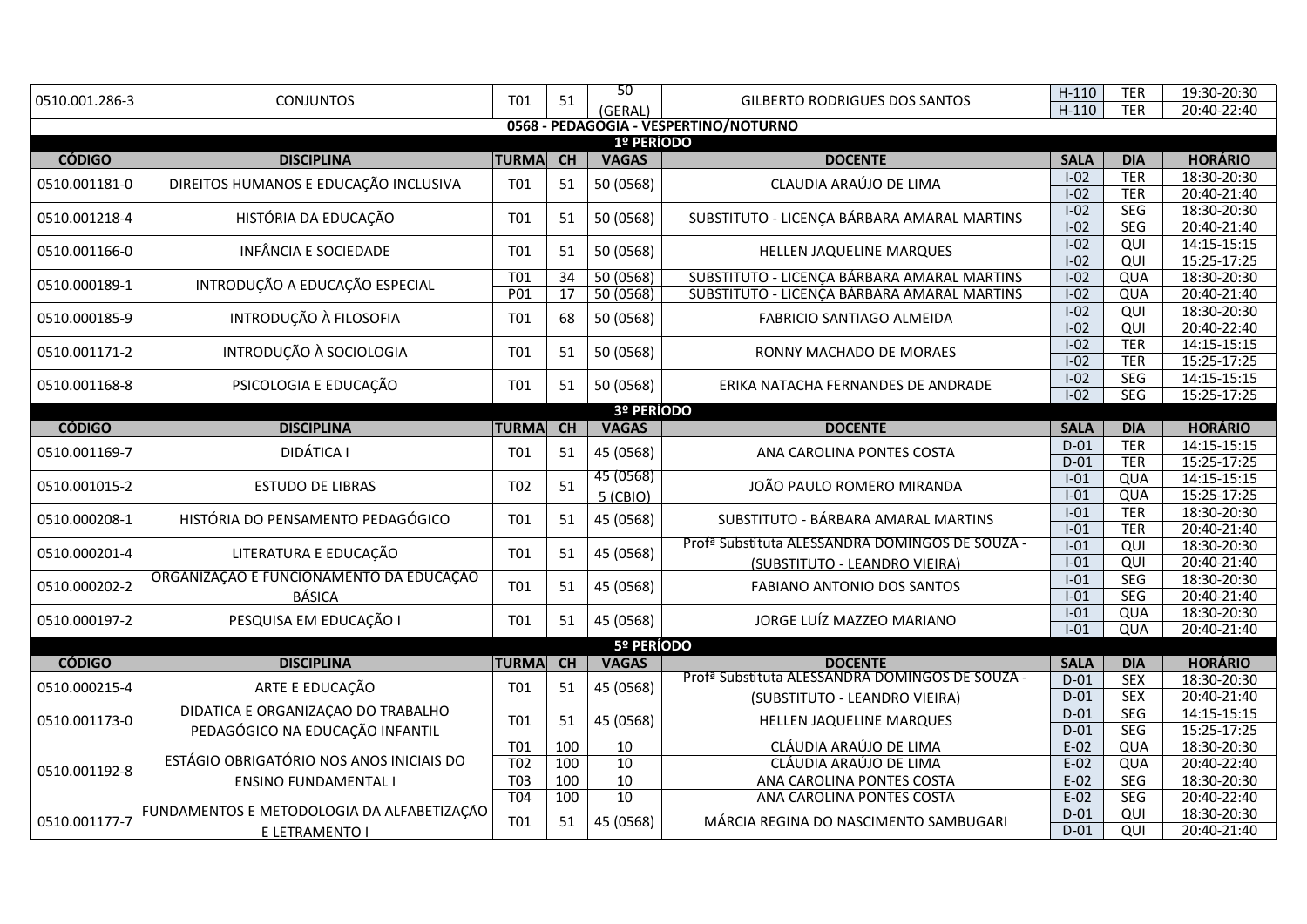|                | FUNDAMENTOS E METODOLOGIA DO ENSINO DE     | T01              | 51              | 45 (0568)       | ÉLVIS CHRISTIAN MADUREIRA RAMOS                                                                                                                 | $D-01$           | QUA                      | 13:15-15:15                |  |  |  |  |
|----------------|--------------------------------------------|------------------|-----------------|-----------------|-------------------------------------------------------------------------------------------------------------------------------------------------|------------------|--------------------------|----------------------------|--|--|--|--|
| 0510.000218-9  | <b>GEOGRAFIA</b>                           |                  |                 |                 |                                                                                                                                                 | $D-01$           | QUA                      | 15:25-16:25                |  |  |  |  |
|                |                                            | P01              | 17              | 45 (0568)       | ÉLVIS CHRISTIAN MADUREIRA RAMOS                                                                                                                 | $D-01$           | QUA                      | 16:25-17:25                |  |  |  |  |
|                | FUNDAMENTOS E METODOLOGIA DO ENSINO DE     | T01              | 68              | 45 (0568)       | MÁRCIA REGINA DO NASCIMENTO SAMBUGARI                                                                                                           | $D-01$           | <b>TER</b>               | 18:30-20:30                |  |  |  |  |
| 0510.000213-8  | LÍNGUA PORTUGUESA                          |                  |                 |                 |                                                                                                                                                 | $D-01$           | <b>TER</b>               | 20:40-21:40                |  |  |  |  |
|                |                                            | P01              | 17              | 45 (0568)       | MÁRCIA REGINA DO NASCIMENTO SAMBUGARI                                                                                                           | $D-01$           | <b>TER</b>               | 21:40-22:40                |  |  |  |  |
|                |                                            | T01              | 17              | 22 (0568)       | Prof <sup>a</sup> Substituta ALESSANDRA DOMINGOS DE SOUZA -<br>(SUBSTITUTO - LEANDRO VIEIRA)                                                    | $D-01$           | <b>SEG</b>               | 18:30-20:30                |  |  |  |  |
| 0510.001188-4  | PRÁTICAS PEDAGÓGICAS E PESQUISA II (GESTÃO | P01              | 34              | 22 (0568)       | Prof <sup>a</sup> Substituta ALESSANDRA DOMINGOS DE SOUZA -<br>(SUBSTITUTO - LEANDRO VIEIRA)<br>Profª Substituta ALESSANDRA DOMINGOS DE SOUZA - | $D-01$           | <b>SEG</b>               | 20:40-21:40                |  |  |  |  |
|                | ESCOLAR)                                   | T <sub>02</sub>  | 17              | 22 (0568)       | (SUBSTITUTO - LEANDRO VIEIRA)<br>Profª Substituta ALESSANDRA DOMINGOS DE SOUZA -                                                                | $D-01$           | QUA                      | 18:30-20:30                |  |  |  |  |
|                |                                            | P02              | 34              | 22 (0568)       | (SUBSTITUTO - LEANDRO VIEIRA)                                                                                                                   | $D-01$           | QUA                      | 20:40-21:40                |  |  |  |  |
| 0510.001179-5  | SEMINÁRIO DE PESQUISA I                    | T01              | 51              | 45 (0568)       | JORGE LUÍZ MAZZEO MARIANO                                                                                                                       | $D-01$           | QUI                      | 14:15-15:15                |  |  |  |  |
|                |                                            |                  |                 |                 |                                                                                                                                                 | $D-01$           | $\overline{QUI}$         | 15:25-17:25                |  |  |  |  |
| 7º PERÍODO     |                                            |                  |                 |                 |                                                                                                                                                 |                  |                          |                            |  |  |  |  |
| <b>CÓDIGO</b>  | <b>DISCIPLINA</b>                          | <b>TURMA</b>     | <b>CH</b>       | <b>VAGAS</b>    | <b>DOCENTE</b>                                                                                                                                  | <b>SALA</b>      | <b>DIA</b>               | <b>HORÁRIO</b>             |  |  |  |  |
| 0510.000016-0  |                                            |                  |                 |                 | ALEXANDRE COUGO DE COUGO                                                                                                                        | $C-01$<br>$C-01$ | <b>TER</b><br><b>TER</b> | 18:30-20:30<br>20:40-21:40 |  |  |  |  |
|                | EDUCAÇÃO DE JOVENS E ADULTOS               | <b>T01</b>       | 34              | 45 (0568)       | ALEXANDRE COUGO DE COUGO (08 E 15/05; 15/06)                                                                                                    | $C-01$           | <b>SÁB</b>               | 13:15-15:15                |  |  |  |  |
|                |                                            |                  |                 |                 | ALEXANDRE COUGO DE COUGO (10/07)                                                                                                                | $C-01$           | <b>SÁB</b>               | 14:15-15:15                |  |  |  |  |
|                | $(05/05/2021 - 10/07/2021)$                |                  |                 |                 | ALEXANDRE COUGO DE COUGO                                                                                                                        | $C-01$           | <b>TER</b>               | 21:40-22:40                |  |  |  |  |
|                |                                            | P01              | 17              | 45 (0568)       | ALEXANDRE COUGO DE COUGO (08 E 15/05; 15/06; 10/07)                                                                                             | $C-01$           | SÁB                      | 15:25-17:25                |  |  |  |  |
|                |                                            | T01              | 100             | 10              | HELLEN JAQUELINE MARQUES                                                                                                                        | $E-02$           | QUA                      | 13:15-15:15                |  |  |  |  |
|                | ESTÁGIO OBRIGATÓRIO EM EDUCAÇÃO INFANTIL I | $\overline{102}$ | 100             | $\overline{10}$ | HELLEN JAQUELINE MARQUES                                                                                                                        | $E-02$           | QUA                      | 15:25-17:25                |  |  |  |  |
| 0510.001194-6  | (CRECHE)                                   | $\overline{TO3}$ | 100             | $\overline{10}$ | HELLEN JAQUELINE MARQUES                                                                                                                        | $E-02$           | <b>TER</b>               | 15:25-17:25                |  |  |  |  |
|                |                                            | <b>T04</b>       | 100             | $\overline{10}$ | HELLEN JAQUELINE MARQUES                                                                                                                        | $E-02$           | <b>TER</b>               | 13:15-15:15                |  |  |  |  |
|                |                                            | <b>T01</b>       | 34              | 45 (0568)       | CLAUDIA ARAÚJO DE LIMA                                                                                                                          | $E-01$           | QUI                      | 18:30-20:30                |  |  |  |  |
| 0510.000188-3  | PEDAGOGIA E EDUCAÇÃO SOCIAL                | P01              | 17              | 45 (0568)       | CLAUDIA ARAÚJO DE LIMA                                                                                                                          | $E-01$           | QUI                      | 20:40-21:40                |  |  |  |  |
|                | PRÁTICAS PEDAGÓGICAS E PESQUISA IV         | T01              | 17              | 45 (0568)       | MÁRCIA REGINA DO NASCIMENTO SAMBUGARI                                                                                                           | $E-01$           | QUA                      | 20:40-21:40                |  |  |  |  |
| 0510.001191-9  | (ALFABETIZAÇÃO E LETRAMENTO)               | P <sub>01</sub>  | $\overline{34}$ | 45 (0568)       | MÁRCIA REGINA DO NASCIMENTO SAMBUGARI                                                                                                           | $E-01$           | QUA                      | 18:30-20:30                |  |  |  |  |
| 0510.001178-6  | SEMINÁRIO DE PESQUISA II                   | T <sub>01</sub>  | $\overline{34}$ | 45 (0568)       | JORGE LUÍZ MAZZEO MARIANO                                                                                                                       | $E-01$           | <b>SEG</b>               | 18:30-20:30                |  |  |  |  |
|                |                                            |                  |                 |                 | <b>DISCIPLINAS OPTATIVAS</b>                                                                                                                    |                  |                          |                            |  |  |  |  |
| <b>CÓDIGO</b>  | <b>DISCIPLINA</b>                          | <b>TURMA</b>     | <b>CH</b>       | <b>VAGAS</b>    | <b>DOCENTE</b>                                                                                                                                  | <b>SALA</b>      | <b>DIA</b>               | <b>HORÁRIO</b>             |  |  |  |  |
| 0510.001205-9  | Movimento, Dança e Música na Educação      | T01              | 34              | 25              | ERIKA NATACHA FERNANDES DE ANDRADE                                                                                                              | $E-01$           | QUI                      | 15:25-17:25                |  |  |  |  |
|                |                                            | P01              | 17              | $\overline{25}$ | ERIKA NATACHA FERNANDES DE ANDRADE                                                                                                              | $E-01$           | $\overline{Q}$           | 14:15-15:15                |  |  |  |  |
| 0510.001.217-5 | NAP DE AVALIAÇÃO DA/NA EDUCAÇÃO            | T01              | 51              | 25              | <b>FABIANO ANTONIO DOS SANTOS</b>                                                                                                               | $E-02$           | QUI                      | 14:15-15:15                |  |  |  |  |
|                |                                            |                  |                 |                 |                                                                                                                                                 | $E-02$           | QUI                      | 15:25-17:25                |  |  |  |  |
| 0510.000.175-1 | Tópicos Específicos em Educação II         | T01              | 51              | 30              | ALEXANDRE COUGO DE COUGO                                                                                                                        | $D-01$           | <b>SEX</b>               | 13:15-15:15                |  |  |  |  |
|                |                                            |                  |                 |                 |                                                                                                                                                 | $D-01$           | <b>SEX</b>               | 15:25-17:25                |  |  |  |  |
| 0510.000.176-0 | Tópicos Específicos em Educação III        | <b>T01</b>       | 51              | 45              | PATRÍCIA TAVANO                                                                                                                                 | $E-01$           | <b>SEX</b>               | 14:15-15:15                |  |  |  |  |
|                |                                            |                  |                 |                 |                                                                                                                                                 | $E-01$           | <b>SEX</b>               | 15:25-17:25                |  |  |  |  |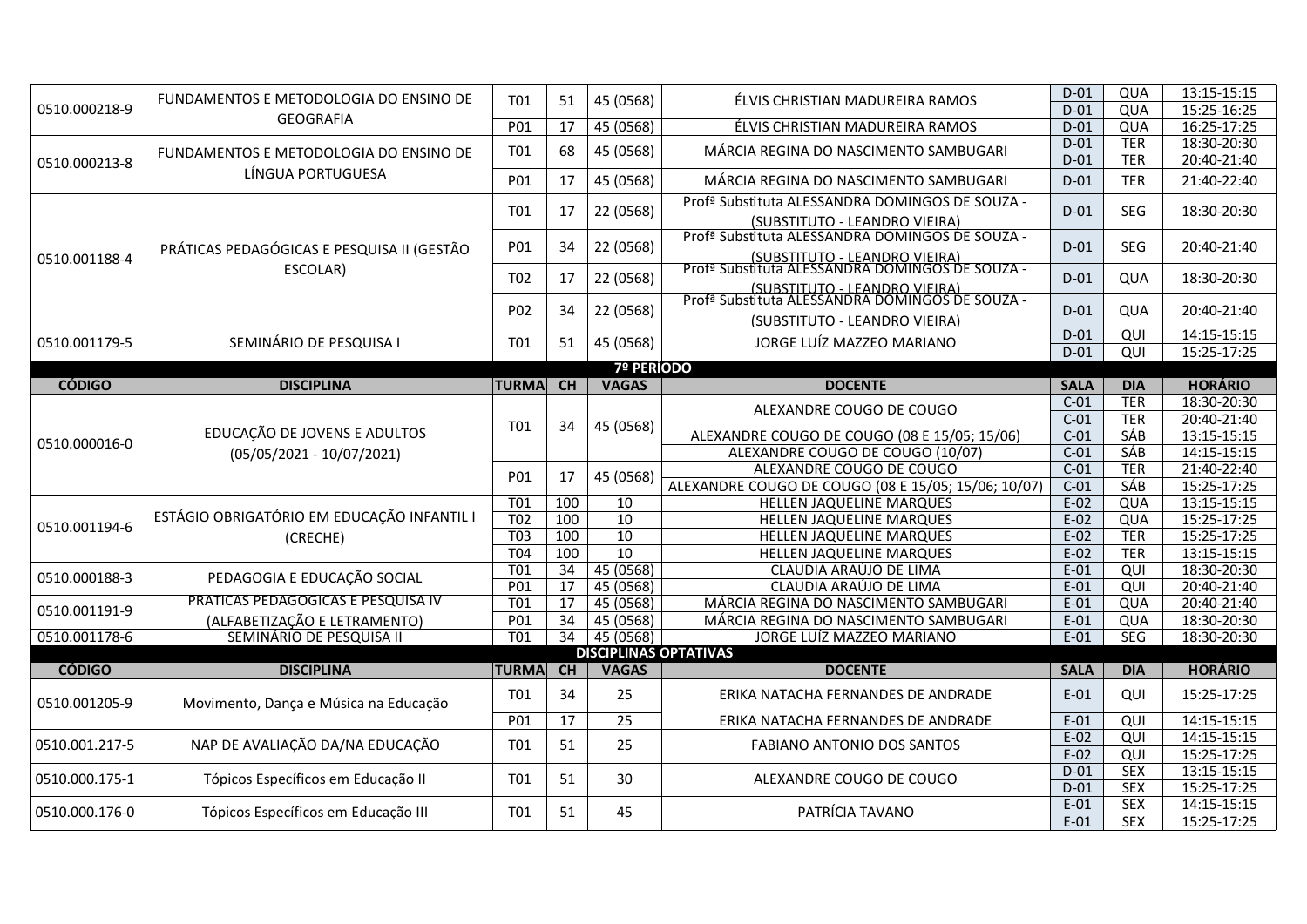| 0562 - PSICOLOGIA - MATUTINO/VESPERTINO |                                          |                 |           |              |                                    |                        |                   |                               |  |  |  |  |
|-----------------------------------------|------------------------------------------|-----------------|-----------|--------------|------------------------------------|------------------------|-------------------|-------------------------------|--|--|--|--|
|                                         |                                          |                 |           | 1º PERÍODO   |                                    |                        |                   |                               |  |  |  |  |
| <b>CÓDIGO</b>                           | <b>DISCIPLINA</b>                        | <b>TURMA</b>    | CH        | <b>VAGAS</b> | <b>DOCENTE</b>                     | <b>SALA</b><br>$II-09$ | <b>DIA</b><br>QUA | <b>HORÁRIO</b><br>13:15-15:15 |  |  |  |  |
| 0510.000398-3                           | ANTROPOLOGIA CULTURAL                    | <b>T01</b>      | 51        | 50 (0562)    | VIVIAN DA VEIGA SILVA              | $II-09$                | QUA               | 15:25-16:25                   |  |  |  |  |
|                                         |                                          |                 |           |              |                                    | $II-09$                | <b>SEG</b>        | 07:15-09:15                   |  |  |  |  |
| 0510.000038-0                           | BASES BIOLÓGICAS DO COMPORTAMENTO I      | <b>T01</b>      | 68        | 45 (0562)    | Ronny Machado de Moraes            | $II-09$                | <b>SEG</b>        | 09:25-11:25                   |  |  |  |  |
|                                         |                                          |                 |           |              |                                    | $II-09$                | <b>TER</b>        | 14:15-15:15                   |  |  |  |  |
| 0510.000038-0                           | <b>ESTATÍSTICA</b>                       | T <sub>02</sub> | 51        | 50 (0562)    | Luis Fernando Galvão               | $II-09$                | <b>TER</b>        | 15:25-17:25                   |  |  |  |  |
| 0510.000185-9                           | INTRODUÇÃO À FILOSOFIA                   | T02             | 68        | 45 (0562)    | <b>FABRICIO SANTIAGO ALMEIDA</b>   | $II-09$                | <b>SEX</b>        | 13:15-15:15                   |  |  |  |  |
|                                         |                                          |                 |           |              |                                    | $II-09$                | <b>SEX</b>        | 15:25-17:25                   |  |  |  |  |
| 0510.000396-7                           | INTRODUÇÃO À PSICOLOGIA                  | T <sub>01</sub> | 68        | 45 (0562)    | Romulo Ballestê Marques dos Santos | $II-09$                | QUI               | $07:15 - 09:15$               |  |  |  |  |
|                                         |                                          |                 |           |              |                                    | $II-09$                | QUI               | 09:25-11:25                   |  |  |  |  |
| 0510.001393-1                           | METODOLOGIA DE PESQUISA I                | <b>T01</b>      | 68        | 45 (0562)    | Erik Luca de Mello                 | $II-09$                | <b>TER</b>        | 07:15-09:15                   |  |  |  |  |
|                                         |                                          |                 |           |              |                                    | $II-09$                | <b>TER</b>        | 09:25-11:25                   |  |  |  |  |
| 0510.000397-5                           | SOCIOLOGIA GERAL                         | T02             | 51        | 50 (0562)    | VIVIAN DA VEIGA SILVA              | $II-09$                | SEG               | 13:15-15:15<br>15:25-16:25    |  |  |  |  |
|                                         |                                          |                 |           | 3º PERÍODO   |                                    | $II-09$                | <b>SEG</b>        |                               |  |  |  |  |
| <b>CÓDIGO</b>                           | <b>DISCIPLINA</b>                        | <b>TURMA</b>    | CH        | <b>VAGAS</b> | <b>DOCENTE</b>                     | <b>SALA</b>            | <b>DIA</b>        | <b>HORÁRIO</b>                |  |  |  |  |
|                                         |                                          | <b>T01</b>      | 51        | 40 (0562)    | Pablo Cardoso de Souza             | $I-05$                 | QUI               | 15:25-18:25                   |  |  |  |  |
| 0510.000408-4                           | ANÁLISE EXPERIMENTAL DO COMPORTAMENTO I  | P <sub>01</sub> | 34        | 40 (0562)    | Pablo Cardoso de Souza             | <b>LAEC</b>            | QUI               | 13:15-15:15                   |  |  |  |  |
|                                         | ANÁLISE INSTITUCIONAL                    |                 |           |              |                                    | $II-08$                | <b>SEX</b>        | 13:15-15:15                   |  |  |  |  |
| 0510.000407-6                           |                                          | T01             | 51        | 40 (0562)    | Romulo Ballestê Marques dos Santos | $II-08$                | <b>SEX</b>        | 15:25-16:25                   |  |  |  |  |
| 0510.000413-0                           | DESENVOLVIMENTO HUMANO II                | <b>T01</b>      | 68        | 40 (0562)    | Ana Maria de Vasconcelos Silva     | $II-08$                | <b>SEG</b>        | 13:15-15:15                   |  |  |  |  |
|                                         |                                          |                 |           |              |                                    | $II-08$                | <b>SEG</b>        | 15:25-17:25                   |  |  |  |  |
| 0510.000413-0                           | <b>FUNDAMENTOS E FENOMENOS DA TEORIA</b> | <b>T01</b>      | 68        | 40 (0562)    | Jolise Saad Leite                  | $II-08$                | QUA               | 13:15-15:15                   |  |  |  |  |
|                                         | PSICODINÂMICA I                          |                 |           |              | Carolini C. Cunha                  | $II-08$                | QUA               | 15:25-17:25                   |  |  |  |  |
| 5.100.004.106                           | FUNDAMENTOS E FENOMENOS DA TEORIA SOCIO- | <b>T01</b>      | 68        | 40 (0562)    | Beatriz R.G. Xavier Flandoli       | $II-08$                | <b>TER</b>        | 13:15-15:15                   |  |  |  |  |
|                                         | HISTÓRICA I                              |                 |           |              |                                    | $II-08$                | <b>TER</b>        | 15:25-17:25                   |  |  |  |  |
| 0510.000412-2                           | GENÉTICA HUMANA E EVOLUÇÃO I             | T01             | 51        | 45 (0562)    | ALINE MACKERT DOS SANTOS           | $II-08$<br>$II-08$     | QUI<br>QUI        | 08:15-09:15<br>09:25-11:25    |  |  |  |  |
|                                         |                                          |                 |           | 5º PERÍODO   |                                    |                        |                   |                               |  |  |  |  |
| <b>CÓDIGO</b>                           | <b>DISCIPLINA</b>                        | <b>TURMA</b>    | <b>CH</b> | <b>VAGAS</b> | <b>DOCENTE</b>                     | <b>SALA</b>            | <b>DIA</b>        | <b>HORÁRIO</b>                |  |  |  |  |
|                                         |                                          |                 |           |              |                                    | $II-07$                | <b>SEX</b>        | 07:15-09:15                   |  |  |  |  |
| 0510.000.427-0                          | Psicologia e Trabalho                    | <b>T01</b>      | 68        | 40 (0562)    | Ilidio Roda Neves                  | $II-07$                | <b>SEX</b>        | 09:25-11:25                   |  |  |  |  |
| 0510.000.424-6                          |                                          | <b>T01</b>      | 51        | 40 (0562)    | Ilidio Roda Neves                  | $II-07$                | <b>TER</b>        | 07:15-09:15                   |  |  |  |  |
|                                         | Psicologia e Saúde II                    |                 |           |              |                                    | $II-07$                | <b>TER</b>        | 09:25-11:25                   |  |  |  |  |
| 0510.000423-8                           | ANÁLISE DO COMPORTAMENTO APLICADA I      | <b>T01</b>      | 51        | 40 (0562)    | Erik Luca de Mello                 | $II-07$                | SEG               | 13:15-15:15                   |  |  |  |  |
|                                         |                                          |                 |           |              |                                    | $II-07$                | SEG               | 15:25-16:25                   |  |  |  |  |
|                                         |                                          | P01             | 85        | 15(0562)     | Beatriz R.G. Xavier Flandoli       | $II-07$                | QUI               | 07:15-09:15                   |  |  |  |  |
| 0510.000422-0                           | ESTÁGIO OBRIGATÓRIO BÁSICO I             | P <sub>02</sub> | 85        | 15 (0562)    | Beatriz R.G. Xavier Flandoli       | $II-07$                | QUI               | 09:25-11:25                   |  |  |  |  |
|                                         |                                          | P03             | 85        | 10 (0562)    | Ana Maria de Vasconcelos Silva     | $II-07$                | QUI               | 13:15-15:15                   |  |  |  |  |
| 0510.000425-4                           | PSICOLOGIA E DIVERSIDADE HUMANA I        | <b>T01</b>      | 51        | 40 (0562)    | Romulo Ballestê Marques dos Santos | $II-07$                | SEG               | 07:15-09:15                   |  |  |  |  |
|                                         |                                          |                 |           |              |                                    | $II-07$                | <b>SEG</b>        | 09:25-10:25                   |  |  |  |  |
|                                         |                                          |                 |           |              |                                    |                        |                   |                               |  |  |  |  |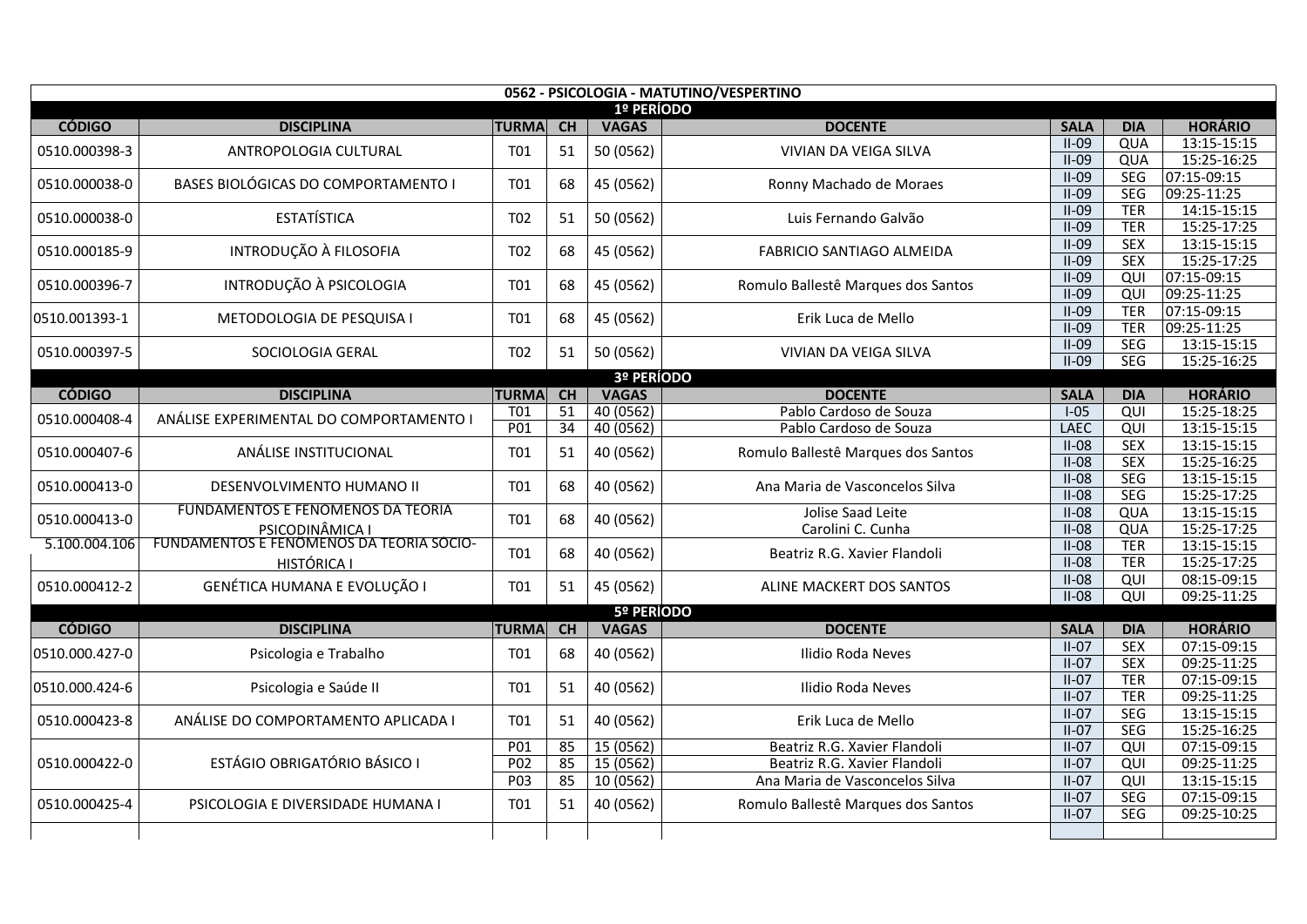| 0510.000426-2  | PSICOLOGIA ESCOLAR E PROCESSOS EDUCATIVOS I                   | T01              | 51               | 40 (0562)               | Ana Maria de Vasconcelos Silva                                   | $II-07$<br>$II-07$       | QUA<br>QUA     | 13:15-15:15<br>15:25-17:25 |
|----------------|---------------------------------------------------------------|------------------|------------------|-------------------------|------------------------------------------------------------------|--------------------------|----------------|----------------------------|
|                |                                                               |                  |                  |                         |                                                                  | $II-07$                  | QUI            | 15:25-17:25                |
| 0510.000421-1  | PSICOPATOLOGIA GERAL I                                        | T <sub>01</sub>  | 68               | 40 (0562)               | Luis Fernando Galvão                                             | $II-07$                  | <b>SEX</b>     | 15:25-17:25                |
|                |                                                               |                  |                  | <b>7º PERÍODO</b>       |                                                                  |                          |                |                            |
| <b>CÓDIGO</b>  | <b>DISCIPLINA</b>                                             | <b>TURMA</b>     | CH               | <b>VAGAS</b>            | <b>DOCENTE</b>                                                   | <b>SALA</b>              | <b>DIA</b>     | <b>HORÁRIO</b>             |
| 0510.000436-0  | AVALIAÇÃO PSICOLÓGICA II                                      | <b>T01</b>       | 51               | 30(0562)                | Luis Fernando Galvão                                             | $II-10$                  | <b>SEG</b>     | 15:25-18:25                |
| 0510.000435-1  | <b>ESTÁGIO OBRIGATÓRIO BÁSICO III</b>                         | P <sub>01</sub>  | 85               | 15(0562)                | Jolise Saad Leite                                                | $II-10$                  | <b>SEX</b>     | 09:25-11:25                |
|                |                                                               | P <sub>02</sub>  | 85               | 15 (0562)               | Tacinara Nogueira de Queiroz                                     | $II-10$                  | <b>TER</b>     | 15:25-17:25                |
| 0510.000438-6  | PSICOPATOLOGIA INFANTIL                                       | T01              | 51               | 30 (0562)               | Pablo Cardoso de Souza                                           | $II-10$                  | <b>SEG</b>     | 08:15-09:15                |
|                |                                                               |                  |                  |                         |                                                                  | $II-10$                  | <b>SEG</b>     | 09:25-11:25                |
| 0510.000441-6  | SAÚDE MENTAL E TRABALHO                                       | T01              | 68               | 30 (0562)               | Vanessa Catherina Neumann Figueiredo                             | $II-10$                  | <b>TER</b>     | 07:15-09:15                |
|                |                                                               |                  |                  |                         |                                                                  | $II-10$                  | <b>TER</b>     | 09:25-11:25                |
| 0510.000.440-8 | TEORIAS E TECNICAS PSICOTERAPICAS: ENFOQUE                    | T01              | 68               | 30 (0562)               | Tacinara Nogueira de Queiroz                                     | $II-10$                  | QUI            | 07:15-09:15                |
|                | PSICODINÂMICO I<br>TEORIAS E TÉCNICAS PSICOTERAPICAS: ENFOQUE |                  |                  |                         |                                                                  | $II-10$                  | QUI            | 09:25-11:25                |
| 0510.000439-4  |                                                               | <b>T01</b>       | 68               | 30 (0562)               | Erik Luca de Mello                                               | $II-10$                  | QUA            | 13:15-15:15                |
|                | COMPORTAMENTAL I                                              |                  |                  |                         |                                                                  | $II-10$                  | QUA            | 15:25-17:25                |
| 0510.000.437-8 | TÓPICOS AVANÇADOS EM PSICANÁLISE I                            | T01              | 51               | 30 (0562)               | Tacinara Nogueira de Queiroz                                     | $II-10$                  | <b>SEX</b>     | 13:15-14:15                |
|                |                                                               |                  |                  |                         |                                                                  | $II-10$                  | <b>SEX</b>     | 15:25-17:25                |
|                |                                                               |                  |                  | 9º PERÍODO              |                                                                  |                          |                |                            |
| <b>CÓDIGO</b>  | <b>DISCIPLINA</b>                                             | <b>TURMA</b>     | CH               | <b>VAGAS</b>            | <b>DOCENTE</b>                                                   | <b>SALA</b>              | <b>DIA</b>     | <b>HORÁRIO</b>             |
|                |                                                               | $\overline{101}$ | $\overline{204}$ | 5                       | Luis Fernando Galvão                                             | Clínica                  | <b>SÁB</b>     | 15:25-18:25                |
|                | ESTÁGIO OBRIGATÓRIO EM PSICOLOGIA CLÍNICA E                   | T <sub>02</sub>  | 204              | 5                       | Jolise Saad Leite                                                | Clínica                  | <b>SÁB</b>     | 15:25-18:25                |
| 0510.000.453-0 | PROMOÇÃO DE SAÚDE I                                           | T <sub>0</sub> 3 | 204              | $\overline{5}$          | Tacinara Nogueira de Queiroz                                     | Clínica                  | QUI            | 15:25-18:25                |
|                |                                                               | T04              | 204              | 6                       | Pablo Cardoso de Souza                                           | Clínica                  | <b>SEX</b>     | 08:15-09:15                |
|                | <b>ESTÁGIO OBRIGATÓRIO EM PSICOLOGIA</b>                      |                  |                  |                         |                                                                  |                          | <b>SEX</b>     | 09:25-10:25                |
| 0510.000.451-3 |                                                               | T01              | 204              | 5                       | Vanessa Catherina Neumann Figueiredo                             | $II-11$                  | QUI            | 07:15-09:15                |
|                | ORGANIZACIONAL E DO TRABALHO I                                | $\overline{102}$ | $\overline{204}$ | $\overline{5}$          | Vanessa Catherina Neumann Figueiredo                             | $II-11$                  | $\overline{Q}$ | 09:25-11:25                |
| 0510.000.450-5 | <b>ATIVIDADES COMPLEMENTARES</b>                              | T <sub>01</sub>  | 187              | $\overline{20}$         | Ronny Machado de Moraes                                          | $\overline{\phantom{a}}$ | <b>SÁB</b>     | 07:15-09:15                |
| 0510.000448-3  | TRABALHO DE CONCLUSÃO DE CURSO I                              | <b>T01</b>       | 102              | $\overline{20}$         | Jolise Saad Leite                                                |                          | QUA            | 15:25-18:25                |
| <b>CÓDIGO</b>  |                                                               |                  |                  |                         | <b>DISCIPLINAS OPTATIVAS</b>                                     |                          |                | <b>HORÁRIO</b>             |
|                | <b>DISCIPLINA</b>                                             | <b>TURMA</b>     | <b>CH</b>        | <b>VAGAS</b>            | <b>DOCENTE</b>                                                   | <b>SALA</b>              | <b>DIA</b>     |                            |
| 0510.000.394-0 | Tópicos Contemporâneos em Psicologia                          | T01              | 51               | 25                      | Erik Luca de Mello                                               | $II-08$                  | QUI            | 14:15-15:15                |
|                |                                                               |                  |                  |                         |                                                                  | $II-08$                  | $\overline{Q}$ | 15:25-17:25                |
| 0510.000.389-4 | Psicofarmacologia                                             | T01              | 51               | 25                      | Ronny Machado de Moraes                                          | $II-08$                  | <b>SEX</b>     | 08:15-09:15                |
|                |                                                               |                  |                  | <b>TURMAS ESPECIAIS</b> |                                                                  | $II-08$                  | <b>SEX</b>     | 09:25-11:25                |
| <b>CÓDIGO</b>  | <b>DISCIPLINA</b>                                             | <b>TURMA</b>     | CH               | <b>VAGAS</b>            | <b>DOCENTE</b>                                                   | <b>SALA</b>              | <b>DIA</b>     | <b>HORÁRIO</b>             |
|                |                                                               |                  |                  |                         |                                                                  | $II-12$                  | QUI            | 08:15-09:15                |
| 0510.000.403-3 | Bases Biológicas do Comportamento II                          | T01              | 68               | 25                      | Ronny Machado de Moraes                                          | $II-12$                  | QUI            | 09:25-12:25                |
|                |                                                               |                  |                  |                         |                                                                  | $II-11$                  | QUA            | 14:15-15:15                |
| 0510.000.415-7 | Psicologia e Saúde I                                          | T01              | 51               | 25                      | Ilidio Roda Neves                                                | $II-11$                  | QUA            | 15:25-17:25                |
|                | FUNDAMENTOS E FENOMENOS DA TEORIA SOCIO-                      |                  |                  |                         |                                                                  | $II-11$                  | SEG            | 13:15-15:15                |
| 5100004203     | HISTÓRICA II                                                  | T01              | 68               | 5                       | Carolini C. Cunha                                                | $II-11$                  | <b>SEG</b>     | 15:25-17:25                |
|                |                                                               |                  |                  |                         | 0570-0571 - SISTEMAS DE INFORMAÇÃO - MATUTINO/VESPERTINO/NOTURNO |                          |                |                            |
|                |                                                               |                  |                  |                         |                                                                  |                          |                |                            |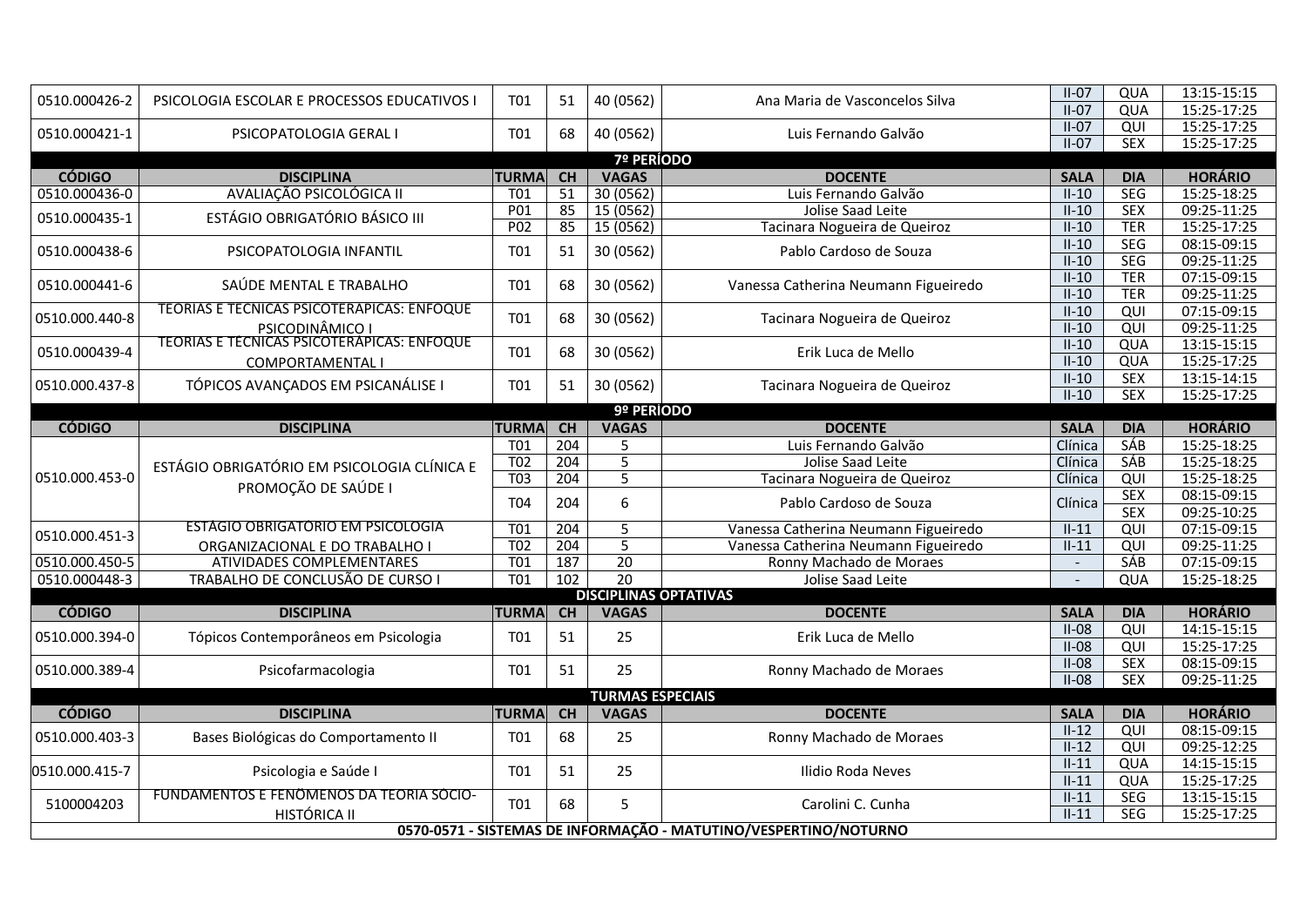|               |                                                                                 |                  |                  | 1º PERÍODO                    |                                      |             |                          |                |
|---------------|---------------------------------------------------------------------------------|------------------|------------------|-------------------------------|--------------------------------------|-------------|--------------------------|----------------|
| <b>CÓDIGO</b> | <b>DISCIPLINA</b>                                                               | <b>TURMA</b>     | CH               | <b>VAGAS</b>                  | <b>DOCENTE</b>                       | <b>SALA</b> | <b>DIA</b>               | <b>HORÁRIO</b> |
| 0510.000737-7 | ADMINISTRAÇÃO I                                                                 | T01              | 68               | 40(0571)                      | ANA LUCIA MACIEL GOLIM               | $I-04$      | <b>TER</b>               | 18:30-20:30    |
|               |                                                                                 |                  |                  | 05(0570)                      |                                      | $I-04$      | <b>TER</b>               | 20:40-22:40    |
| 0510.000456-4 | ALGORITMOS E PROGRAMAÇÃO I                                                      | T01              | 51               | 40(0571)                      | BARBARA REGINA G. S. BARROS          | $I-04$      | <b>SEG</b>               | 18:30-20:30    |
|               |                                                                                 |                  |                  | 05(0570)                      |                                      | $I-04$      | $\overline{QU}$          | 20:40-21:40    |
|               |                                                                                 | <b>P01</b>       | 51               | 40(0571)                      | <b>BARBARA REGINA G. S. BARROS</b>   | $I-04$      | QUI                      | 21:40-22:40    |
|               |                                                                                 |                  |                  | 05(0570)                      |                                      | $I-04$      | <b>SEX</b>               | 18:30-20:30    |
| 0510.000979-7 | FUNDAMENTOS DE SISTEMAS DE INFORMAÇÃO                                           | T01              | 68               | 40(0571)                      | LUCINEIDE DA SILVA                   | $I-04$      | <b>SEG</b>               | 20:40-22:40    |
|               |                                                                                 |                  |                  | 05(0570)                      |                                      | $I-04$      | QUA                      | 18:30-20:30    |
|               |                                                                                 |                  |                  | 50(0571)                      | <b>ANDERSEN DA SILVA RODRIGUES</b>   | $I-04$      | QUA                      | 20:40-22:40    |
| 0510.000969-9 | INTRODUÇÃO AO CÁLCULO                                                           | T01              | 68               | 5(0570)                       | (SUBSTITUTO DA KARLA JOCELYA NONATO) | $I - 04$    | QUI                      | 18:30-20:30    |
| 0510.001272-9 | PROJETO INTEGRADOR I                                                            | T01              | 34               | 40(0571)                      | BARBARA REGINA G. S. BARROS          | $I-04$      | $\overline{SEX}$         | 20:40-22:40    |
|               |                                                                                 |                  |                  | 3º PERÍODO                    |                                      |             |                          |                |
| <b>CÓDIGO</b> | <b>DISCIPLINA</b>                                                               | <b>TURMA</b>     | CH               | <b>VAGAS</b>                  | <b>DOCENTE</b>                       | <b>SALA</b> | <b>DIA</b>               | <b>HORÁRIO</b> |
| 0510.000743-1 | <b>BANCO DE DADOS I</b>                                                         | T01              | 34               | 40(0571)                      | <b>ROGÉRIO GUTHS</b>                 | $I-05$      | <b>TER</b>               | 20:40-22:40    |
|               |                                                                                 | P01              | 34               | 40(0571)                      | <b>ROGÉRIO GUTHS</b>                 | $I-05$      | <b>SEX</b>               | 18:30-20:30    |
| 0510.000964-3 | <b>ENGENHARIA DE SOFTWARE</b>                                                   | T01              | 68               | 40(0571)                      | RAFAEL CANTERI                       | $I-05$      | <b>SEG</b>               | 18:30-20:30    |
|               |                                                                                 |                  |                  | 05(0570)                      |                                      | $1-05$      | QUA                      | 18:30-20:30    |
| 0510.000466-1 | ESTRUTURA DE DADOS E PROGRAMAÇÃO                                                | T01              | 68               | 40(0571)                      | <b>ARTUR OLIVEIRA</b>                | $I-05$      | <b>TER</b>               | 18:30-20:30    |
|               |                                                                                 |                  |                  | 05(0570)                      |                                      | $I-05$      | QUA                      | 20:40-21:40    |
|               |                                                                                 | P01              | 68               | 40(0571)                      | <b>ARTUR OLIVEIRA</b>                | $I-05$      | QUA                      | 21:40-22:40    |
|               |                                                                                 |                  |                  | 05(0570)                      |                                      | $I-05$      | QUI                      | 18:30-20:30    |
| 0510.000957-2 | FUNDAMENTOS DE TEORIA DA COMPUTAÇÃO                                             | T01              | 68               | 40(0571)                      | SUBSTITUTO MURILO OLIVEIRA           | $I-05$      | SEG                      | 20:40-22:40    |
|               |                                                                                 |                  |                  | 05(0570)                      |                                      | $I-05$      | QUI                      | 20:40-22:40    |
| 0510.001262-0 | PROJETO INTEGRADOR III                                                          | T <sub>01</sub>  | $\overline{34}$  | 40(0571)                      | <b>ROGÉRIO GUTHS</b>                 | $I-05$      | SEX                      | 20:40-22:40    |
|               |                                                                                 |                  |                  | 5º PERÍODO                    |                                      |             |                          |                |
| <b>CÓDIGO</b> | <b>DISCIPLINA</b>                                                               | <b>TURMA</b>     | CH               | <b>VAGAS</b>                  | <b>DOCENTE</b>                       | <b>SALA</b> | <b>DIA</b>               | <b>HORÁRIO</b> |
| 0510.000744-0 | ANÁLISE DE ALGORITMOS                                                           | T01              | 68               | 30(0571)                      | ROGÉRIO GUTHS                        | $H-106$     | <b>TER</b>               | 18:30-20:30    |
|               |                                                                                 |                  |                  | 05(0570)                      |                                      | $H-106$     | QUI                      | 20:40-22:40    |
| 0510.001273-8 | COMPORTAMENTO ORGANIZACIONAL                                                    | $\overline{701}$ | $\overline{34}$  | 30(0571)<br>30(0571)          | ANA LUCIA MACIEL GOLIM               | $H-106$     | QUA                      | 18:30-20:30    |
| 0510.000976-0 | <b>GERENCIA DE PROJETOS DE SOFTWARE</b><br>LINGUAGEM DE PROGRAMAÇÃO ORIENTADA A | <b>T01</b>       | 68               |                               | Eduardo Rafael LLapa Rodrigues       | $H-106$     | SEG                      | 18:30-20:30    |
|               |                                                                                 |                  |                  | 05(0570)<br>30(0571)          |                                      | $H-106$     | QUI                      | 18:30-20:30    |
| 0510.000750-4 |                                                                                 | <b>T01</b>       | $\overline{34}$  |                               | <b>RAFAEL CANTERI</b>                | $H-106$     | <b>SEG</b>               | 20:40-22:40    |
|               | <b>OBJETOS</b>                                                                  | P01              | $\overline{34}$  | 05(0570)                      |                                      | $H-106$     | QUA                      | 20:40-22:40    |
| 0510.001264-9 | PROJETO INTEGRADOR V                                                            | T <sub>01</sub>  | 34               | 30(0571)<br>30(0571)          | Eduardo Rafael LLapa Rodrigues       | $H-106$     | <b>SEX</b><br><b>TER</b> | 20:40-22:40    |
| 0510.001270-0 | REDES DE COMPUTADORES                                                           | T <sub>01</sub>  | 68               |                               | Eduardo Rafael LLapa Rodrigues       | $H-106$     |                          | 20:40-22:40    |
|               |                                                                                 | T <sub>01</sub>  |                  | 05(0570)<br><b>7º PERÍODO</b> |                                      | $H-106$     | <b>SEX</b>               | 18:30-20:30    |
| <b>CÓDIGO</b> | <b>DISCIPLINA</b>                                                               | <b>TURMA</b>     | CH               | <b>VAGAS</b>                  | <b>DOCENTE</b>                       | <b>SALA</b> | <b>DIA</b>               | <b>HORÁRIO</b> |
| 0510.000759-8 | COMÉRCIO ELETRÔNICO                                                             | T01              | 34               | 30(0571)                      | Artur Oliveira Gomes                 | $H-106$     | QUA                      | 15:25-17:25    |
| 0510.000752-0 | EMPREENDEDORISMO                                                                | T01              | 34               | 30(0571)                      | ANA LUCIA MACIEL GOLIM               | $H-106$     | QUA                      | 13:15-15:15    |
| 0510.000975-0 | <b>ESTÁGIO OBRIGATÓRIO</b>                                                      | $\overline{101}$ | $\overline{225}$ | 30(0571)                      | <b>ARTUR OLIVEIRA</b>                | $H-106$     | <b>SEX</b>               | 13:15-15:15    |
|               |                                                                                 |                  |                  |                               |                                      |             |                          |                |